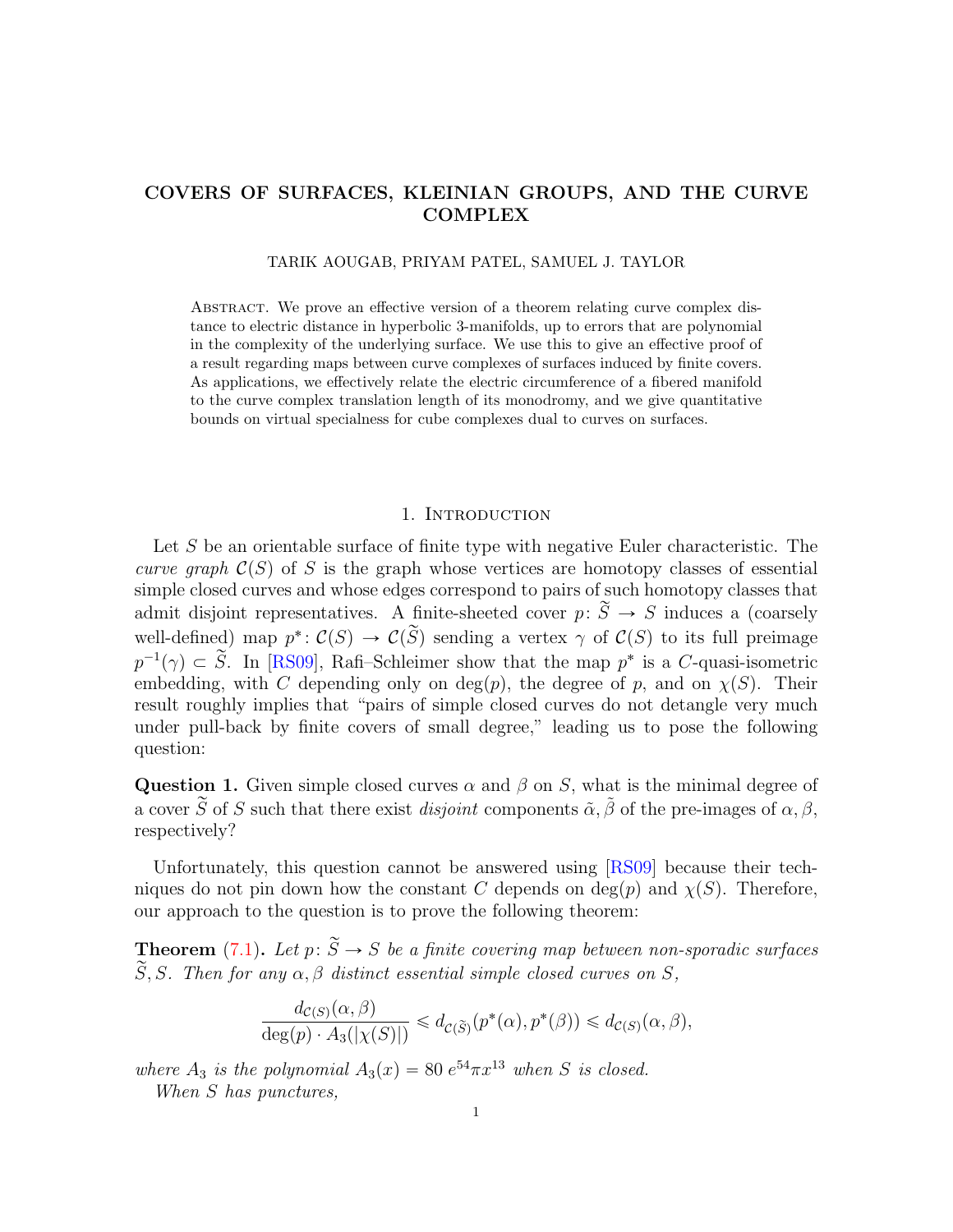$$
\frac{d_{\mathcal{C}(S)}(\alpha,\beta)}{\deg(p)^4 \cdot A_3(|\chi(S)|)} \leq d_{\mathcal{C}(\widetilde{S})}(p^*(\alpha),p^*(\beta)) \leq d_{\mathcal{C}(S)}(\alpha,\beta),
$$

where  $A_3$  is the polynomial  $A_3(x) = 416 e^{114} \pi^{37} x^{37}$ .

Moreover, the linear dependence on  $deg(p)$  in the first bound of Theorem [7.1](#page-22-0) is sharp– see Remark [7.2](#page-23-0) for more details.

The polynomial 
$$
A_3
$$
 is a product  $A_1 \cdot A_2$  of polynomials  
\n
$$
A_1(x) = \begin{cases} 20 e^{44} x^{10} & \text{for } S \text{ closed,} \\ 104 e^{94} \pi^{30} x^{30} & \text{otherwise} \end{cases}
$$

<span id="page-1-0"></span> $\text{(1)}$  and

and  

$$
A_2(x) = \begin{cases} 4 e^{10} \pi x^3 & \text{for } S \text{ closed,} \\ 4 e^{20} \pi^7 x^7 & \text{otherwise,} \end{cases}
$$

which arise independently of one another (e.g., see Theorem [4.1](#page-13-0) below) and we will refer to them often in what follows.

The main ingredient in proving Theorem [7.1](#page-22-0) is the following theorem regarding the relationship between curve graph distance and electric distance in hyperbolic 3 manifolds. Throughout the paper, we use the same notation for a simple closed curve, its corresponding vertex of the curve graph, and its geodesic representative in a 3 manifold whenever it is clear through context which of the three we are referring to. In Section [3](#page-6-0) we define a constant  $\epsilon_s$  which is bounded from below by a polynomial of degree 2 in  $\frac{1}{|\chi(S)|}$  when S is closed and degree 6 in  $\frac{1}{|\chi(S)|}$  in general. This is used in the following theorem.

**Theorem** [\(4.1\)](#page-13-0). Let  $\alpha$  and  $\beta$  be curves in S and let M be a complete hyperbolic structure on  $S \times \mathbb{R}$  such that  $\ell_M(\alpha), \ell_M(\beta) \leq \epsilon_S$ . Then

$$
\frac{1}{A_1(|\chi(S)|)} \cdot d_{\mathcal{C}(S)}(\alpha, \beta) \leq d_M^{\epsilon_S}(\alpha, \beta) \leq A_2(|\chi(S)|) \cdot d_{\mathcal{C}(S)}(\alpha, \beta),
$$

where the polynomials  $A_1$  and  $A_2$  are as in Equation [\(1\)](#page-1-0), and  $d_M^{\epsilon_S}$  is the metric obtained from the hyperbolic metric  $d_M$  by electrifying the  $\epsilon_S$ -thin part of M.

In [\[Tan12\]](#page-29-1), Tang used the original, non-effective (i.e. where the dependence on  $|\chi(S)|$ was not explicit) version of Theorem [4.1](#page-13-0) to reprove the Rafi-Schleimer result, and we follow his argument to obtain Theorem [7.1](#page-22-0) from Theorem [4.1.](#page-13-0)

The non-effective version of Theorem [4.1](#page-13-0) is originally due to Bowditch [\[Bow11,](#page-28-0) Theorem 5.4]. (See also the statement of Theorem 4.1 in Biringer–Souto [\[BS15\]](#page-28-1).) As Biringer–Souto state, in reference to Theorem [4.1,](#page-13-0) "credit should also be given to Yair Minsky, since [the theorem] is implicit in the development of the model manifolds of [\[Min10\]](#page-29-2), and to Brock–Bromberg [\[BB11\]](#page-28-2), who prove a closely related result." However, it is important to note that all of the proofs of these results rely on compactness arguments, which cannot be made effective in a way that is necessary for our applications. Thus, the main contribution of Theorem [4.1](#page-13-0) is that it gives the explicit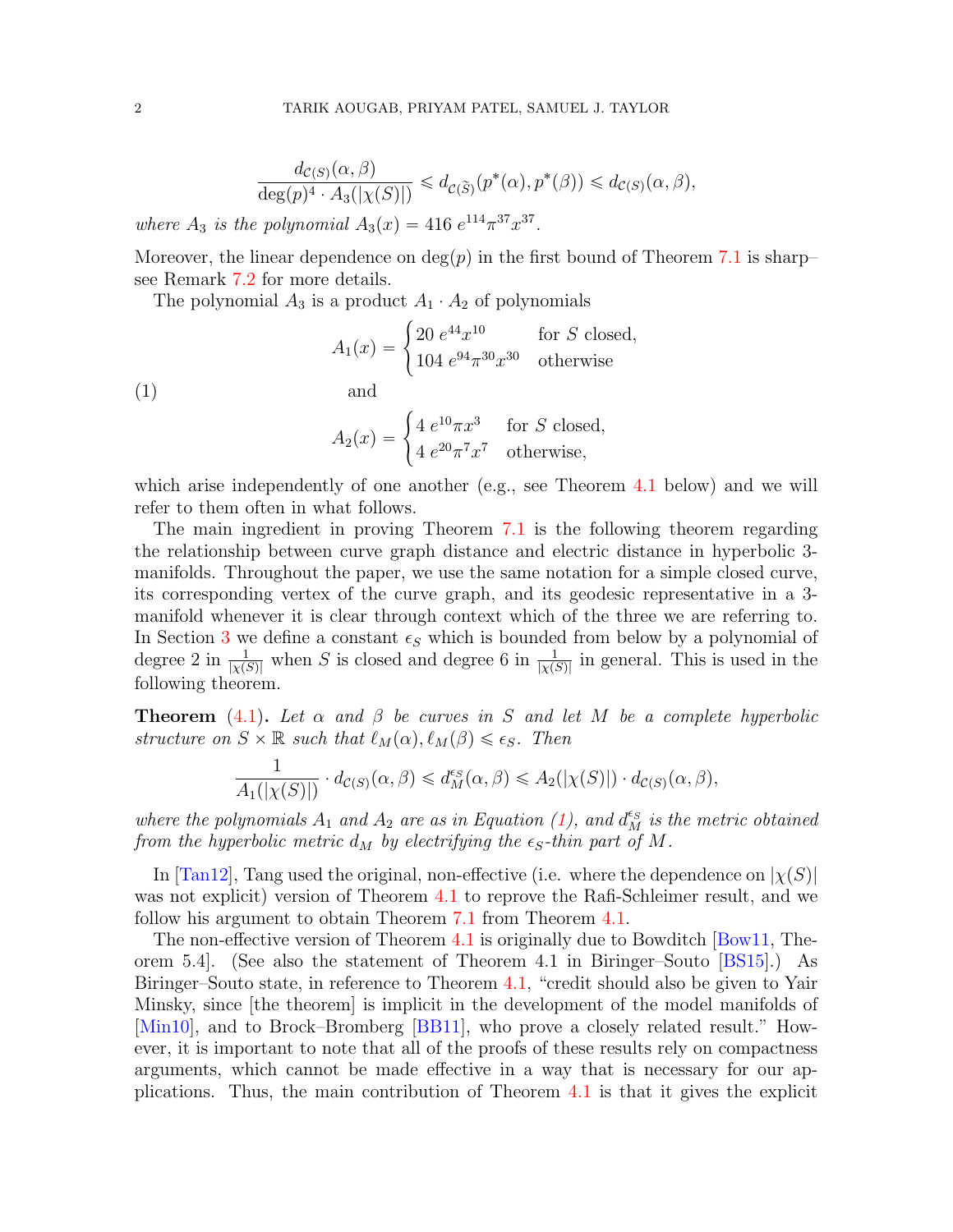relationship between curve complex and electric distance. Instead of relying on compactness arguments using geometric limits, we argue using 1-Lipschitz sweepouts in M (see Theorem [2.1](#page-6-1) in Section [2\)](#page-3-0).

Indeed, although there are by now many results relating geometric invariants of hyperbolic manifolds to combinatorial invariants of curves on surfaces, almost none of these can quantify or estimate the exact dependence on the complexity of the underlying surface. Moreover, even when such dependence has been estimated, it is usually (at least) exponential in  $|\chi(S)|$ . For example, Brock's theorems relating volumes of hyperbolic manifolds to distances in the pants graph [\[Bro03a,](#page-28-3) [Bro03b\]](#page-28-4) are prime examples of important results relating geometry to combinatorics where dependence on the surface was left completely undetermined. However, in forthcoming work of the first and third author with Webb [\[ATW18\]](#page-28-5), this dependence is bounded using a careful analysis of Masur–Minsky hierarchies [\[MM00\]](#page-29-3), but the bound produced is on the order of  $|\chi(S)|^{|\chi(S)|}$ . Hence, one major novelty of Theorem [4.1](#page-13-0) is that our error terms are explicit and depend polynomially on  $|\chi(S)|$ . To our knowledge, the only other such results are due to Futer–Schleimer [\[FS14\]](#page-29-4) who estimate the cusp area of a hyperbolic manifold in terms of translation length in the arc complex.

Using Theorem [7.1](#page-22-0) we address Question [1](#page-0-0) by giving a lower bound on  $deg(\alpha, \beta)$ , the minimal degree of a cover necessary to have disjoint components  $\tilde{\alpha}$ ,  $\tilde{\beta}$  of the preimages of  $\alpha$ ,  $\beta$ , respectively. We emphasize again that this application requires the effective statement of Theorem [7.1](#page-22-0) proven here.

<span id="page-2-0"></span>**Corollary 1.1.** For two simple closed curves  $\alpha$  and  $\beta$  on a surface S,

$$
\frac{d_{\mathcal{C}(S)}(\alpha,\beta)}{C(|\chi(S)|)} \leq \deg(\alpha,\beta)^a,
$$

where  $C(x) = 3A_1(x)A_2(x)$  is a polynomial of degree 13 and  $a = 1$  when S is closed. In general,  $C(x)$  is a polynomial of degree 37 and  $a = 4$ .

In Section [8,](#page-24-0) we provide an application of this corollary to certain virtually special cube complexes. Given a sufficiently complicated collection  $\Gamma$  of curves on a closed surface S, Sageev's construction  $\lceil \text{Sag95} \rceil$  gives rise to a dual CAT(0) cube complex on which  $\pi_1(S)$  acts freely and properly discontinuously. The quotient of the complex under this action is a non-positively curved cube complex  $\mathfrak{C}_{\Gamma}$ . It is well known by the work of Haglund–Wise  $[HW08]$  that  $\mathfrak{C}_{\Gamma}$  is *virtually special*, meaning that it has a finite degree cover whose fundamental group embeds nicely into a right-angled Artin group. The following theorem quantifies this statement by estimating the degree of the required cover in the case that  $\Gamma$  is a pair of curves:

**Theorem** [\(8.3\)](#page-25-0). Suppose that  $\alpha$  and  $\beta$  are two simple closed curves that together fill a closed surface S. Let  $\deg \mathfrak{C}_{\Gamma}$  be the minimal degree of a special cover of the dual cube complex  $\mathfrak{C}_{\Gamma}$  to the curve system  $\Gamma = \alpha \cup \beta$ . Then

$$
\frac{d_{\mathcal{C}(S)}(\alpha,\beta)}{C(|\chi(S)|)} \leq \deg \mathfrak{C}_{\Gamma},
$$

where  $C(x) = 3A_1(x)A_2(x)$  is a polynomial of degree 13.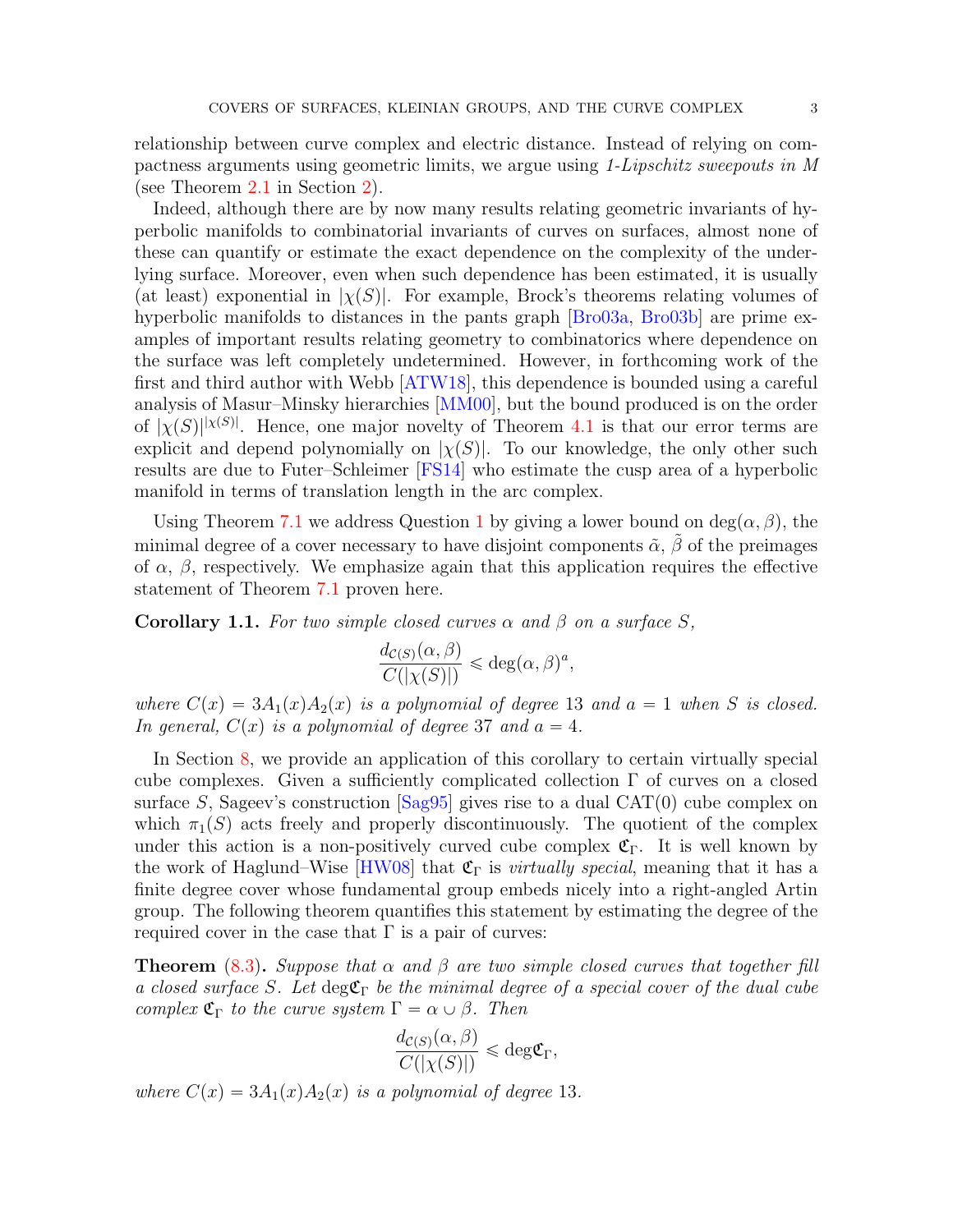Theorem [8.3](#page-25-0) is related to work of M. Chu [\[Chu17\]](#page-28-6) and J. Deblois, N. Miller, and the second author [\[DMP18\]](#page-29-7) on quantifying virtual specialness for various hyperbolic manifolds.

As a second application, we use Theorem [4.1](#page-13-0) to effectively relate the electric circumference of a fibered manifold  $M_{\phi}$  to the curve graph translation length  $\ell_S(\phi)$  of its monodromy  $\phi: S \to S$ . (For definitions, see Section [9.](#page-26-0))

**Theorem** [\(9.1\)](#page-26-1). If  $\phi: S \to S$  is a pseudo-Anosov homeomorphism of a closed surface S, then

$$
\frac{1}{A_1(|\chi(S)|)} \cdot \ell_S(\phi) \leq \mathrm{circ}_{\epsilon_S}(M_\phi) \leq A_2(|\chi(S)|) \cdot (\ell_S(\phi) + 2),
$$

where the polynomials  $A_1$  and  $A_2$  are as in Equation [\(1\)](#page-1-0)

The outline of the paper is as follows. In Section [2](#page-3-0) we give the necessary background on curve graphs, Margulis tubes in hyperbolic manifolds, pleated surfaces and sweepouts. We then prove various lemmas regarding curves on surfaces and Margulis tubes in 3–manifolds in Section [3](#page-6-0) before proving Theorem [4.1](#page-13-0) in Sections [4,](#page-13-1) [5,](#page-17-0) and [6](#page-21-0) and Theorem [7.1](#page-22-0) in Section [7.](#page-22-1) In Section [8](#page-24-0) we prove the application regarding cube complexes and in Section [9](#page-26-0) we give the application to fibered manifolds.

# **ACKNOWLEDGEMENTS**

The authors would like to thank Darren Long and Dave Futer for helpful discussions. The authors acknowledge support from U.S. National Science Foundation grants DMS 1107452, 1107263, 1107367 "RNMS: GEometric structures And Representation varieties" (the GEAR Network). The first author was partially supported by NSF Grants DMS-1502623 and DMS-1807319. The second author was partially supported by NSF Grant DMS–1812014. The third author was partially supported by NSF Grant DMS– 1744551.

### 2. Background

<span id="page-3-0"></span>Given an orientable surface S of genus  $q \geq 0$ ,  $n \geq 0$  punctures, and without boundary, define  $\omega(S) := 3g + n - 4$ . We call an orientable, boundary-less surface of finite type S non-sporadic if  $\omega(S) > 0$ . In all that follows, in order to avoid trivial cases we will assume that all surfaces are non-sporadic.

2.1. Curves on surfaces. Recall that a simple curve is *essential* if it is neither nullhomotopic nor peripheral (i.e. it doesn't bound a disk or once punctured disk on S). As is usual in the subject, we will generally refer to a vertex  $\alpha \in C(S)^{(0)}$  as a curve. We reserve the term *loop* to refer to an embedded circle in S. For example, with these conventions, a curve is represented by a loop.

Given curves  $\alpha, \beta \in C(S)^{(0)}$ , their geometric intersection number, denoted  $i(\alpha, \beta)$ , is defined as

(2) 
$$
i(\alpha, \beta) = \min \{|a \cap b|\},
$$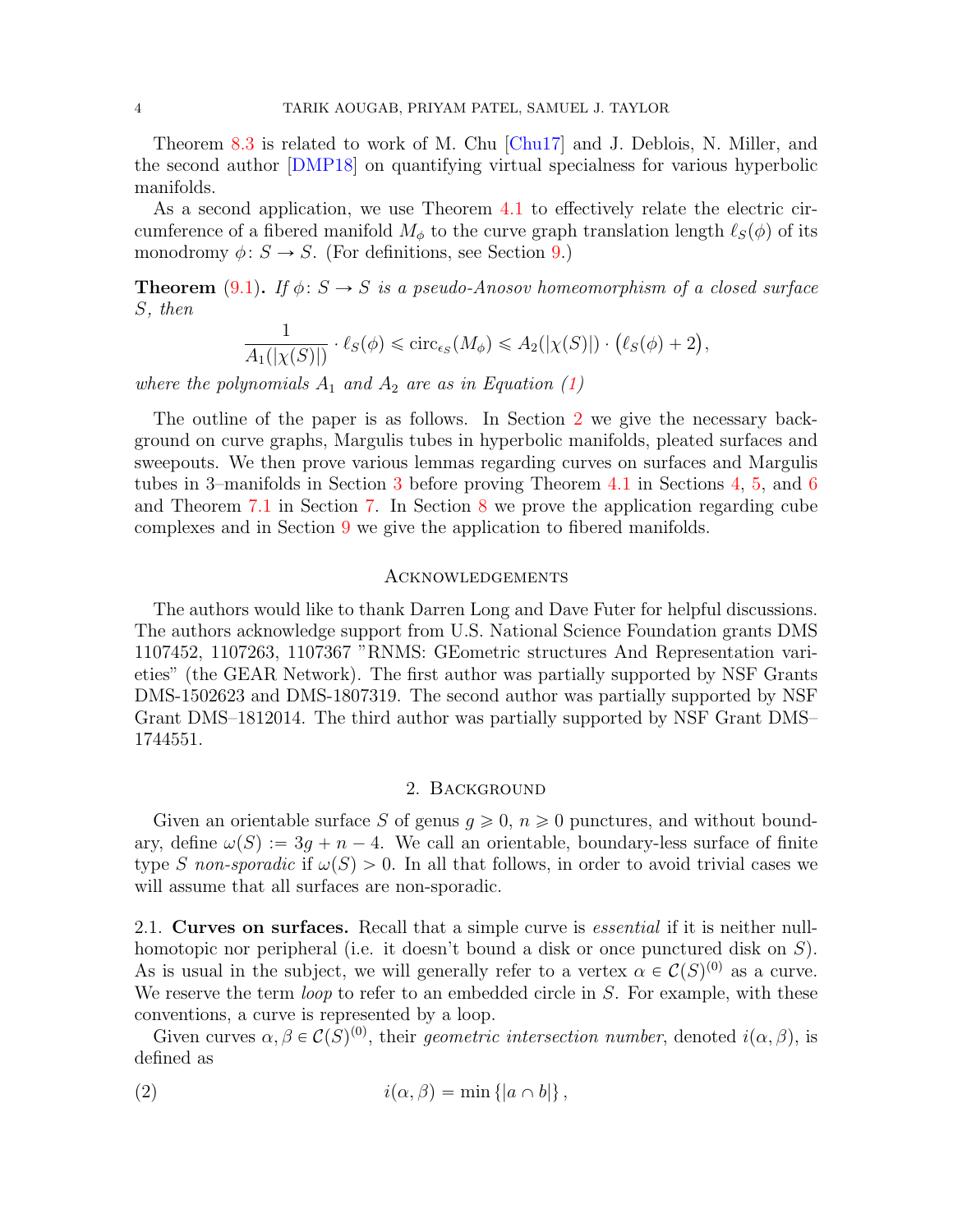where the minimum is taken over loop representatives a and b of  $\alpha$  and  $\beta$ , respectively. A surgery argument due to Hempel [\[Hem01\]](#page-29-8) yields the following upper bound on distance in  $\mathcal{C}(S)$  in terms of geometric intersection number:

<span id="page-4-0"></span>(3) 
$$
d_{\mathcal{C}(S)}(\alpha,\beta) \leq 2\log_2(i(\alpha,\beta)) + 2.
$$

In particular, this shows that  $\mathcal{C}(S)$  is connected.

More recently, Bowditch [\[Bow14\]](#page-28-7) proved a stronger version of Equation [\(3\)](#page-4-0) which is sensitive to the topology of the underlying surface, and which we will need in subsequent sections. We reformulate Corollary 2.2 of  $Bow14$  as follows:

<span id="page-4-2"></span>(4) 
$$
d_{\mathcal{C}(S)}(\alpha, \beta) < 2 + 2 \cdot \frac{\log(i(\alpha, \beta)/2)}{\log((|\chi(S)| - 2)/2)}
$$

so long as the denominator is well-defined and positive which is the case for all S with  $|\chi(S)| \geq 5.$ 

,

2.2. Hyperbolic manifolds and Margulis tubes. Here we review some basic background on hyperbolic  $2-$  and  $3-$ manifolds. For additional details, see [\[Bus10\]](#page-28-8).

Let S be a finite area hyperbolic surface and let  $p$  be a puncture of S. A peripheral curve about p corresponds to a parabolic element of  $\pi_1(S)$ . A horodisk in  $\mathbb{H}^2$  based at a lift  $\tilde{p}$  of the puncture p will project to a neighborhood of p in S. There exists a horocycle  $\tilde{Q}_p$  such that the quotient of  $\tilde{Q}_p$  by stab $(\tilde{p}) < \pi_1(S)$  is not embedded, and that for any horocycle  $\tilde{H}$  based at  $\tilde{p}$  separating  $\tilde{Q}_p$  from  $\tilde{p}$ ,  $\tilde{H}/\text{stab}(\tilde{p})$  is embedded. We call  $\tilde{Q}_p$  the *maximal horocycle* for  $\tilde{p}$ . The region of S facing p and bounded by the quotient  $\hat{Q}_p$  of  $\tilde{Q}_p$  is called the maximal cusp neighborhood.

There is another horocycle  $\tilde{H}_p$  based at  $\tilde{p}$  which projects to an embedded loop of length 2. The region bounded between this loop and p is called a *standard cusp neigh*borhood. The standard cusp neighborhood is isometric to the cylinder  $(-\infty, \log 2) \times S^1$ equipped with the metric

<span id="page-4-1"></span>
$$
(5) \t\t dx2 + e2x d\theta2,
$$

where  $-\infty \le x \le \log(2)$  and  $\theta \in S^1 = [0, 1]/(0 \sim 1)$  (see pages 110-112 of [\[Bus10\]](#page-28-8)).

A key feature of hyperbolic geometry is that the volume of an n-dimensional ball of radius r, denoted  $Vol_n(r)$ , grows exponentially as a function of r. In subsequent sections we will need explicit formulae for this volume in low dimensions, so we record that information here:

<span id="page-4-3"></span>(6) 
$$
Vol_2(r) = 4\pi \sinh^2(r/2), \quad Vol_3(r) = \pi (\sinh(2r) - 2r).
$$

In particular,

<span id="page-4-4"></span>(7) 
$$
Vol_2(r) = O(e^r), \quad Vol_3(r) = O(e^{2r}),
$$

and the following limits exist:

<span id="page-4-5"></span>(8) 
$$
\lim_{r \to 0} \frac{\text{Vol}_2(r)}{r^2}, \frac{\text{Vol}_3(r)}{r^3}.
$$

Given a hyperbolic manifold M and  $\delta > 0$ , the  $\delta$ -thin part of M, denoted by  $M_{(0,\delta]}$ , is the set of points in M with injectivity radius at most  $\delta/2$ . Similarly, the  $\delta$ -thick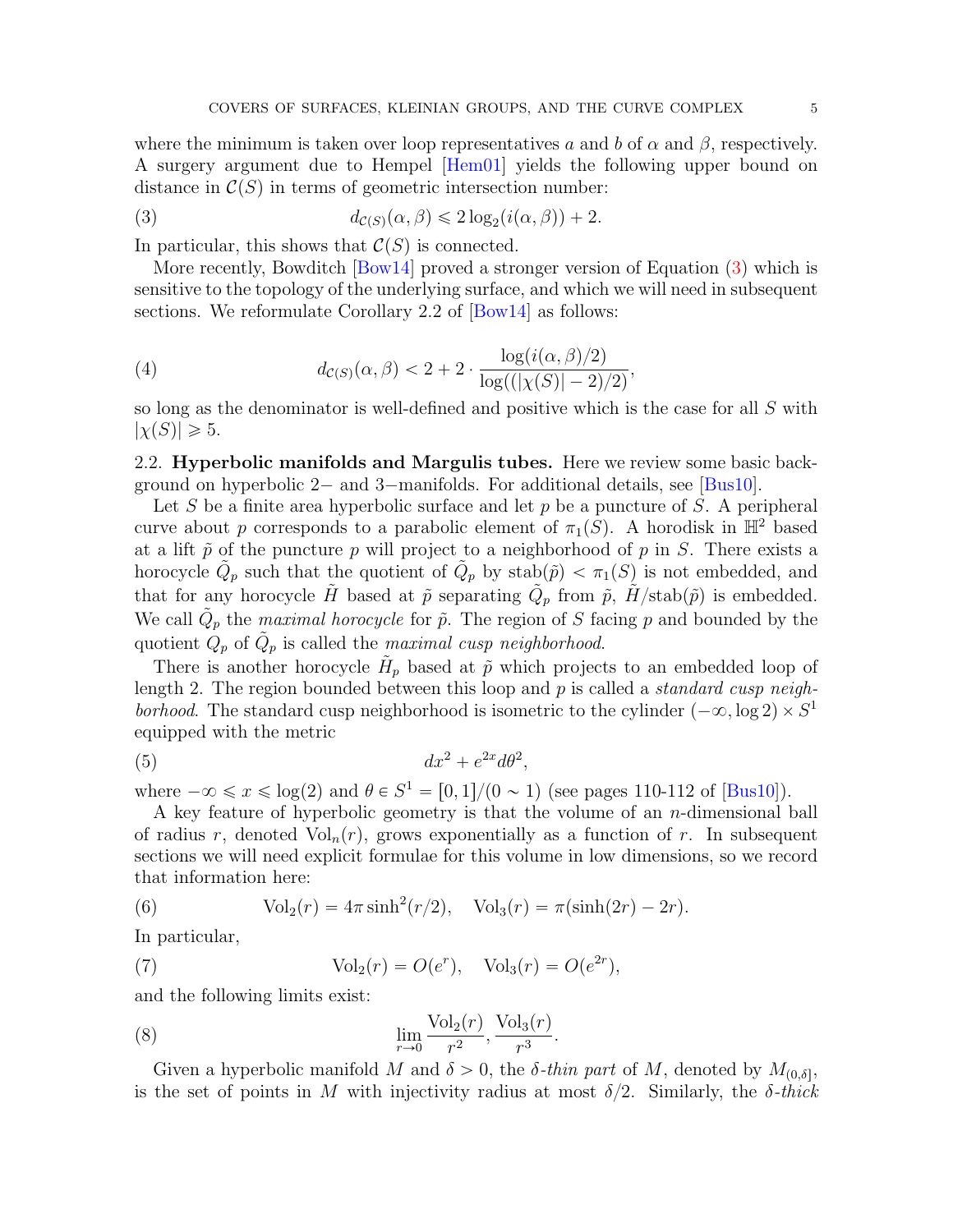part,  $M_{\delta,\infty}$ , consists of all points with injectivity radius at least  $\delta/2$ . Any hyperbolic manifold M is of course the union of its  $\delta$ -thick and -thin parts.

For  $n \geq 2$ , there exists  $\epsilon_n > 0$  called the *n*-dimensional Margulis constant so that the  $\epsilon_n$ -thin part of any hyperbolic *n*-manifold M decomposes into a disjoint union of cusps and subsets of the form  $\mathbb{T}_{\alpha_1}, \mathbb{T}_{\alpha_2}, ..., \mathbb{T}_{\alpha_n}$  where  $\mathbb{T}_{\alpha_i}$  is a tubular neighborhood of the closed geodesic  $\alpha_i$ .

Thus the  $\epsilon_2$ -thin part of a hyperbolic surface is homeomorphic to a disjoint union of annuli, and the  $\epsilon_3$ -thin part of a hyperbolic 3-manifold decomposes as a disjoint union of solid tori and cusps.

Meyerhoff [\[Mey87\]](#page-29-9) demonstrated the following lower bound for  $\epsilon_3$ , which we will subsequently need:

<span id="page-5-1"></span>
$$
\epsilon_3 > 0.104.
$$

Given  $\delta \leq \epsilon_3$ , we denote by  $\mathbb{T}_{\alpha}(\delta)$  the component of  $M_{(0,\delta]}$  containing the geodesic  $\alpha$ . This is called the *Margulis tube* for  $\alpha$ . We note that  $\mathbb{T}_{\alpha}(\delta)$  can be empty if the length of  $\alpha$  is greater than  $\delta$ . We note here that there is a definite distance between  $\mathbb{T}_{\alpha}(\delta)$ and  $\partial \mathbb{T}_{\alpha}(\epsilon_3)$ , which goes to infinity as  $\delta \to 0$ . A concrete estimate of this growth was obtained recently by Futer–Purcell–Schleimer [\[FPS18\]](#page-29-10). We will require this estimate in Section [3](#page-6-0) and so we record it there in detail.

We now briefly discuss hyperbolic 3-manifolds  $M = \mathbb{H}^3/\Gamma$  homeomorphic to  $S \times \mathbb{R}$ , as these manifolds are the focus of this paper. Here and throughout, we always consider such a manifold with a fixed homotopy equivalence  $\iota: S \to M$ , called a marking, which allows us to identify homotopy classes of curves in S with homotopy classes in M. Hence, for any essential curve  $\alpha$  in S it makes sense to speak of its length  $\ell_M(\alpha)$  in M, which is defined to be the length of the geodesic in M homotopic to  $\iota(\alpha) \subset M$ .

Associated to any such manifold M without accidental parabolics<sup>[1](#page-5-0)</sup> is a pair of end *invariants*  $(\lambda^-, \lambda^+)$ , each of which is either:

- (1) (non-degenerate) a point in the Teichmüller space of S, namely a pair  $(f, \sigma)$ where  $\sigma$  is a complete hyperbolic metric on S and  $f : S \to \sigma$  is a (homotopy class of) homeomorphism;
- (2) (degenerate) a lamination on S.

End invariants describe the behavior of the geometry of  $M = \mathbb{H}^3/\Gamma$  as one exits out of each of the two topological ends  $\mathcal{E}^-, \mathcal{E}^+$  of M. In the non-degenerate case, an end  $\mathcal E$  of M is foliated by surfaces  $S_t$  equipped with induced metrics that converge (after a re-scaling) to a hyperbolic metric on S.

In the degenerate case, Thurston [\[Thu78\]](#page-29-11) proved that there exists a sequence of simple closed curves on S whose geodesic representatives exit  $\mathcal{E}$ , and which converge, in the proper sense, to a lamination on  $S$ . That an end, in general, behaves in exactly one of the above two ways follows from work of Bonahon [\[Bon86\]](#page-28-9) and Canary [\[Can93\]](#page-28-10), and ultimately the proof of the Tameness conjecture by Agol [\[Ago04\]](#page-28-11) and Calegari– Gabai [\[CG06\]](#page-28-12).

<span id="page-5-0"></span><sup>&</sup>lt;sup>1</sup>That is, where parabolics of Γ all come from peripheral loops in  $\pi_1(S)$ .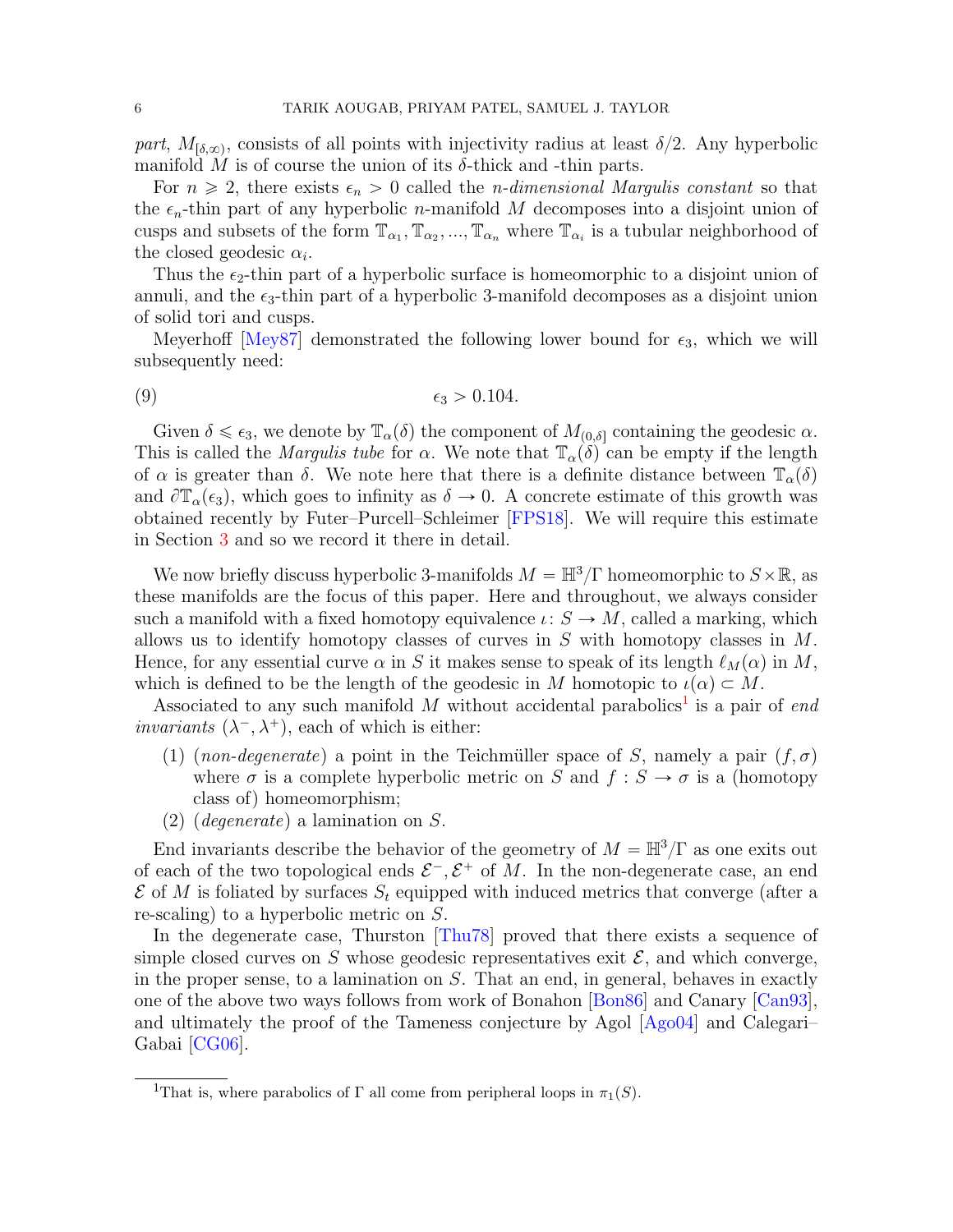The celebrated Ending Lamination Theorem, proved by Minsky [\[Min10\]](#page-29-2) and Brock-Canary-Minsky [\[BCM12\]](#page-28-13), asserts that the end invariants  $(\lambda^+, \lambda^-)$  associated to  $\mathcal{E}^+, \mathcal{E}^-,$ respectively, determines the hyperbolic manifold M.

2.3. Pleated surfaces and sweepouts. Fixing a hyperbolic 3-manifold  $M$ , a topological surface S, and a lamination  $\lambda$  on S, a  $\lambda$ -pleated surface is a map  $F : S \to M$  so that:

- $(1)$  F is proper, and hence sends cusps to cusps,
- (2) for each leaf l of  $\lambda$ ,  $F(l) \subset M$  is a geodesic,
- (3) for each component R of  $S \setminus \lambda$ ,  $F(R)$  is totally geodesic.

The map F induces via pull-back a complete hyperbolic metric on the surface S. With respect to this metric,  $F$  is a 1-Lipschitz map of hyperbolic manifolds. Pleated surfaces arise very naturally in the study of hyperbolic 3-manifolds. For example, the convex core of a quasi-Fuchsian hyperbolic 3-manifold is always bounded by the image of a pair of pleated surfaces. Moreover, if M is homeomorphic to  $S \times \mathbb{R}$ , work of Thurston [\[Thu78\]](#page-29-11) implies that if all leaves of  $\lambda$  can be realized as geodesics in M, there exists a  $\lambda$ -pleated surface into M.

Given a surface S and a hyperbolic 3-manifold  $M$ , a 1-Lipschitz sweepout is a homotopy  $f_t: X_t = (S, g_t) \to M$ , where  $g_t$  is a hyperbolic metric on S and  $f_t$  is a 1-Lipschitz map for each t. Whenever M is homeomorphic to  $S \times \mathbb{R}$ , we only consider 1-Lipschitz maps homotopic to our fixed marking. An important result of Canary [\[Can96\]](#page-28-14) yields the existence of 1-Lipschitz sweepouts interpolating between geodesics in M.

<span id="page-6-1"></span>**Theorem 2.1** (Canary). Let  $M = \mathbb{H}^3/\Gamma$  be a hyperbolic 3-manifold homeomorphic to  $S \times \mathbb{R}$ , so that  $\rho \in \Gamma$  is parabolic if and only if it corresponds to a peripheral curve on S. Let  $\alpha, \beta$  be a pair of simple closed curves on S with geodesic representatives  $\alpha^*, \beta^*$ in M. Then there exists a 1-Lipschitz sweepout  $f_t: X_t \to M, 0 \leq t \leq 1$ , so that

$$
\alpha^* \subset f_0(X_0) \text{ and } \beta^* \subset f_1(X_1).
$$

Moreover, there exists a 1-Lipschitz sweepout  $g_t : S_t \to M, -\infty < t < \infty$ , surjecting onto M and so that  $g_t(X_t)$  exits out of  $\mathcal{E}^+$  (resp.  $\mathcal{E}^-$ ) as  $t \to \infty$  (resp.  $-\infty$ ).

Theorem [2.1](#page-6-1) follows from Canary's work on *simplicial hyperbolic surfaces* [\[Can96\]](#page-28-14). These are path-isometric mappings into  $M$  of singular hyperbolic surfaces with cone points coinciding with vertices of a geodesic triangulation. Concretely, Canary shows the existence of 1-Lipschitz sweepouts where  $g_t$  is a simplicial hyperbolic surface. Brock  $[Bro03a]$  reformulates Canary's construction by uniformizing and replacing each  $g_t$  with the unique non-singular hyperbolic metric in its conformal class. For additional details, see the proof of Lemma 4.2 in [\[Bro03a\]](#page-28-3).

#### 3. Hyperbolic surfaces and 3-manifolds

<span id="page-6-0"></span>In this section we cover some fairly basic results in hyperbolic geometry. While nothing here will be surprising to experts, care must be taken in order to keep track of how the constants involved depend on the underlying parameters.

<span id="page-6-2"></span>Let  $\hat{S}_\delta$  denote the compact subset of S obtained by deleting neighborhoods of each cusp consisting of points with injectivity radius at most  $\delta/2$ .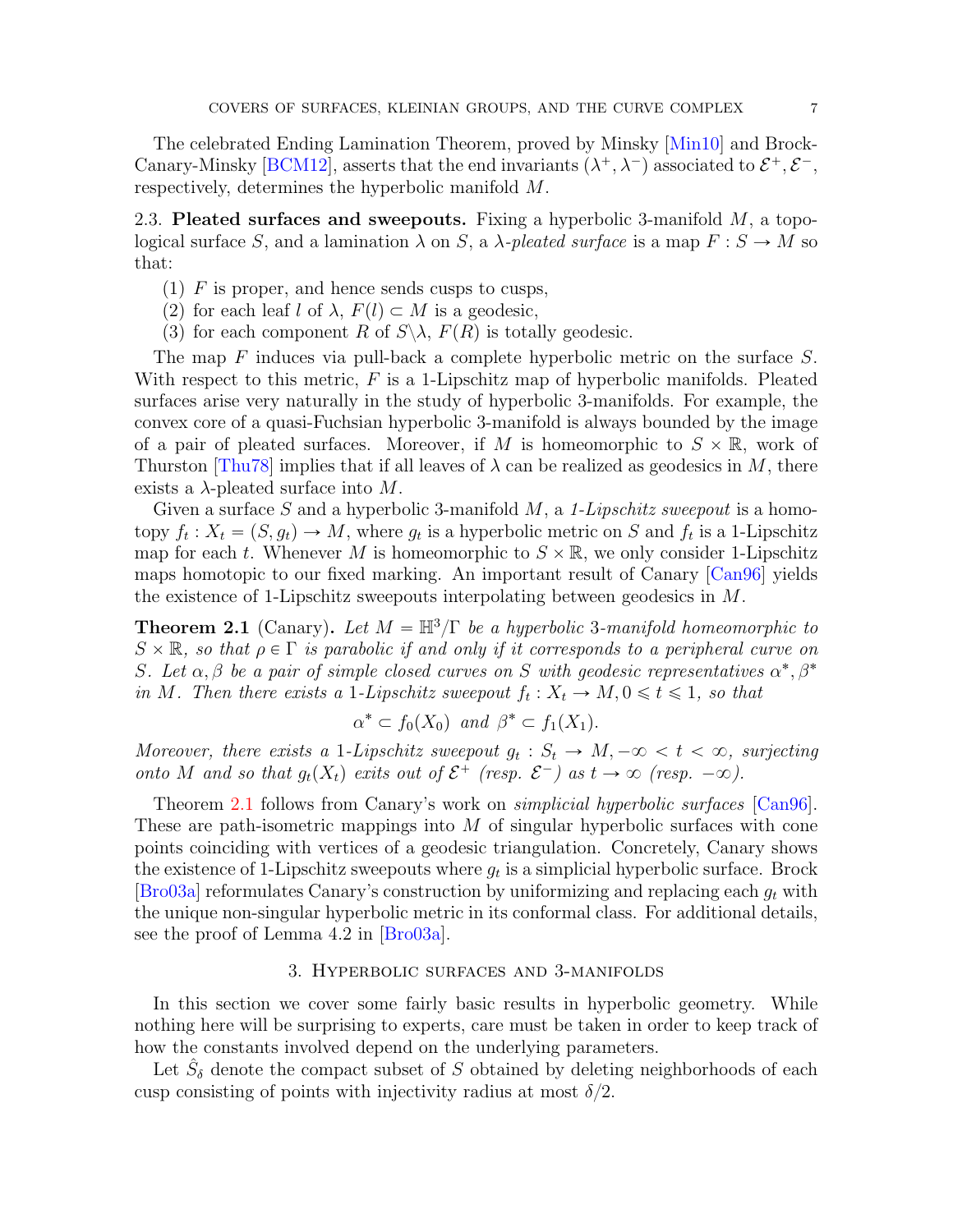**Lemma 3.1.** Let S be an orientable surface with  $\chi(S) < 0$  which is not a 3-times punctured sphere. Then for any  $\delta \geq 0$  there is a constant  $L_{S,\delta}$  such that for any finite area hyperbolic structure on S and any x in  $\hat{S}_\delta$ , there is an essential loop in S through x of length less than  $L_{S,\delta}$ .

*Proof.* Let  $\tilde{x}$  be any lift of x to the universal cover  $\tilde{S} = \mathbb{H}^2$ , and let  $\pi : \mathbb{H}^2 \to S$  denote the universal covering map. Let  $B$  be a lift of a maximal embedded open ball centered at x. By maximality, there must be a pair of points  $z, y$  on the boundary of B which lie in the same fiber over S. Then if  $|a, b|$  represents the geodesic segment with endpoints  $a, b \in \mathbb{H}^2$ ,

$$
\tilde{\rho} := \pi([\tilde{x}, z]) * \pi([y, \tilde{x}])
$$

is a loop  $\rho$  representing a non-trivial element of  $\pi_1(S, p)$ . If  $\rho$  is not simple, there will be a representative for an essential simple loop through  $x$  which is contained in the image of  $\rho$  (and whose length is therefore bounded above by that of  $\rho$ ), and we replace  $\rho$  with this.

Recall that the area of a hyperbolic disk of radius  $r > 0$  is  $4\pi \sinh^2(r/2)$ , and therefore by the Gauss-Bonnet theorem the radius of  $\tilde{B}$  is at most  $\alpha$ 

$$
2\sinh^{-1}\left(\sqrt{|\chi(S)|/2}\right).
$$

Hence the length of  $\tilde{\rho}$  is at most

<span id="page-7-0"></span>(10) 
$$
\ell_S := 4 \sinh^{-1} \left( \sqrt{|\chi(S)|/2} \right) = 4 \log \left( \sqrt{|\chi(S)|/2} + \sqrt{1 + |\chi(S)|/2} \right).
$$

When S is closed, this concludes the proof. When S has cusps, the above argument gives us the desired loop unless the element of  $\pi_1(S, x)$  represented by  $\rho$  is peripheral about a puncture, p. In this case, recall that  $Q_p$  (resp.  $H_p$ ) denotes the quotient of a maximal horocycle  $\tilde{Q}_p$  (resp. a standard horocycle  $\tilde{H}_p$ ).

Suppose first that x lies in the standard cusp neighborhood. Since  $x \in \hat{S}_\delta$ , [\(5\)](#page-4-1) implies that the distance  $d_S(x, H_p)$  between x and  $H_p$  satisfies

$$
e^{-d_S(x,H_p)} \ge \delta,
$$

and therefore

(11) 
$$
d_S(x, H_p) \leq \log(1/\delta).
$$

Let  $N_p$  be the subset of the maximal cusp neighborhood bounded by  $Q_p$  and  $H_p$ . Since the area of the neighborhood of a cusp is equal to the length of its boundary, by the Gauss-Bonnet theorem we have that  $Q_p$  has length at most  $2\pi |\chi(S)|$ . The region  $N_p$  can be lifted to a rectangle  $\tilde{N_p}$  in the upper half-plane model which is (up to isometry) of the form i. (

$$
\tilde{N}_p = \{(y, z) \in \mathbb{H}^2 : 0 \le y < a, 0 < r \le z \le b\},\
$$

for some positive a and b. Then  $H_p$  lifts to the top edge of  $\tilde{N_p}$  and  $Q_p$  lifts to the bottom edge. Therefore,

$$
\ell(H_p) = \frac{a}{b} = 2; \ell(Q_p) = \frac{a}{r} \leq 2\pi |\chi(S)|.
$$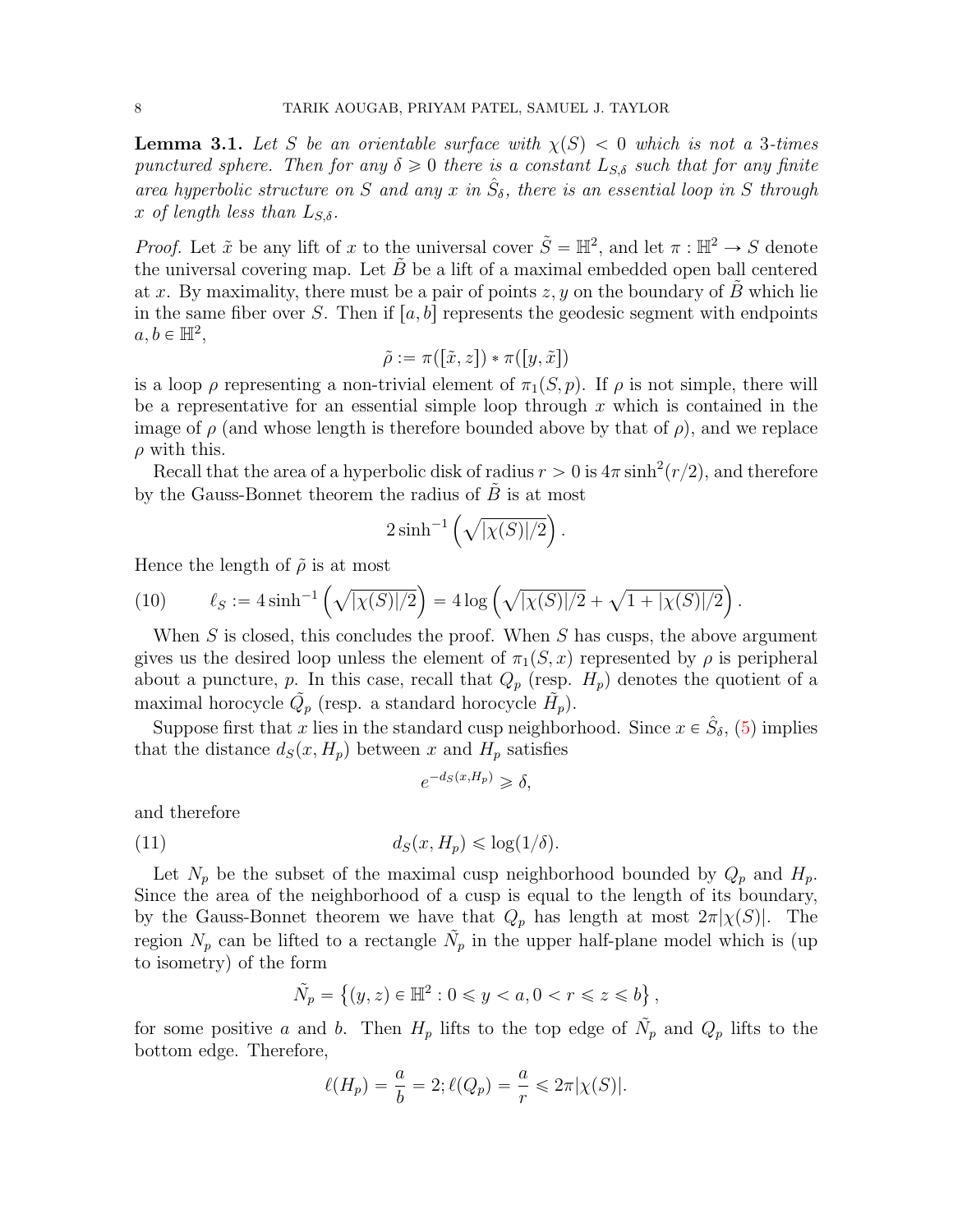Hence  $a = 2b$  and so  $r \ge b/\pi|\chi(S)|$ , and so

<span id="page-8-0"></span>(12) 
$$
d_S(H_p, Q_p) \leq \log(\pi |\chi(S)|).
$$

By maximality, a fundamental lift  $\tilde{Q}_p$  of  $Q_p$  will project to the concatenation of (at least) two loops  $\rho_1$  and  $\rho_2$  on S. It cannot be the case that both  $\rho_i$  are peripheral since otherwise S would be a thrice punctured sphere. Moreover, there is a representative of  $\rho_i$  of length at most  $2\log(\pi|\chi(S)|) + 2$ ; indeed, if  $[\tilde{y}_i, \tilde{z}_i]$  is a geodesic segment projecting to  $\rho_i$ , by [\(12\)](#page-8-0) there is a path from  $\tilde{y}_i$  to  $\tilde{H}_p$  of length at most  $\log(\pi|\chi(S)|)$ . Concatenating this with a segment of  $H_p$  as necessary and then (applying [\(12\)](#page-8-0) again) with a segment back to  $\tilde{z}_i$  yields the desired bound. Abusing notation slightly, we refer to these representatives as  $\rho_1, \rho_2$  and we note also that  $\rho_i$  is contained completely within  $N_p$  and  $\rho_i$  touches  $H_p$ .

Since  $x$  lies within the standard cusp neighborhood,  $x$  must be within a distance of at most  $2 + \log(1/\delta)$  from each  $\rho_i$ , and therefore there is an essential loop through x (which, using the same argument as above we can assume is simple) of length at most

$$
2(2 + \log(1/\delta)) + 2\log(\pi|\chi(S)|) + 2.
$$

If  $x \in N_c$ , it can be at most  $\log(\pi|\chi(S)|) + 2$  from each  $\rho_i$  and thus there is an essential loop through x of length at most

$$
2(\log(\pi|\chi(S)|) + 2) + 2\log(\pi|\chi(S)|) + 2 = 4\log(\pi|\chi(S)|) + 6.
$$

It remains to consider the case that x is separated from the puncture by  $Q_p$ . Recall the simple loop  $\rho$  constructed in the first part of the argument, and that we are assuming that  $\rho$  is peripheral. We claim that  $\rho$  must touch  $Q_p$ . Indeed, let  $\tilde{p} \in \partial_{\infty}(\mathbb{H}^2)$  denote a lift of the puncture p and let  $\widetilde{Q_p}$  be the horocycle based at  $\widetilde{p}$  projecting to  $Q_p$ . Since  $\rho$  is peripheral, there is a lift  $\tilde{\rho}$  bounded by lifts  $\tilde{x_1}, \tilde{x_2}$  of x so that  $\tilde{x_1}$  and  $\tilde{x_2}$  are on the same horocycle R based at  $\tilde{p}$ . By maximality of  $\widetilde{Q_p}$ , there is another lift  $\widetilde{Q_p}'$  of  $Q_p$ that is tangent to  $\widetilde{Q_p}$  and which intersects R at two points (see Figure [1\)](#page-9-0).

Letting  $g \in \pi_1(S)$  be the parabolic element corresponding to the peripheral loop  $\rho$ , all translates of  $\tilde{x}_1$  under the action of g on  $\mathbb{H}^2$  lie along R and lie outside of all lifts of the horoball  $\overline{Q_p}$  bounded by  $Q_p$  since x is separated from p by  $Q_p$ . Therefore, there exists a lift  $\tilde{\rho}'$  of  $\rho$  with endpoints  $\widetilde{x_3}$  and  $\widetilde{x_4}$  that lie along R such that  $\overline{\widetilde{Q_p}} \cup \overline{\widetilde{Q_p}}'$  separate  $\widetilde{x}_3$  and  $\widetilde{x}_4$  (again see Figure [1\)](#page-9-0). Thus,  $\widetilde{\rho}'$  must intersect  $\widetilde{Q}_p \cup \widetilde{Q}'_p$  so that  $\rho$  touches  $Q_p$ .

Since the length of  $\rho$  is at most  $\ell_S$ , it follows that x must be a distance of at most  $\ell_S/2$  from  $Q_p$ , and hence from the region  $N_p$ . Thus, there is an essential simple loop through x of length at most  $\ell_S + 4 \log(\pi|\chi(S)|) + 6$ , and so in all three cases the loop constructed has length at most

$$
L_{S,\delta} = 2\log(1/\delta) + \ell_S + 4\log(\pi|\chi(S)|) + 6.
$$

<span id="page-8-1"></span>**Remark 3.2.** We use the proof of Lemma [3.1](#page-6-2) to give an upper bound on  $L_{S,\delta}$  that will be useful in subsequent sections. First we use [\(10\)](#page-7-0) to give the following upper bound

 $\Box$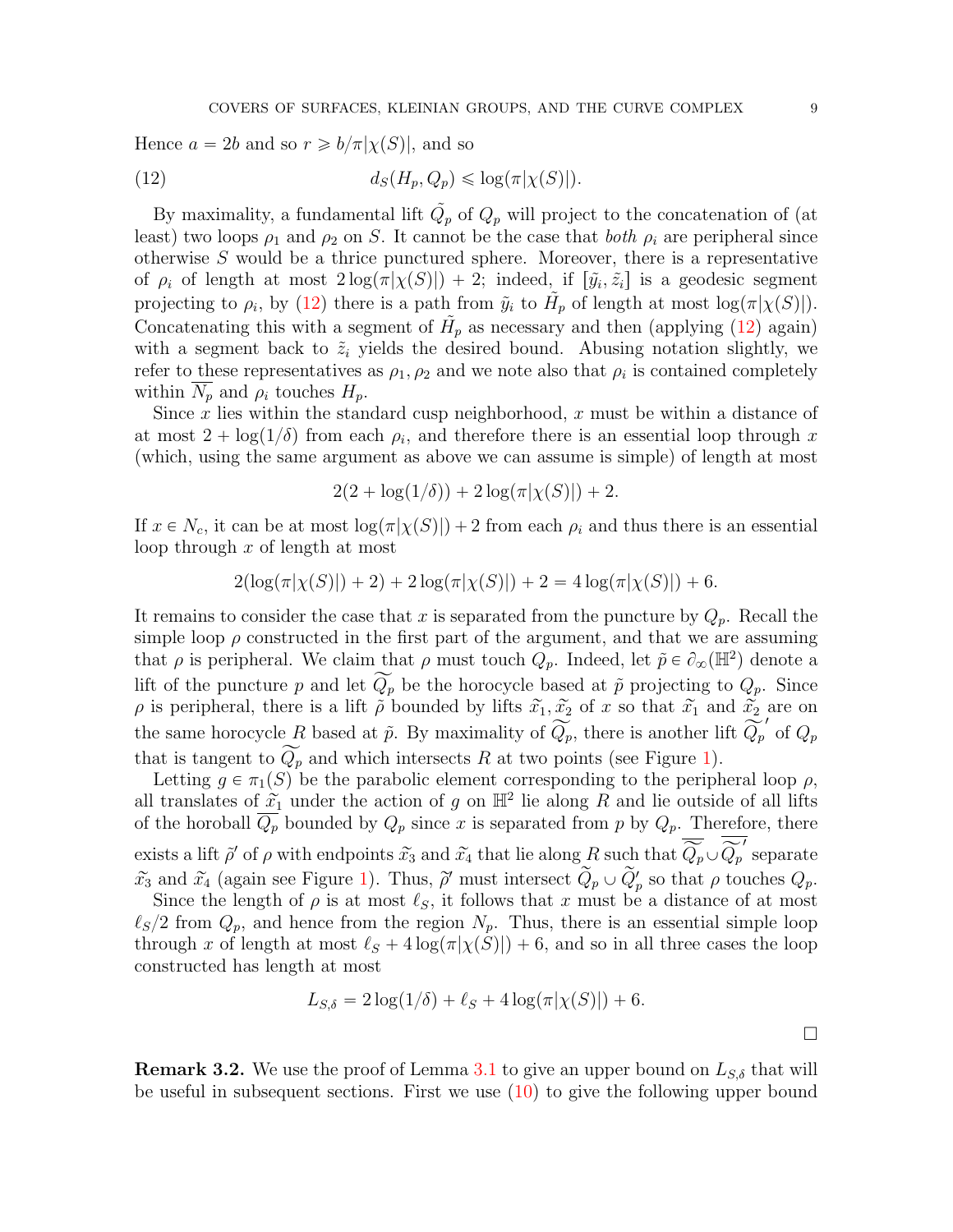

<span id="page-9-1"></span><span id="page-9-0"></span>FIGURE 1. When  $\rho$  is separated from p by  $Q_p$ , it must touch  $Q_p$ .

on  $\ell_S$ :

(13) 
$$
\ell_S \leq 4\log(2\sqrt{|\chi(S)|}) = 4\log(2) + 2\log(|\chi(S)|) \leq 4 + 2\log(|\chi(S)|).
$$

Note the proof of Lemma [3.1](#page-6-2) is much simpler when S is closed and we can use  $\ell_S$  in place of  $L_{S,\delta}$  in this case. Combining [\(13\)](#page-9-1) and the definition of  $L_{S,\delta}$  in the general setting we have:

(14) 
$$
L_{S,\delta} \leq 2\log(1/\delta) + 6\log(\pi|\chi(S)|) + 9.
$$

Additionally, when S has punctures, we let  $L_S$  denote  $L_{S,\epsilon_3}$ , which by [\(9\)](#page-5-1) is at most

<span id="page-9-4"></span>
$$
6\log(\pi|\chi(S)|)+14.
$$

When S is closed we set  $L_S = \ell_S$ , which by [\(13\)](#page-9-1) is at most

 $2 \log(|\chi(S)|) + 4.$ 

<span id="page-9-3"></span>**Lemma 3.3.** Let M be a hyperbolic manifold with  $M \cong S \times \mathbb{R}$ , and let  $\alpha$  be an essential curve on S. There is a positive constant  $\epsilon_S < \epsilon_3$  such that if  $f : S \to M$  is a  $\pi_1$ -injective  $1$ –Lipschitz map such that  $f(S) \cap \mathbb{T}_{\alpha}(\epsilon_S) \neq \emptyset$ , then  $\ell_S(\alpha) \leq L_S$ .

Further, there is a loop in the isotopy class of  $\alpha$  whose length is less than  $L_S$  in S and whose image in M is contained in  $\mathbb{T}_{\alpha}(\epsilon_3)$ .

*Proof.* Given a positive  $\mu < \epsilon_3$  and a non-empty  $\mu$ -tube  $\mathbb{T}_\alpha(\mu)$ , let  $\mathcal{F}_\alpha(\mu)$  denote the distance between the boundary of the Margulis tube and  $\mathbb{T}_{\alpha}(\mu)$ . The function  $\mathcal{F}_{\alpha}$  is decreasing in  $\mu$ , and Theorem 1.1 of Futer–Purcell–Schleimer [\[FPS18\]](#page-29-10) states that

(15) 
$$
\mathcal{F}_{\alpha}(\mu) \ge \mathcal{F}(\mu) := \operatorname{arccosh} \frac{\epsilon_3}{\sqrt{7.256\mu}} - .0424.
$$

Let  $\epsilon_S = \mathcal{F}^{-1}(L_S/2)$ . Hence [\(15\)](#page-9-2) implies

<span id="page-9-2"></span>
$$
\mathcal{F}(\epsilon_S) = L_S/2 = \operatorname{arccosh} \frac{\epsilon_3}{\sqrt{7.256 \epsilon_S}} - .0424,
$$

and thus,

$$
\epsilon_S = \frac{\epsilon_3^2}{7.256 \cdot \cosh^2 (L_S/2 + .0424)}.
$$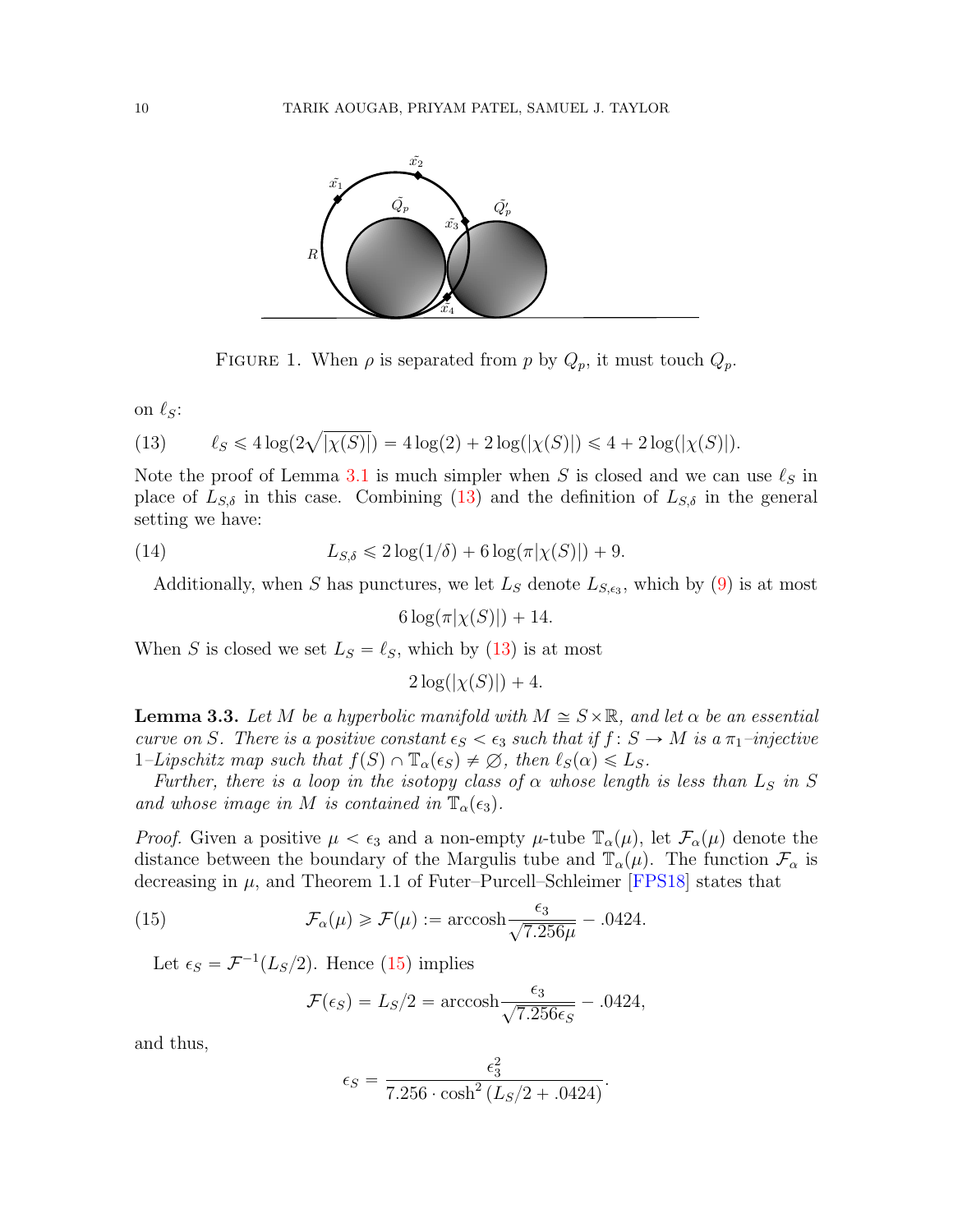Applying the upper bounds on  $L<sub>S</sub>$  obtained at the end of Remark [3.2](#page-8-1) and [\(9\)](#page-5-1), we see that

<span id="page-10-0"></span>(16) 
$$
\epsilon_S \geqslant \frac{\epsilon_3^2}{8 \cdot \cosh^2(\log(|\chi(S)|) + 2)} \geqslant \frac{1}{e^{10} \cdot |\chi(S)|^2}
$$

when  $S$  is closed, and

<span id="page-10-1"></span>(17) 
$$
\epsilon_S \geqslant \frac{\epsilon_3^2}{8 \cdot \cosh^2\left(3\log(\pi|\chi(S)|)+7\right)} \geqslant \frac{1}{e^{20}\pi^6 \cdot |\chi(S)|^6},
$$

when S has punctures. The lower bound on  $\epsilon_S$  obtained above does not play a direct role in the proof of Lemma [3.3,](#page-9-3) but we will refer to this bound in later sections.

If  $f(x) \in \mathbb{T}_{\alpha}(\mu)$  for  $\mu < \epsilon_3$ , then  $x \in \hat{S}_{\epsilon_3}$  since the  $\epsilon_3$ -thin part of any cusp neighborhood must map via f into the  $\epsilon_3$ -thin part of a cusp neighborhood of M, and any Margulis tube in M is disjoint from all  $\epsilon_3$ -thin cusp neighborhoods in M. Thus by Lemma [3.1](#page-6-2) there is an essential simple loop  $\rho$  through x of length at most  $L_S$ .

Since the map is 1–Lipschitz,  $f(\rho)$  has length less than  $L_S$  and meets  $\mathbb{T}_{\alpha}(\epsilon_S)$ . Hence, any point on  $f(\rho)$  has distance at most  $L_s/2$  from  $\mathbb{T}_{\alpha}(\epsilon_s)$ , and so by construction  $f(\rho) \subset \mathbb{T}_{\alpha}(\epsilon_3).$ 

As f induces an isomorphism on  $\pi_1$ ,  $f(\rho)$  is homotopic to some power of  $\alpha$ . But,  $\rho$ is a simple curve on S and so we must have that  $\rho$  and  $\alpha$  are isotopic curves on S. Set  $\alpha = \rho$  and note that  $\ell_S(\alpha) = \ell_S(\rho) \leq L_S$ .

<span id="page-10-3"></span>**Remark 3.4.** Notice in the proof that  $\epsilon_s$  is chosen so that it is bigger than the quantities in Equations [\(16\)](#page-10-0) and [\(17\)](#page-10-1), but also small enough in comparison to  $\epsilon_3$  so that the distance between the  $\epsilon_s$ -tube and the boundary of the  $\epsilon_s$ -tube is at least  $\mathcal{F}(\epsilon_S) \geqslant 2.$ 

<span id="page-10-2"></span>**Lemma 3.5.** There is a universal constant D so that if  $\gamma_1$  and  $\gamma_2$  are essential loops on S with length less than  $L_S$ , then  $d_{\mathcal{C}(S)}(\gamma_1, \gamma_2) \leq D$ .

*Proof.* By the collar lemma,  $\gamma_1$  has an embedded annular neighborhood of width at least

$$
\log(\coth(\ell(\gamma_1))/4) =: c(\gamma_1).
$$

Since  $\log(\coth(x/4)) \to \infty$  as  $x \to 0$  and decays to 0 as  $x \to \infty$ , there is some positive constant  $c$  so that

$$
c/2 = \log(\coth(c/4)).
$$

By inspection we see that  $c < 2$ .

We first present a proof in the special case that  $S$  is closed, as in this setting the argument is more conceptual:

S is closed: Assume that  $\gamma_1$  is the shortest curve on S, and let  $\mathcal{N}(\gamma_1)$  denote a maximal collar neighborhood of  $\gamma_1$ . Let  $\tilde{\mathcal{N}}$  denote a lift of the boundary of  $\mathcal{N}(\gamma_1)$  to the universal cover. By maximality, there is a pair of points  $\tilde{x}, \tilde{y} \in \tilde{\mathcal{N}}$  which project to the same point on the boundary of  $\mathcal{N}(\gamma_1)$ . If  $\tilde{x}, \tilde{y}$  lie on opposite boundary components, the geodesic segment connecting them must project to an essential loop  $\rho$ , since it intersects  $\gamma_1$ exactly once. Moreover, in this case the width of  $\mathcal{N}(\gamma_1)$  must be at least  $\ell(\gamma_1)/2$ , for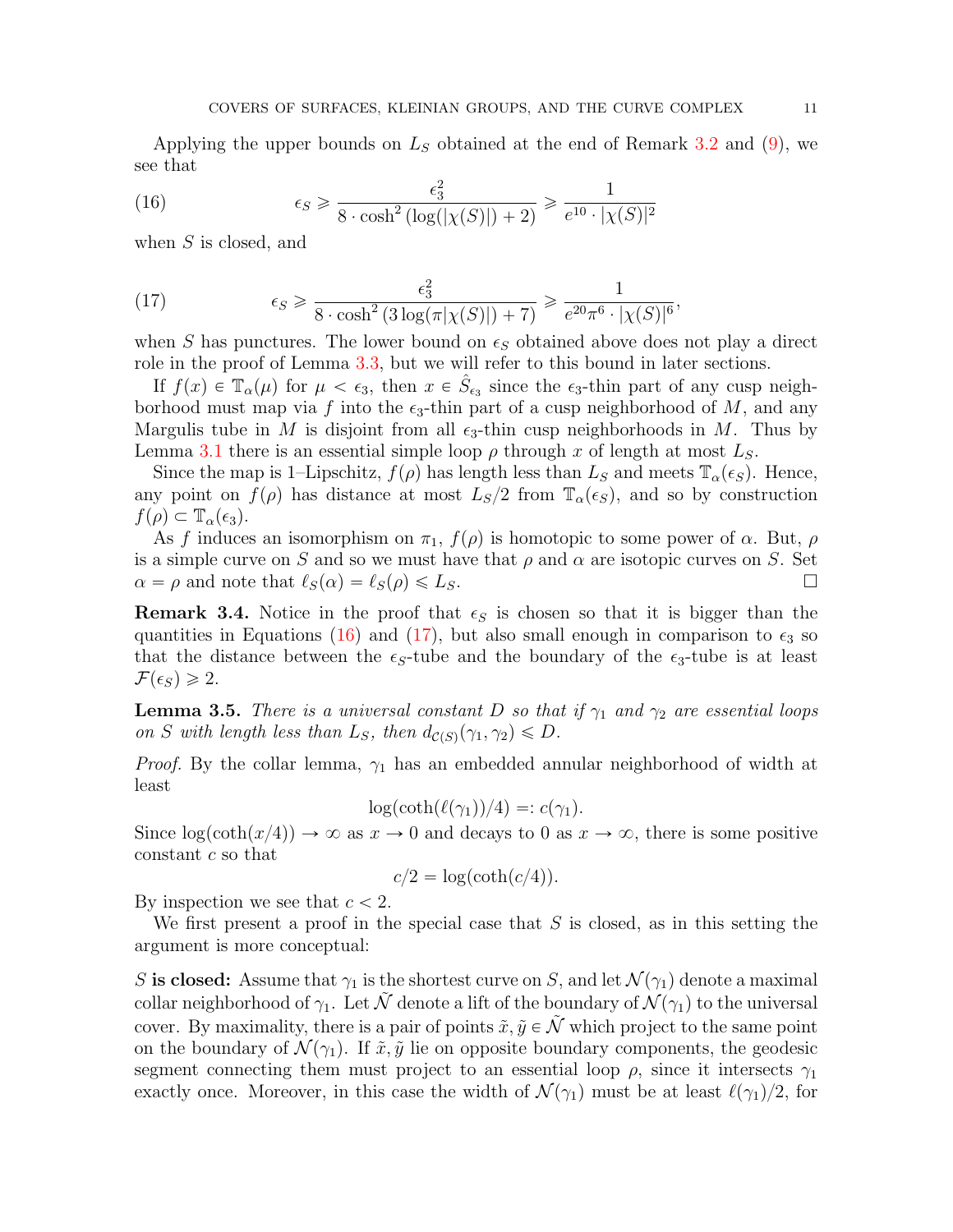if not there will be a representative of  $\rho$  with length less than  $\ell(\gamma_1)$ . Indeed,  $\rho$  is the loop which lifts to  $\tilde{\rho}$  which begins at  $\tilde{x}$  with the perpendicular between  $\tilde{x}$  and  $\tilde{\gamma}_1$ , then travels at most half of  $\tilde{\gamma}_1$  (wrapping around if necessary), and then concludes with the perpendicular to  $\tilde{\gamma}_1$  containing  $\tilde{y}$ .

If  $\tilde{x}, \tilde{y}$  lie on the same boundary component  $\mathcal E$  of  $\tilde{\mathcal N}$ , a loop  $\rho$  is constructed in the exact same fashion as at the end of the previous paragraph, although it is now no longer the case that  $\rho$  intersects  $\gamma_1$  once. However  $\rho$  must still be essential, for if not,  $\rho$  would lift to the boundary of a geodesic triangle with three non-ideal vertices and two right angles. Since S is closed,  $\rho$  is non-peripheral and  $\gamma_1$  must admit a collar neighborhood of width at least  $\ell(\gamma_1)/2$  as in the previous paragraph.

Thus,  $\gamma_1$  must admit a collar neighborhood of width at least  $\ell(\gamma_1)/2$ . Therefore,

$$
i(\gamma_2, \gamma_1) \le \min[2\ell(\gamma_2)/\ell(\gamma_1), \ell(\gamma_2)/c(\gamma_1)]
$$
  

$$
\le L_S \cdot \min[2/\ell(\gamma_1), 1/c(\gamma_1)].
$$

Thus, if  $\ell(\gamma_1) > 2$ ,  $i(\gamma_1, \gamma_2) \leq L_S$ , and if  $\ell(\gamma_1) < 2$ ,  $c(\gamma_1) > 1/2$ , so we have  $i(\gamma_1, \gamma_2) \leq$  $2L<sub>S</sub>$ .

Consider the case where  $|\chi(S)| \geq 5$ . Using [\(4\)](#page-4-2), we note that if  $d_{\mathcal{C}(S)}(\gamma_1, \gamma_2) \geq 6$ , then  $\gamma_1$  and  $\gamma_2$  must intersect at least  $\frac{(|\chi(S)|-2)^2}{2}$  $\frac{2}{2}$  times. Using the fact that  $L_S \leq$  $2\log(|\chi(S)|)+4$  for closed surfaces, it follows that  $d_{\mathcal{C}(S)}(\gamma_1, \gamma_2) \leq 5$  so long as  $|\chi(S)| \geq 8$ since

$$
x \ge 8 \Rightarrow \frac{(x-2)^2}{2} > 2 \cdot (2 \log(x) + 4).
$$

For the finite list of remaining surfaces, we use the fact that on any surface  $S$ ,

$$
d_{\mathcal{C}(S)}(\alpha, \beta) \leq 2 \log_2(i(\alpha, \beta)) + 2.
$$

Note that if  $|\chi(S)| < 8$ ,  $i(\gamma_1, \gamma_2) \le 2L_S < 16.32$ , so we must have

$$
d_{\mathcal{C}(S)}(\gamma_1, \gamma_2) \leq 10.
$$

In general, let  $\alpha$  represent the systole of S;  $\gamma_1$  need not coincide with  $\alpha$ , but the above argument shows that

$$
d_{\mathcal{C}(S)}(\gamma_1, \alpha) \leq \begin{cases} 10 & |\chi(S)| < 8\\ 5 & |\chi(S)| \geq 8 \end{cases}
$$

and so by applying the same argument to  $\gamma_2$  and then using the triangle inequality,

$$
d_{\mathcal{C}(S)}(\gamma_1, \gamma_2) \leq \begin{cases} 20 & |\chi(S)| < 8\\ 10 & |\chi(S)| \geq 8 \end{cases}
$$

### The non-closed case:

As for the general case where S is not necessarily closed, we use the collar lemma and argue that  $\gamma_1, \gamma_2$  each have embedded collar neighborhoods of width at least

$$
\log(\coth(L_S/4)),
$$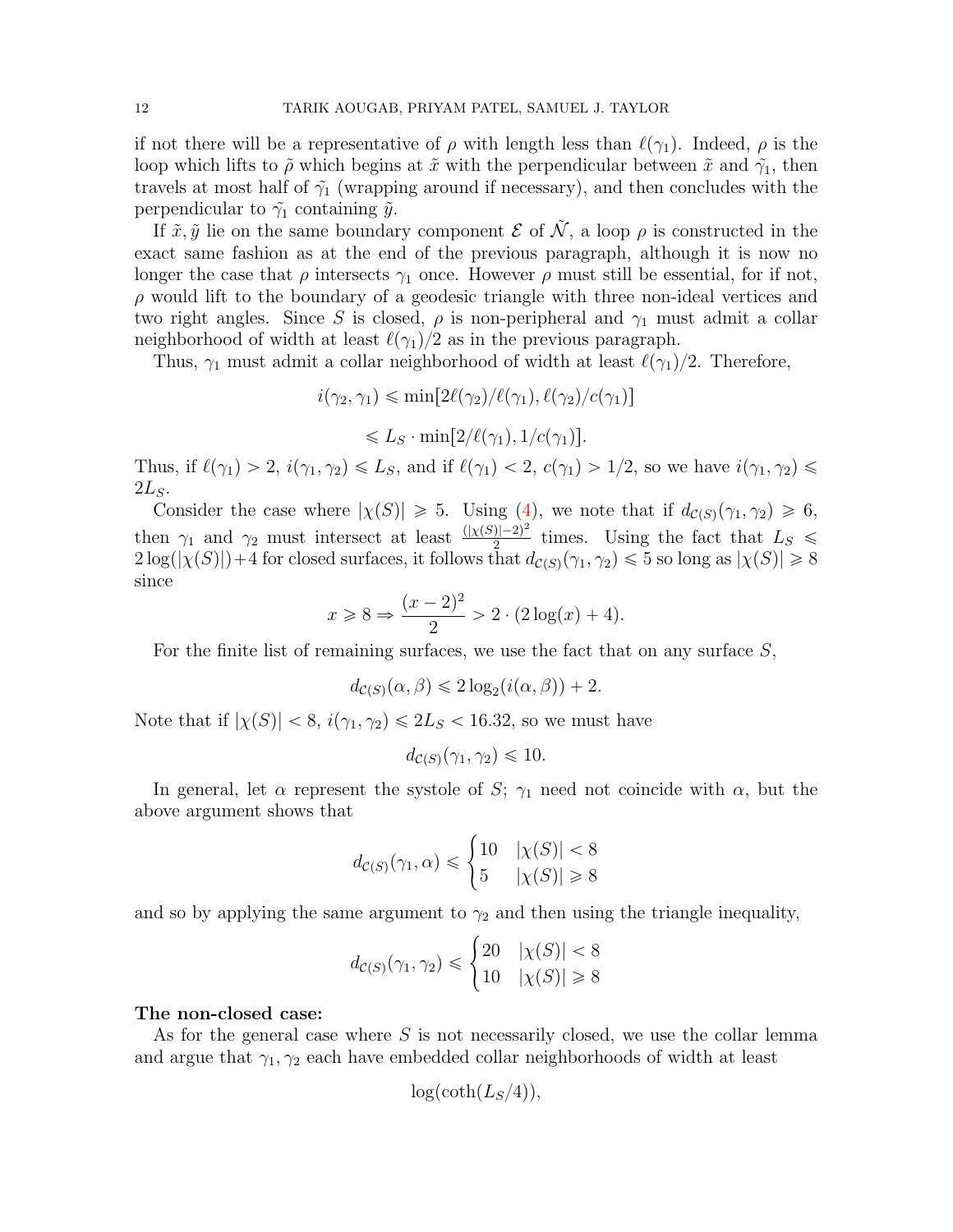which, applying  $(14)$ , is at least

$$
\log\left(\coth\left(\frac{3}{2}\log(\pi|\chi(S)|)+\frac{7}{2}\right)\right).
$$

It follows that

$$
i(\gamma_1, \gamma_2) \leq \frac{6 \log(\pi|\chi(S)|) + 14}{\log\left(\coth\left(\frac{3}{2}\log(\pi|\chi(S)|) + \frac{7}{2}\right)\right)}
$$

(18) 
$$
= \frac{6 \log(\pi |\chi(S)|) + 14}{\log\left(\frac{e^{\tau} \pi^3 |\chi(S)|^3 + 1}{e^{\tau} \pi^3 |\chi(S)|^3 - 1}\right)} =: W_S.
$$

We compute directly that

$$
W_S \leq 2^{40} \cdot |\chi(S)|^3 \log(|\chi(S)|).
$$

Assuming that  $|\chi(S)| \geq 10$  and using [\(4\)](#page-4-2), we conclude that

$$
d_{\mathcal{C}(S)}(\gamma_1, \gamma_2) \leq 2 + 2 \cdot \frac{\log(2^{39}|\chi(S)|^3 \log(|\chi(S)|))}{\log((|\chi(S)| - 2)/2)}
$$

$$
\leq 2 + \frac{78}{\log(|\chi(S)| - 2) - 1} + \frac{8 \cdot \log |\chi(S)|}{\log(|\chi(S)| - 2) - 1} = 2 + A + B.
$$

As we are assuming that  $|\chi(S)| \geq 10$ , this is in turn at most

$$
2 + 72.3 + 17.06 < 92.
$$

On the other hand, if  $|\chi(S)| < 10$ ,  $W_S$  is bounded from above and applying [\(3\)](#page-4-0) yields

$$
d_{\mathcal{C}(S)}(\gamma_1, \gamma_2) \leq 104.
$$

In conclusion,

$$
d_{\mathcal{C}(S)}(\gamma_1, \gamma_2) \leqslant \begin{cases} 104 & |\chi(S)| < 10 \\ 92 & |\chi(S)| \geqslant 10 \end{cases}
$$

We note that as  $|\chi(S)| \to \infty$ ,  $A \to 0$ ,  $B \to 8$  and thus for sufficiently large Euler characteristic, we obtain the much smaller bound of 11. Moreover, using a stronger version of  $(4)$  due to the first author  $[Aou13]$ , one can conclude that for all S with  $|\chi(S)|$  sufficiently large,

$$
d_{\mathcal{C}(S)}(\gamma_1, \gamma_2) < 6.
$$

<span id="page-12-0"></span>**Lemma 3.6.** Let  $0 \le \delta \le 1$  and  $L \ge 1$ . Fix  $x \in M_{[\delta,\infty)}$ . Then the number of homotopy classes of loops of length less than L based at x is less than

$$
P(L,\delta) := \frac{\text{Vol}_3(L+\delta)}{\text{Vol}_3(\delta)}.
$$

 $\Box$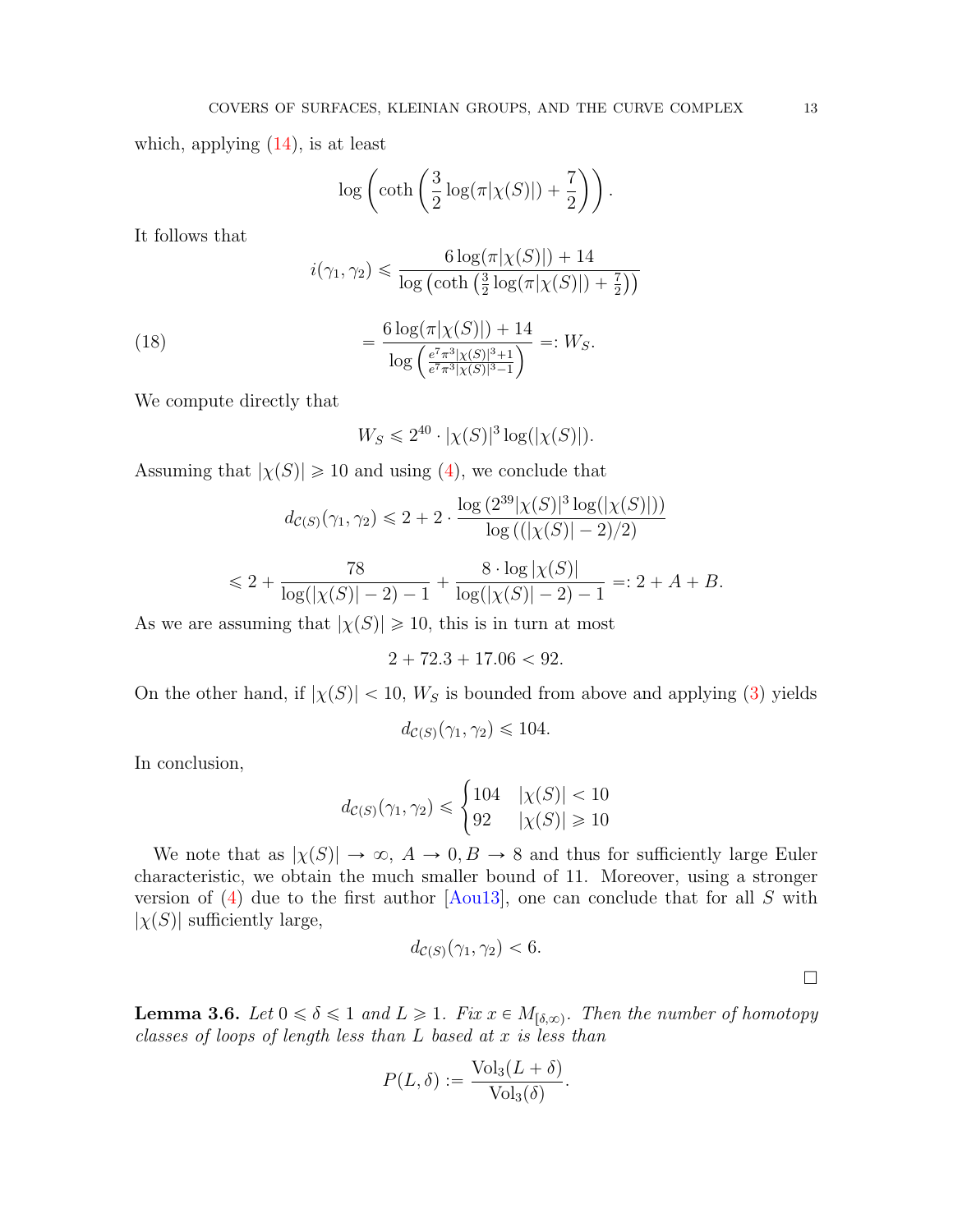Proof. The argument is standard, but we provide it for the reader's convenience.

Let  $\mathbb{H}^3 \to M$  be the universal covering and let  $\tilde{x}$  be a fixed lift of x. Let B' be the ball of radius L about  $\tilde{x}$  so that the based homotopy classes of loops of length less than L at x in M correspond to the translates of  $\tilde{x}$  in  $\mathbb{H}$  contained in B'. Since  $x \in M_{\lbrack \delta,\infty)}$ , the  $\delta$ -balls about these translates are all disjoint, and since they are contained in the ball B of radius  $L + \delta$  about  $\tilde{x}$ , we see that the number of such points is bounded by  $\text{Vol}_3(L+\delta)$  $\frac{\text{ol}_3(L+\delta)}{\text{Vol}_3(\delta)}$ , as required.

<span id="page-13-3"></span>**Remark 3.7.** Using  $(6)$ ,  $(7)$ , and  $(8)$ , we have that

(19) 
$$
P(L,\delta) = \frac{\text{Vol}_3(L+\delta)}{\text{Vol}_3(\delta)} = \frac{\sinh(2(L+\delta)) - 2(L+\delta)}{\sinh(2\delta) - 2\delta},
$$

For large L and small  $\delta$ ,

(20) 
$$
P(L,\delta) = \frac{\sinh(2(L+\delta)) - 2(L+\delta)}{(2\delta + \frac{1}{6}(2\delta)^3 + \frac{1}{120}(2\delta)^5 + \ldots)} - 2\delta \le \frac{\sinh(2(L+\delta))}{\delta^3}.
$$

# 4. Electric distance

<span id="page-13-1"></span>For a hyperbolic manifold M, let  $d_M$  denote distance in the hyperbolic metric. Fixing  $0 < \delta \leq \epsilon$ , let  $\check{M}_{\delta}$  denote the manifold obtained from M by removing  $\delta$ -thin cusps. Of course, when M has no cusps,  $M = \check{M}_{\delta}$ . For two points  $x, y \in \check{M}_{\delta}$ , their  $\delta$ -electric distance is defined as

 $d_M^{\delta}(x, y) = \inf \{ \text{length}(p \cap M_{[\delta, \infty)}) \}$ 

where p varies over all paths with image contained in  $\check{M}_{\delta}$ , joining x and y. When M has no cusps, this is the length of the portion of the shortest hyperbolic geodesic joining x and y that occurs outside of the  $\delta$ -tubes of M. Our main technical result is an explicit inequality relating distance in the curve graph of S with electric distance in M.

<span id="page-13-0"></span>**Theorem 4.1.** Let  $\alpha$  and  $\beta$  be curves in S and let  $M \cong S \times \mathbb{R}$  be a hyperbolic manifold such that  $\ell_M(\alpha), \ell_M(\beta) \leq \epsilon_S$ . Then

$$
1/A_1(|\chi(S)|) \cdot d_{\mathcal{C}(S)}(\alpha,\beta) \leq d_M^{\epsilon_S}(\alpha,\beta) \leq A_2(|\chi(S)|) \cdot d_{\mathcal{C}(S)}(\alpha,\beta),
$$

where the polynomials  $A_1$  and  $A_2$  are as in Equation [\(1\)](#page-1-0).

The proof will be completed over the next several sections.

Fix  $0 < \delta \leq \epsilon_3$  and let  $\alpha$  be a curve in the hyperbolic manifold M. Let tube<sub>M</sub>( $\alpha$ ) denote the  $\delta$ -tube  $\mathbb{T}_{\alpha}(\delta)$  about the geodesic representative of  $\alpha$  in M in the case where  $\alpha$  is δ-short. Otherwise, set tube<sub>M</sub> $(\alpha)$  to be the geodesic representative of  $\alpha$ .

The idea behind the following proposition is simple and well-known to experts.

<span id="page-13-2"></span>Proposition 4.2. Let  $0 < \eta < \frac{\epsilon_3}{e^6 \left(\pi | \mathbf{v}|\right)^2}$  $\frac{\epsilon_3}{e^6(\pi|\chi(S)|)^3}$ . Then for any curves  $\alpha$  and  $\beta$  in S,

$$
d_M^{\eta}(\alpha, \beta) \leq \frac{4\pi |\chi(S)|}{\eta} \cdot d_{\mathcal{C}(S)}(\alpha, \beta).
$$

**Remark 4.3.** When S is closed,  $\eta$  need only be less than the Margulis constant  $\epsilon_3$ . This fact will be used in the proof of Theorem [7.1.](#page-22-0)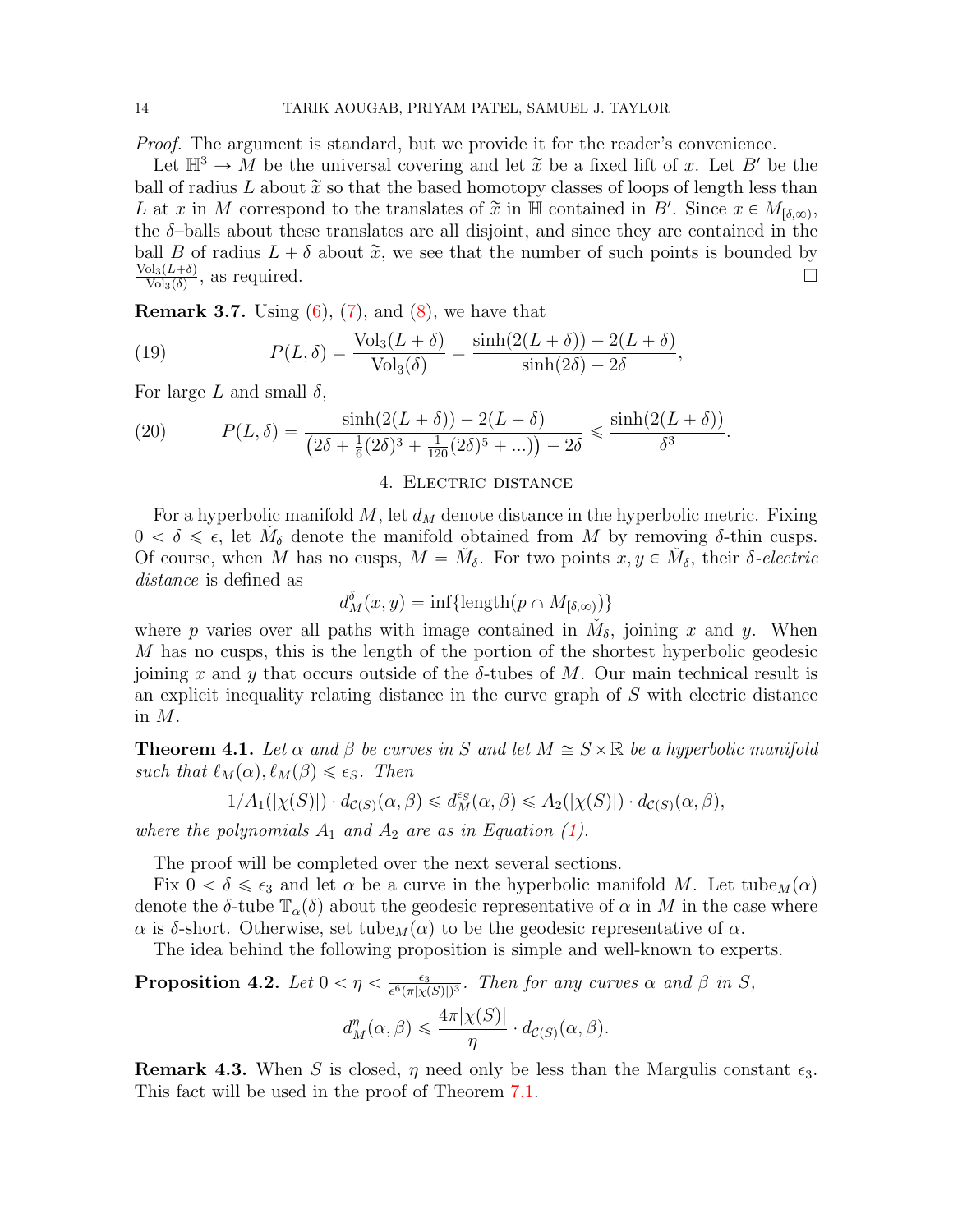*Proof.* Let  $\alpha = \alpha_0, \alpha_1, \ldots, \alpha_n = \beta$  be a curve graph geodesic from  $\alpha$  to  $\beta$ . For each i, let  $f_i: X_i = (S, g_i) \to M$  be a pleated surface through  $\alpha_i \cup \alpha_{i+1}$ . In particular,  $f_i$  maps each of the geodesic representatives of  $\alpha_i$  and  $\alpha_{i+1}$  in  $X_i$  to its geodesic representative in M.

Let  $p_i$  be the shortest path in  $X_i$  from the geodesic representative of  $\alpha_i$  to the geodesic representative of  $\alpha_{i+1}$ . The bounded diameter lemma of Thurston and Bonahon gives that length $(p_i \cap (X_i)_{[\eta,\infty)}) \leq \frac{4\pi |\chi(S)|}{\eta}$ . Indeed, if  $p_i^{\eta} = p_i \cap (X_i)_{[\eta,\infty)}$ , then the  $\eta/2$ neighborhood  $C_i$  of  $p_i^{\eta}$  $\eta_i^{\eta}$  is embedded in  $X_i$  and so

$$
\eta/2 \cdot \ell_{X_i}(p_i^{\eta}) \le \text{Area}(C_i) \le 2\pi |\chi(S)|.
$$

Since  $f_i$  is 1-Lipschitz, it maps  $\eta$ -thin parts of  $X_i$  to  $\eta$ -thin parts of M and so length $(f_i(p_i) \cap M_{[\eta,\infty)}) \leq \ell_{X_i}(p_i^{\eta})$  $\binom{n}{i}$ . When M has no cusps, this immediately gives that  $d_M^{\eta}(\text{tube}_M(\alpha_i), \text{tube}_M(\alpha_{i+1})) \leq \ell_{X_i}(p_i^{\eta})$  $\binom{\eta}{i}$ .

In the presence of cusps, we argue as follows: First, we claim that  $p_i$  cannot enter any horocyclic cusp neighborhood in  $X_i$  whose boundary has length  $2/e$ . To see this, begin with the standard fact that simple closed geodesics on  $X_i$  do not enter any standard cusp neighborhoods. So for any cusp of  $X_i$ , the endpoints of  $p_i$  lie outside of its standard cusp neighborhood. Since  $p_i$  is embedded, the length of any component of its intersection with a standard cusp neighborhood is no more than 2. Hence, its deepest point in the standard cusp neighborhood has distance no more than 1 from the horocycle boundary. This means that it does not cross the horocycle for that cusp of length  $2/e$ .

Now suppose that there is some  $z \in p_i$  such that  $f_i(z)$  lies in an  $\eta$ -cusp of M. Then any nontrivial loop based at z whose length is less than  $2\log(\epsilon_3/\eta)$  must be peripheral. This is because the image of such a loop is entirely contained in the corresponding  $\epsilon_3$ -cusp of M and so the loop must represent a peripheral element of  $\pi_1S$ . But since

$$
\eta < \frac{\epsilon_3}{e^6(\pi|\chi(S)|)^3},
$$

we see that every loop of length no more than  $6 \log(\pi|\chi(S)|) + 12$  based at z is peripheral. However, the fact that  $p_i$  does not enter any horocyclic cusp neighborhood in  $X_i$  whose boundary has length  $2/e$ , together with Lemma [3.1](#page-6-2) and Equation [\(14\)](#page-9-4), implies that every point along  $p_i$  is the basepoint of some essential (i.e. nonperipheral) loop of length no more than  $6 \log(\pi |\chi(S)|) + 11$ , a contradiction. Here we are using the fact that the injectivity radius along  $p_i$  is at least  $1/e$  so we set  $\delta = 1/e$  in [\(14\)](#page-9-4).

We conclude that  $f_i(p_i)$  does not enter any  $\eta$ -cups of M. Hence, just as in the case without cusps, we conclude that  $d_M^{\eta}(\text{tube}_M(\alpha_i), \text{tube}_M(\alpha_{i+1})) \leq \ell_{X_i}(p_i^{\eta})$  $\binom{n}{i}$ .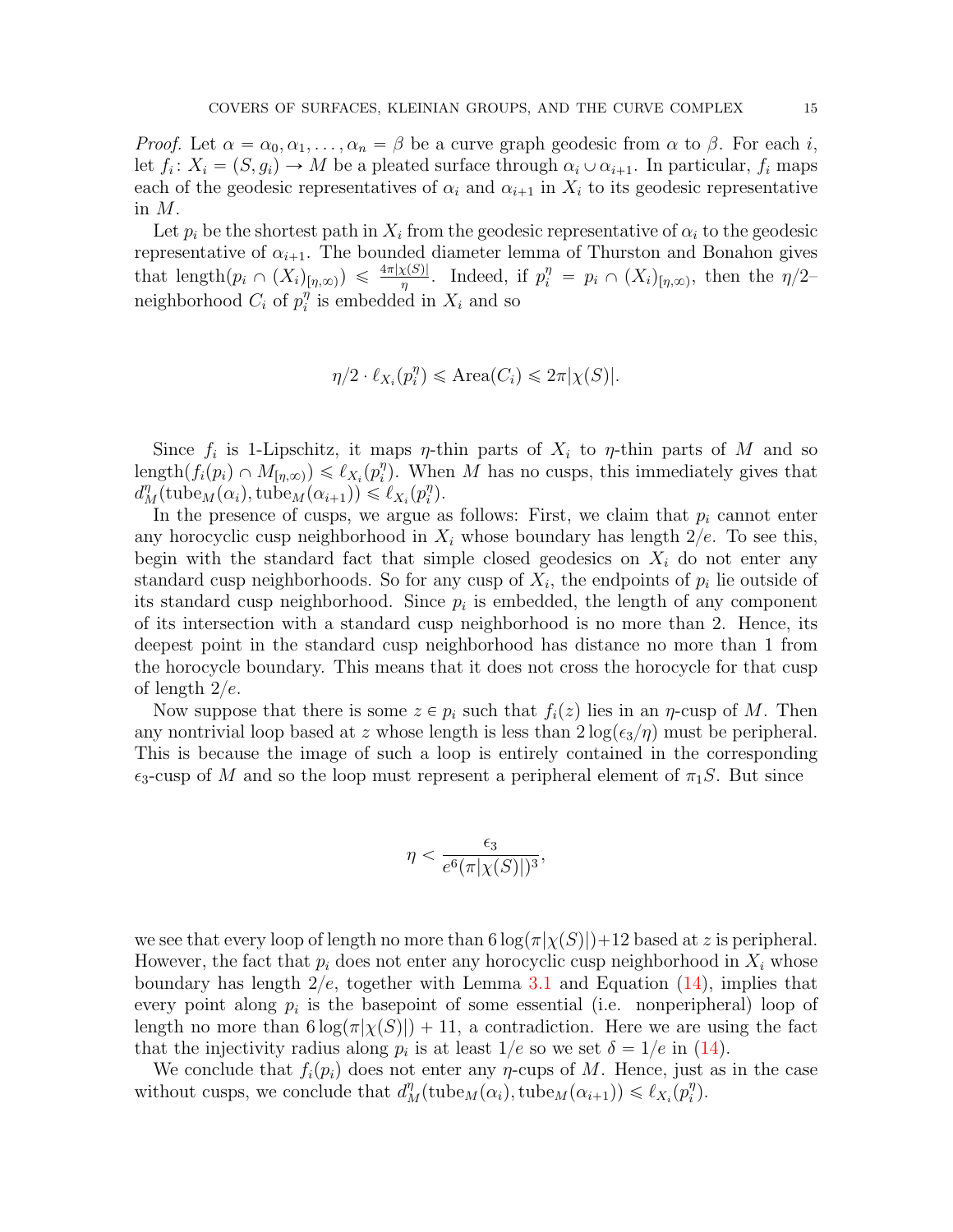Finally, using the fact that  $f_i$  maps the  $\eta$ -thin part of  $X_i$  to the  $\eta$ -thin part of  $M$ , we obtain

$$
d_M^n(\alpha, \beta) \leqslant \sum_{i=0}^{n-1} d_M^n(\text{tube}_M(\alpha_i), \text{tube}_M(\alpha_{i+1}))
$$
  

$$
\leqslant \sum_{i=0}^{n-1} \ell_{X_i}(p_i^{\eta})
$$
  

$$
\leqslant \frac{4\pi |\chi(S)|}{\eta} \cdot d_{\mathcal{C}(S)}(\alpha, \beta).
$$

 $\Box$ 

<span id="page-15-0"></span>We label the coefficient at the end of the proof above by

(21) 
$$
\mathcal{A}(x,\eta) = \frac{4\pi x}{\eta}.
$$

Thus,  $(21)$  and  $(16)$  yield the inequality

<span id="page-15-2"></span>(22)  $\mathcal{A}(|\chi(S)|, \epsilon_S) \leq A_2(|\chi(S)|),$ 

for

(23) 
$$
A_2(x) = \begin{cases} 4 e^{10} \pi x^3 & \text{for } S \text{ closed} \\ 4 e^{20} \pi^7 x^7 & \text{otherwise,} \end{cases}
$$

as in Equation [\(1\)](#page-1-0).

Hence, we can complete the proof of the upper bound in Theorem [4.1](#page-13-0) using Propo-sition [4.2](#page-13-2) with  $\eta = \epsilon_S$  so that

(24) 
$$
d_M^{\epsilon_S}(\alpha, \beta) \leq \mathcal{A}(|\chi(S)|, \epsilon_S) \cdot d_{\mathcal{C}(S)}(\alpha, \beta) \leq A_2(|\chi(S)|) \cdot d_{\mathcal{C}(S)}(\alpha, \beta)
$$

Note that for this upper bound there is no requirement on the lengths of  $\alpha, \beta$ .

The main idea for the other direction is contained in the following lemma. Roughly, the lemma says that as long as we can find a sweepout between the curves  $\alpha$  and  $\beta$ which separates  $\alpha$  from  $\beta$  at all times, then we obtain the desired bound on curve graph distance in terms of electric distance in M. The fact that we can find such a sweepout will be proved in the next section.

<span id="page-15-1"></span>**Lemma 4.4.** Let  $\alpha$  and  $\beta$  be curves in S and  $M \cong S \times \mathbb{R}$  a hyperbolic manifold such that  $\ell_M(\alpha), \ell_M(\beta) \leq \epsilon_S$ . Let p be a path in M joining  $\mathbb{T}_{\alpha}(\epsilon_S)$  and  $\mathbb{T}_{\beta}(\epsilon_S)$  and suppose that

- (1) p is contained in  $M_{\lceil \epsilon_S,\infty\rceil}$ ,
- (2) there is a 1-Lipschitz sweepout  $(f_t: X_t = (S, g_t) \to M)_{t \in [0,1]}$  such that  $f_t(S) \cap p \neq$  $\emptyset$  for all  $t \in [0, 1]$ , and
- (3)  $f_0(S) \cap \mathbb{T}_\alpha(\epsilon_S) \neq \emptyset$  and  $f_1(S) \cap \mathbb{T}_\beta(\epsilon_S) \neq \emptyset$ .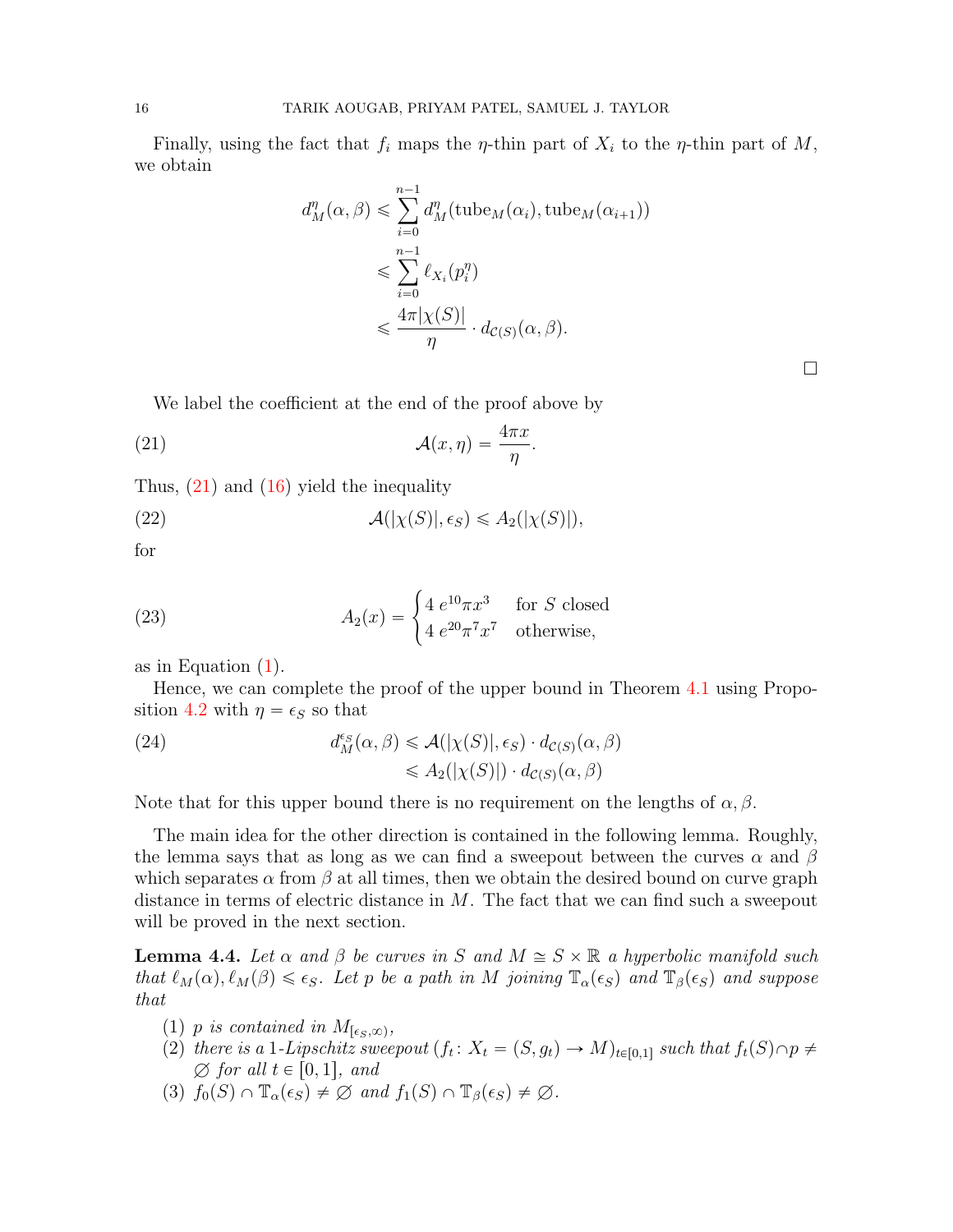Then

$$
d_{\mathcal{C}(S)}(\alpha, \beta) \leq A_1(|\chi(S)|) \cdot \ell_M(p)
$$

for  $A_1(x)$  as in Equation [\(1\)](#page-1-0).

*Proof.* Note that by Lemma [3.3,](#page-9-3)  $\ell_{X_a}(\alpha) \leq L_S$  and  $\ell_{X_b}(\beta) \leq L_S$ . For each curve  $\gamma$  on S, set

$$
I(\gamma) = \{ t \in [a, b] : \ell_{X_t}(\gamma_p) \leq L_S \}.
$$

Here  $\gamma_p$  is the shortest loop over all representatives of  $\gamma$  on S with the property that  $f_t(\gamma_p)$  passes through the geodesic p. By (2) (and Lemma [3.1\)](#page-6-2), these intervals cover  $[a, b]$ .

Now break p up into N segments  $p_1, \ldots, p_N$ , the first  $N-1$  of which have length 1 and the last of which has length less than 2 so that  $N = \lvert \ell_M(p) \rvert$ . Let  $I_i$  be the set of all  $\gamma$  such that there is a  $t \in I(\gamma)$  with  $f_t(\gamma_p) \cap p_i \neq \emptyset$ . That is,  $\gamma$  can be realized as a loop of length less than  $L<sub>S</sub>$  starting at a point along  $p<sub>i</sub>$ . We note that it is possible that  $I_i$  is empty since we are not requiring that each point of  $p$  is in the image of a slice of the sweepout.

By criterion  $(1)$ , Lemma [3.6,](#page-12-0) and Remark [3.7,](#page-13-3)

$$
\#I_i \leqslant \frac{\text{Vol}_3(L_S + \epsilon_S + 2)}{\text{Vol}_3(\epsilon_S)} \leqslant \frac{\sinh(2(L_S + \epsilon_S + 2))}{\epsilon_S^3} \leqslant \frac{e^{2(L_S + \epsilon_S + 2)}}{\epsilon_S^3}.
$$

Furthermore,

$$
e^{2(L_S + \epsilon_S + 2)} \le e^{2L_S + 6} \le e^6 \cdot e^{4 \log(|\chi(S)|) + 8}
$$
  
=  $e^{14} |\chi(S)|^4$ ,

when  $S$  is closed, and

$$
e^{2(L_S + \epsilon_S + 2)} \le e^6 \cdot e^{12 \log(\pi |\chi(S)|) + 28}
$$
  
=  $e^{34} \pi^{12} |\chi(S)|^{12}$ ,

when S has punctures. Along with the lower bounds on  $\epsilon_s$  established in [\(16\)](#page-10-0) and [\(17\)](#page-10-1) this implies, #

$$
\#I_i \leqslant \begin{cases} e^{44} |\chi(S)|^{10} & \text{for } S \text{ closed} \\ e^{94} \pi^{30} |\chi(S)|^{30} & \text{otherwise.} \end{cases}
$$

By Lemma [3.5,](#page-10-2) if  $I(\gamma_1) \cap I(\gamma_2) \neq \emptyset$ ,  $d_{\mathcal{C}(S)}(\gamma_1, \gamma_2) \leq D$ , where D is the universal constant from Lemma [3.5.](#page-10-2) Further, by the above paragraph, the total number of such curves seen along  $p$  is no more than  $#I_i$ . Since the sweepout passes through this set of curves with jumps of size no more than  $D$ ,

$$
d_{\mathcal{C}(S)}(\alpha, \beta) \le D \cdot \#I_i \cdot N
$$
  

$$
\le D \cdot \#I_i \cdot \ell_M(p)
$$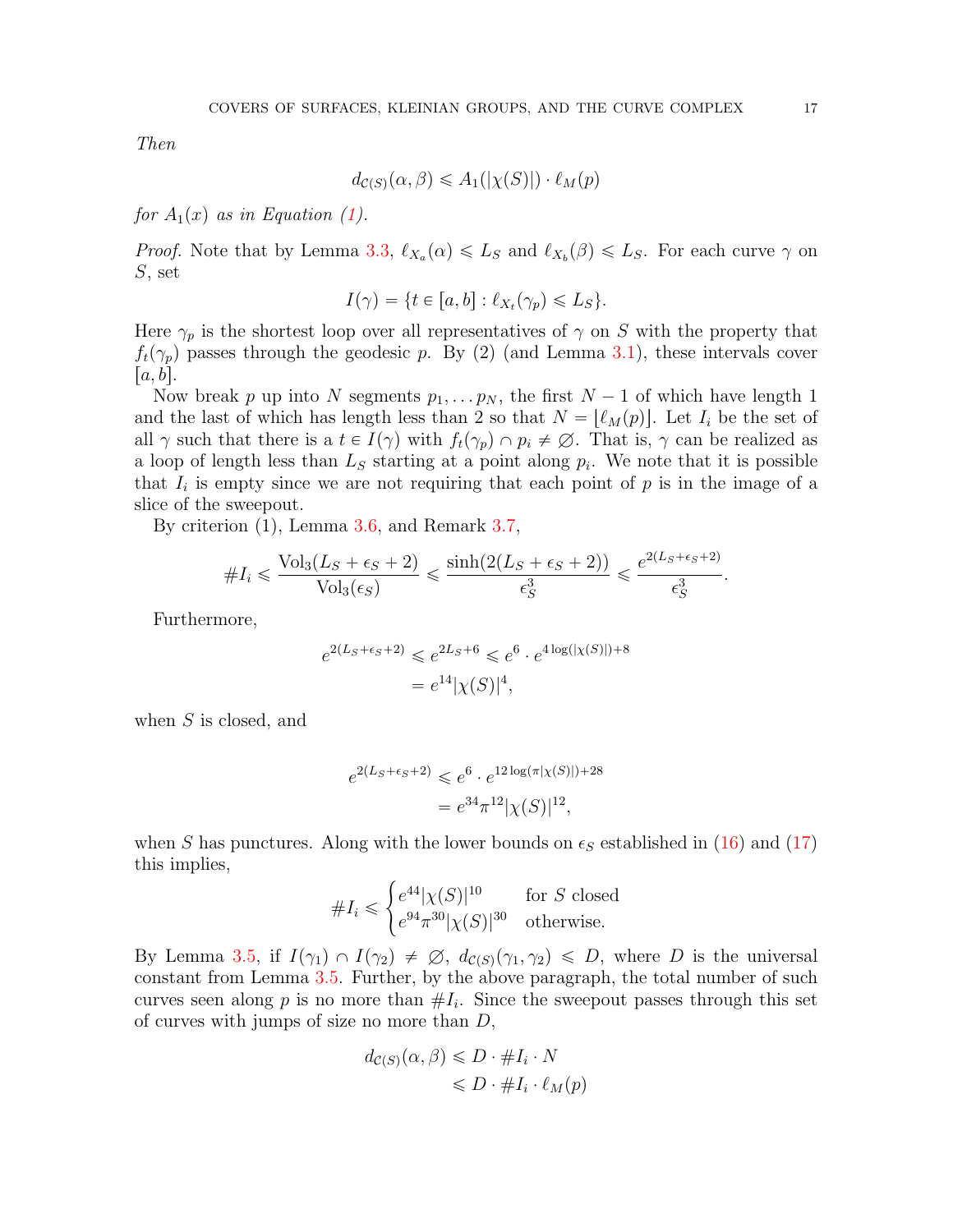By the proof of Lemma [3.5,](#page-10-2)  $D \le 20$  when S is closed and  $D \le 104$  in general, so that setting

(25) 
$$
A_1(x) = \begin{cases} 20 e^{44} x^{10} & \text{for } S \text{ closed} \\ 104 e^{94} \pi^{30} x^{30} & \text{otherwise} \end{cases}
$$

as in Equation [\(1\)](#page-1-0) gives us

$$
d_{\mathcal{C}(S)}(\alpha,\beta) \leq A_1(|\chi(S)|) \cdot \ell_M(p).
$$

 $\Box$ 

#### 5. Separating sweepouts

<span id="page-17-0"></span>In what follows, let  $\mathbb{T}_{\alpha}$  be shorthand for the tube  $\mathbb{T}_{\alpha}(\epsilon_{S})$ . In order to find sweepouts satisfying the conditions of Lemma [4.4,](#page-15-1) we require the following:

<span id="page-17-1"></span>**Proposition 5.1.** Let  $\alpha, \beta$  be intersecting curves on S whose lengths in M are no more than  $\epsilon_S$ . Let  $f_t: S \to M$ ,  $t \in [a, b]$  be a 1-Lipschitz sweepout such that  $\Sigma_a$  lies to the left of  $\alpha, \beta$  and  $\Sigma_b$  lies to the right of  $\alpha, \beta$ , where  $\Sigma_t = f_t(S)$ . Then there is a subinterval  $[c, d] \subset [a, b]$  such that

- (1) Both  $\mathbb{T}_{\alpha}$  and  $\mathbb{T}_{\beta}$  meet  $\Sigma_c \cup \Sigma_d$ ,
- (2) Neither  $\mathbb{T}_{\alpha}$  nor  $\mathbb{T}_{\beta}$  meet  $\Sigma_t$  for  $t \in (c, d)$ , and
- (3)  $\Sigma_t$  separates  $\mathbb{T}_{\alpha}$  from  $\mathbb{T}_{\beta}$  for each  $t \in (c, d)$ .

The proof requires some notation. Let  $m_{\alpha} \subset [a, b]$  be the set of times the sweepout meets  $\mathbb{T}_{\alpha}$ :

$$
m_{\alpha} = \{ t \in [a, b] : \Sigma_t \cap \mathbb{T}_{\alpha} \neq \varnothing \}.
$$

Define  $m_\beta$  similarly, and note that  $m_\alpha$  and  $m_\beta$  are disjoint closed subsets of  $[a, b]$ , since no 1-Lipschitz map can meet both  $\mathbb{T}_{\alpha}$  and  $\mathbb{T}_{\beta}$ . This follows from the fact that if  $\Sigma_t$ meets both  $\mathbb{T}_{\alpha}$  and  $\mathbb{T}_{\beta}$ , then by Lemma [3.3](#page-9-3) there are representative loops a and b on S such that  $f_t(a) \subset \mathbb{T}_\alpha$  and  $f_t(b) \subset \mathbb{T}_\beta$ , and so a and b are disjoint. This contradicts the assumption that  $\alpha$  and  $\beta$  intersect.

The components of  $[a, b] \setminus m_\alpha$  are open in the interval  $[a, b]$ , and each is a subset of one of three disjoint subsets of [a, b], denoted  $l_{\alpha}, r_{\alpha}, b_{\alpha}$  and defined as follows. By definition  $l_{\alpha}$  consists of those times when  $\Sigma_t$  is to the left of  $\mathbb{T}_{\alpha}$ . This means that  $\mathbb{T}_{\alpha}$ lies in the component of  $M\backslash \Sigma_t$  containing the  $\lambda^+$  end of M. Similarly, let  $r_\alpha$  be those times for which  $\Sigma_t$  lies to the right of  $\mathbb{T}_{\alpha}$ , and let  $b_t$  be those time when  $\mathbb{T}_{\alpha}$  lies in a bounded component of  $M\backslash \Sigma_t$ . Since  $\Sigma_t$  always separates  $M$ ,  $[a, b]\backslash m_\alpha = l_\alpha \cup b_\alpha \cup r_\alpha$ .

Define  $l_\beta$ ,  $b_\beta$ ,  $r_\beta$  in the analogous way, and note that  $a \in l_\alpha \cap l_\beta$  and  $b \in r_\alpha \cap r_\beta$  by hypothesis. We will think of each point in [a, b] as being colored by the subsets they are in – each point gets an  $\alpha$  color and a  $\beta$  color.

With this terminology, we claim that the following lemma immediately proves Proposition [5.1.](#page-17-1)

<span id="page-17-2"></span>**Lemma 5.2.** There is a closed interval  $I \subset [a, b]$  whose interior is a component of  $|a, b| \backslash (m_\alpha \cup m_\beta)$  such that

(1) I has one endpoint in  $m_{\alpha}$  and one endpoint in  $m_{\beta}$ , and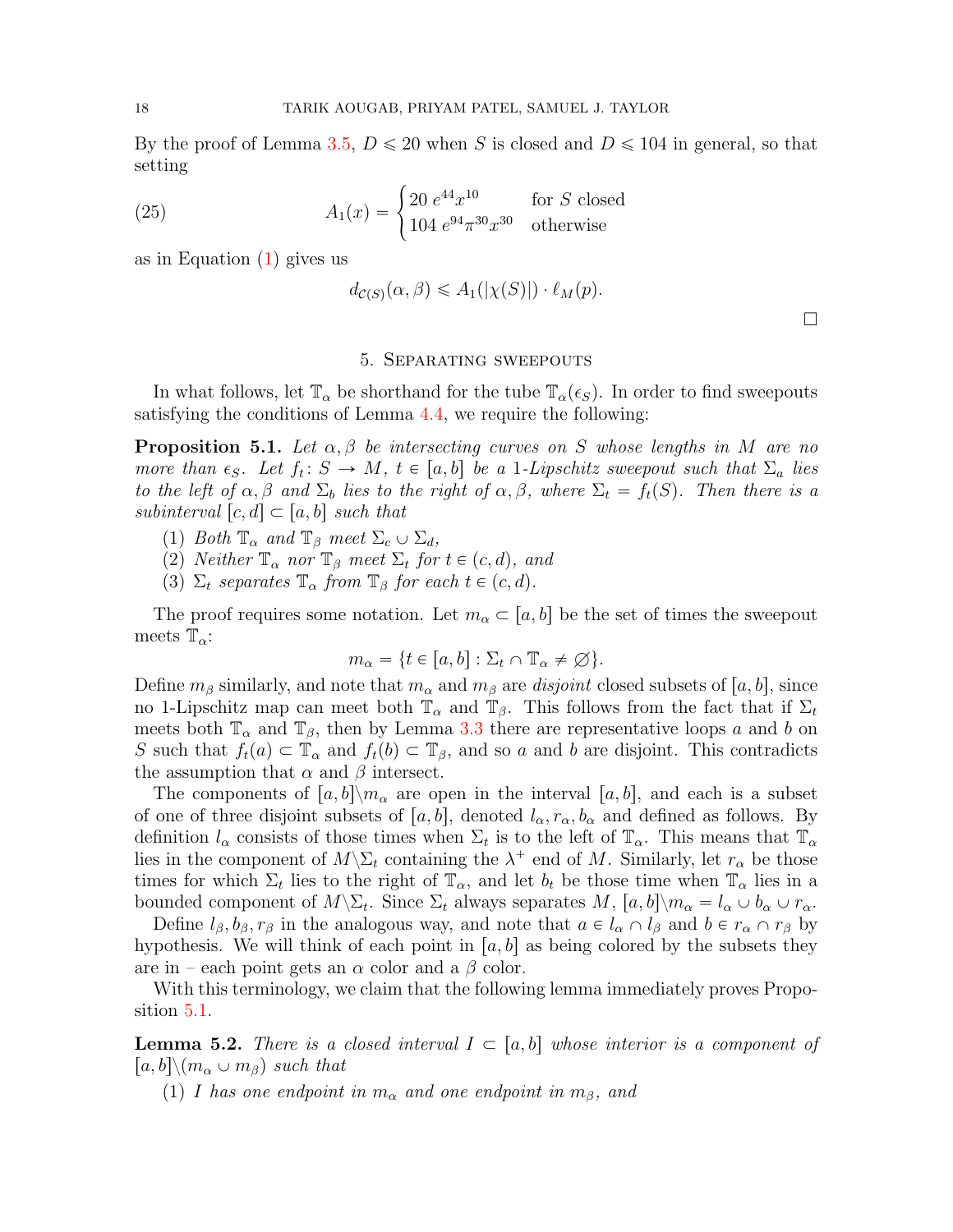# (2) for each t in the interior of I, its  $\alpha$  color is different from its  $\beta$  color.

Proposition [5.1](#page-17-1) follows from the fact that if t gets a different  $\alpha$  color and  $\beta$  color (the colors being either l, r, b) then  $\mathbb{T}_{\alpha}$  and  $\mathbb{T}_{\beta}$  lie in different components of  $M\backslash\Sigma_t$ .

We now turn to finding the desired subinterval of  $[a, b]$ . Let us begin by making a few observations. First,  $m_{\alpha}$  and  $m_{\beta}$  are closed and disjoint, so components of one cannot accumulate onto a component of the other. Hence, if we are at a component of (say)  $m_\alpha$  it makes sense to talk about the component of  $m_\beta$  immediately after or before it in the time interval. Similarly, any monotone (with respect to the order on  $[a, b]$  sequence of components of  $m_{\alpha} \cup m_{\beta}$  alternating between components of  $m_{\alpha}$  and  $m<sub>\beta</sub>$  must terminate after finitely many steps. Second, in what follows we only consider components of  $m_{\alpha} \cup m_{\beta}$  which have nonempty interior. We call such components thick. Note that by continuity of the sweepout, the  $\alpha$  color can change only across a thick  $m_{\alpha}$  component. More accurately, if two points in [a, b] are not separated by a thick component of  $m_{\alpha}$ , then they have the same  $\alpha$  color. Finally, call an interval in  $|a, b| \setminus (m_\alpha \cup m_\beta)$  switching if it has one endpoint in  $m_\alpha$  and one endpoint in  $m_\beta$ . It is clear that a switching interval must exist: otherwise we can construct a sequence of nested intervals  $I_0 \supset I_1 \supset \dots$  each with one endpoint in  $m_\alpha$  and one endpoint in  $m_\beta$ such that  $\cap I_k = \{x\}$ . Since we would necessarily have that  $x \in m_\alpha \cap m_\beta$ , this is a contradiction.

*Proof of Lemma [5.2.](#page-17-2)* By an  $m_{\alpha}$  component we mean a thick connected component of  $m_{\alpha}$ , and the same goes for  $\beta$ . Let us look at some time in the interval  $[a, b]$  that we see an  $m_\alpha$  component followed by an  $m_\beta$  component or vice versa. This exists since there is a switching interval. Up to reversing the time parameter, we assume that the  $m_\alpha$  component comes first. Let  $m_{\alpha_0}$  denote that  $m_\alpha$  component, and  $m_{\beta_0}$  the  $m_\beta$ component.

Let  $m_{\alpha_1}$  be the first  $m_{\alpha}$  component after  $m_{\beta_0}$  and let blue be the  $\alpha$ -color of the interval in between  $m_{\alpha_0}$  and  $m_{\alpha_1}$ . We assume that the β-color to the left of  $m_{\beta_0}$  is also blue, otherwise the interval we are looking for is  $[m_{\alpha_0}, m_{\beta_0}]$ . (This notation means the interval between the endpoints of these components not containing their interior.)

Let  $m_{\beta_1}$  be the last  $m_{\beta}$  component before  $m_{\alpha_1}$  and let  $m_{\beta_2}$  be the next  $m_{\beta}$  component after  $m_{\beta_1}$  (and thus the first one after  $m_{\alpha_1}$ , so it is well-defined). If the interval between  $m_{\beta_1}$  and  $m_{\beta_2}$  is not blue, say it is green, then the interval we are looking for is the one between  $m_{\beta_1}$  and  $m_{\alpha_1}$ . It is colored  $\alpha$ -blue but  $\beta$ -green. Thus, we assume for contradiction that the interval between  $m_{\beta_1}$  and  $m_{\beta_2}$  is in fact blue (see Figure [2\)](#page-19-0).

We will in general argue that if we have not found our desired time interval, and we see two  $m_\alpha$  components,  $m'_\alpha$  and  $m''_\alpha$  with the color of the interval  $[m'_\alpha, m''_\alpha]$  colored blue, then the color to the left of the  $m_{\beta}$  component directly after  $m''_{\alpha}$  is also blue.

Now let  $m_{\alpha_2}$  and  $m_{\alpha_3}$  be the  $\alpha$  component directly before and after  $m_{\beta_2}$ . If  $[m_{\alpha_2}, m_{\alpha_3}]$ is not blue, say it is green, then the interval we are looking for is  $[m_{\alpha_2}, m_{\beta_2}]$ ; it is  $\alpha$ -green but β-blue (see Figure [3\)](#page-19-1). Assume that it is blue, and let  $m_{\beta_3}$  and  $m_{\beta_4}$  be the  $m_{\beta}$ components directly before and after  $m_{\alpha_3}$ , respectively. If  $[m_{\beta_3}, m_{\beta_4}]$  is not blue, then we are again done. The interval we want is  $[m_{\beta_3}, m_{\alpha_3}]$ . Thus we can assume that both are blue, and we have succeeded in demonstrating the set up outlined in the previous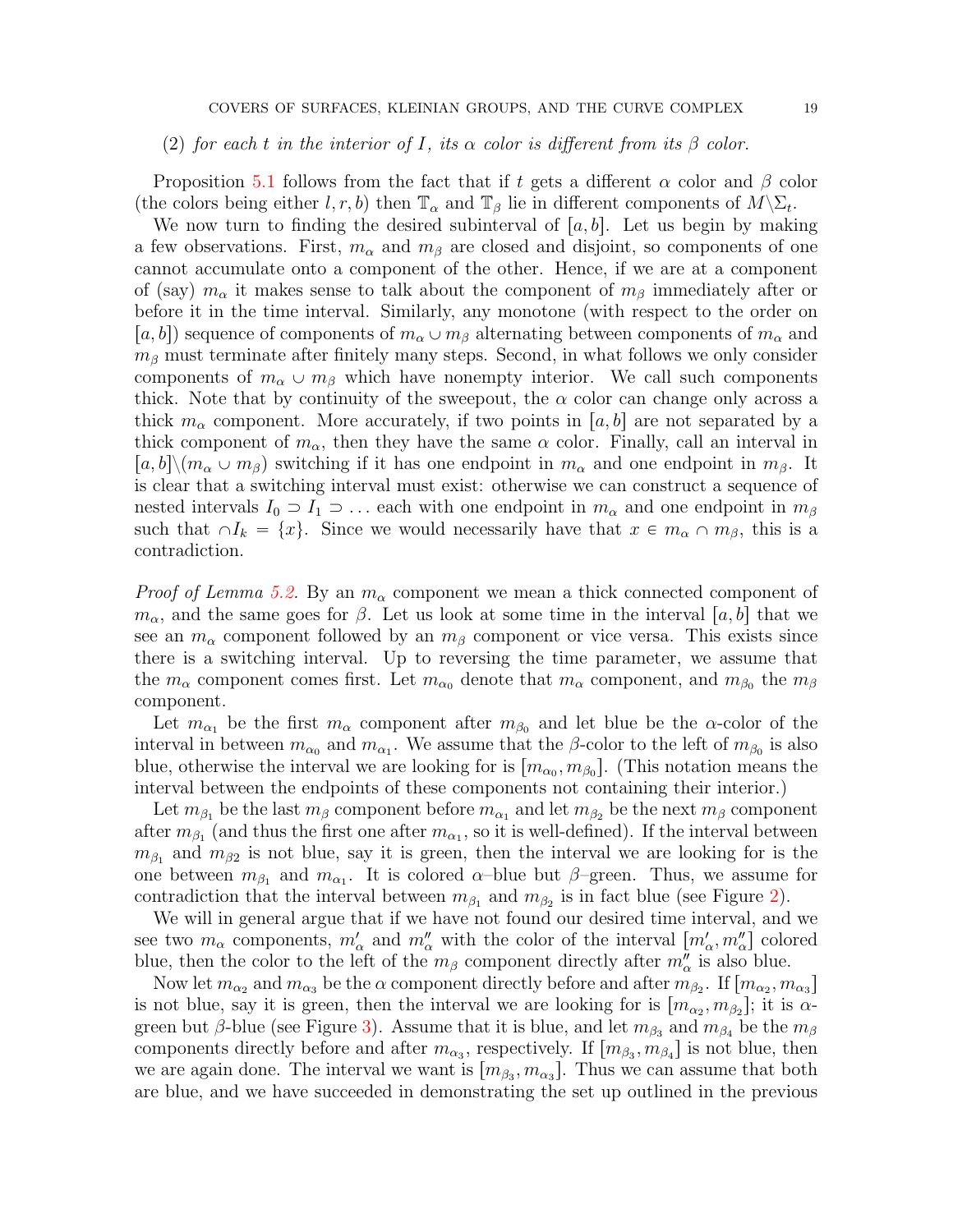

<span id="page-19-0"></span>FIGURE 2. We represent the time interval  $[a, b]$  as two separate intervals to keep track of relevant  $\alpha$  and  $\beta$  information.

paragraph since the color to the left of  $m_{\beta_4}$  is blue (see Figure [4\)](#page-19-2). This perpetuates to the right.



<span id="page-19-2"></span><span id="page-19-1"></span>Figure 4.

Recall that the last  $\alpha$  interval and the last  $\beta$  interval must be the same color (these are the intervals ending in b). Suppose that the last  $\alpha$  interval and the last  $\beta$  interval are not blue, say they are red. We now show that, in this case, we will always find the interval we are looking for.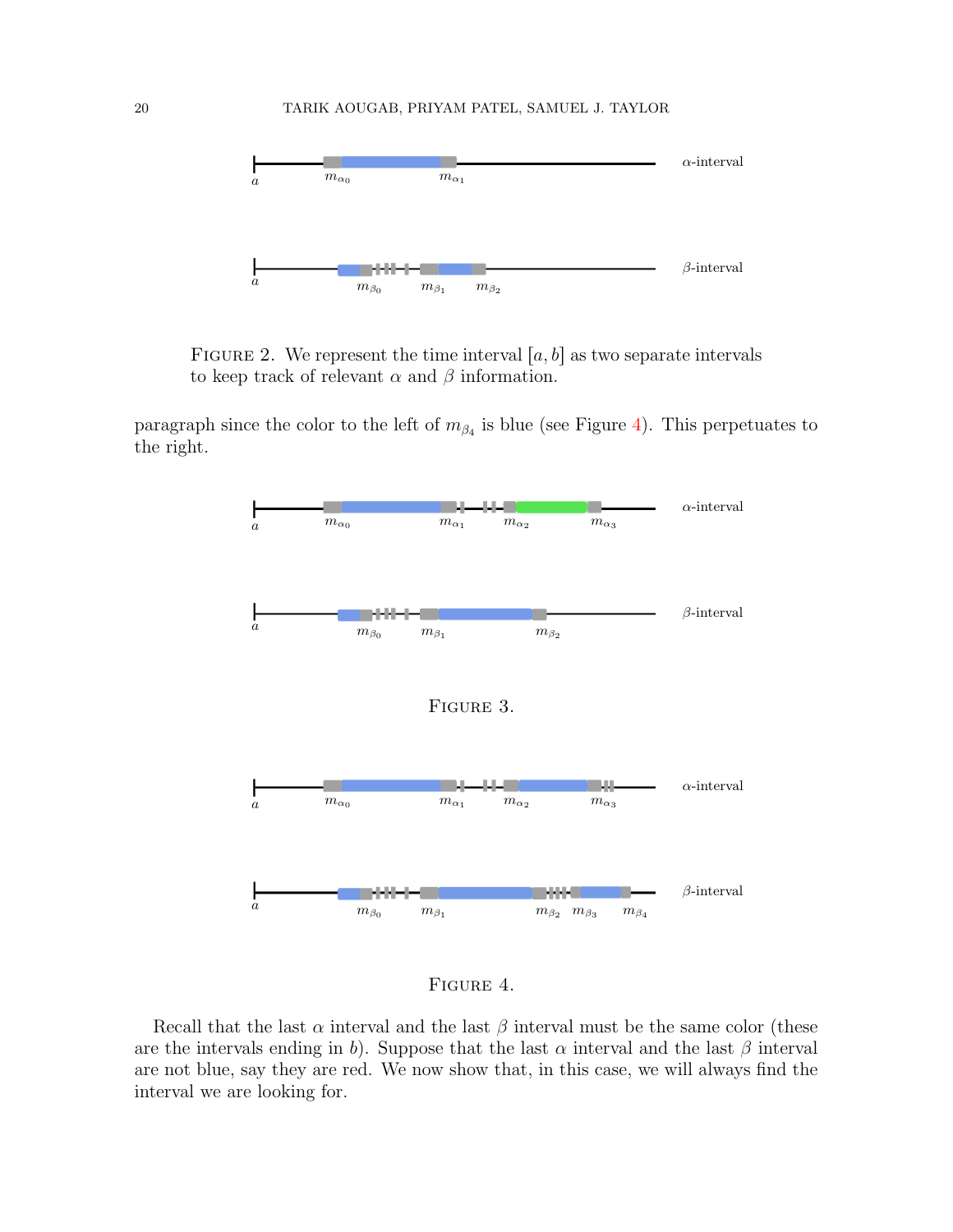Let  $m_{\beta_n}$  be the last  $m_{\beta}$  component before b resulting from the argument outlined above;  $m_{\beta_n}$  exists otherwise there would be an infinite alternating sequence of  $m_\alpha$  and  $m_\beta$  components, which we said above cannot happen. Let  $m_{\alpha_n}$  be the  $m_\alpha$  component directly before  $m_{\beta_n}$ , and note that the color to the left of  $m_{\beta_n}$  is blue. We claim that  $m_{\beta_n}$  is the last  $m_{\beta}$  component, or  $m_{\alpha_n}$  is the last  $m_{\alpha}$  component. Otherwise the argument outlined above applies again, and we either find our desired interval or we have obtained a contradiction to the choice of  $m_{\beta_n}$ .

Suppose that  $m_{\beta_n}$  is the last  $m_{\beta}$  component of the interval  $[a, b]$  and that  $m_{\alpha_n}$ is not the last  $m_\alpha$  component. Let  $m_{\alpha_{n+1}}$  be the  $m_\alpha$  component directly after  $m_{\beta_n}$ and consider the interval  $[m_{\alpha_n}, m_{\alpha_{n+1}}]$ . If it is blue, the interval we are looking for is  $[m_{\beta_n}, m_{\alpha_{n+1}}]$  (see Figure [5\)](#page-20-0) and if it is not, then the interval we are looking for is  $[m_{\alpha_n}, m_{\beta_n}].$ 



<span id="page-20-0"></span>FIGURE 5.

Next suppose that  $m_{\alpha_n}$  is the last  $m_\alpha$  component. Then by our hypothesis, the color to the right of  $m_{\alpha_n}$  is red. Thus, the interval we are looking for is  $[m_{\alpha_n}, m_{\beta_n}]$  which is  $\alpha$ -red but β-blue (see Figure [6\)](#page-20-1).



<span id="page-20-1"></span>Figure 6.

So we assume for now that the last  $\alpha$ - and  $\beta$ - intervals are blue. A similar perpetuation argument applies as we move left in the interval  $[a, b]$  so that either we find our desired interval, or the first  $\alpha$ - and  $\beta$ - intervals, which begin at a, are also blue. This contradicts the fact that the sweepout starts with  $\Sigma_a$  to the left of  $\alpha$  and  $\beta$ , and ends with  $\Sigma_b$  to the right of  $\alpha$  and  $\beta$ .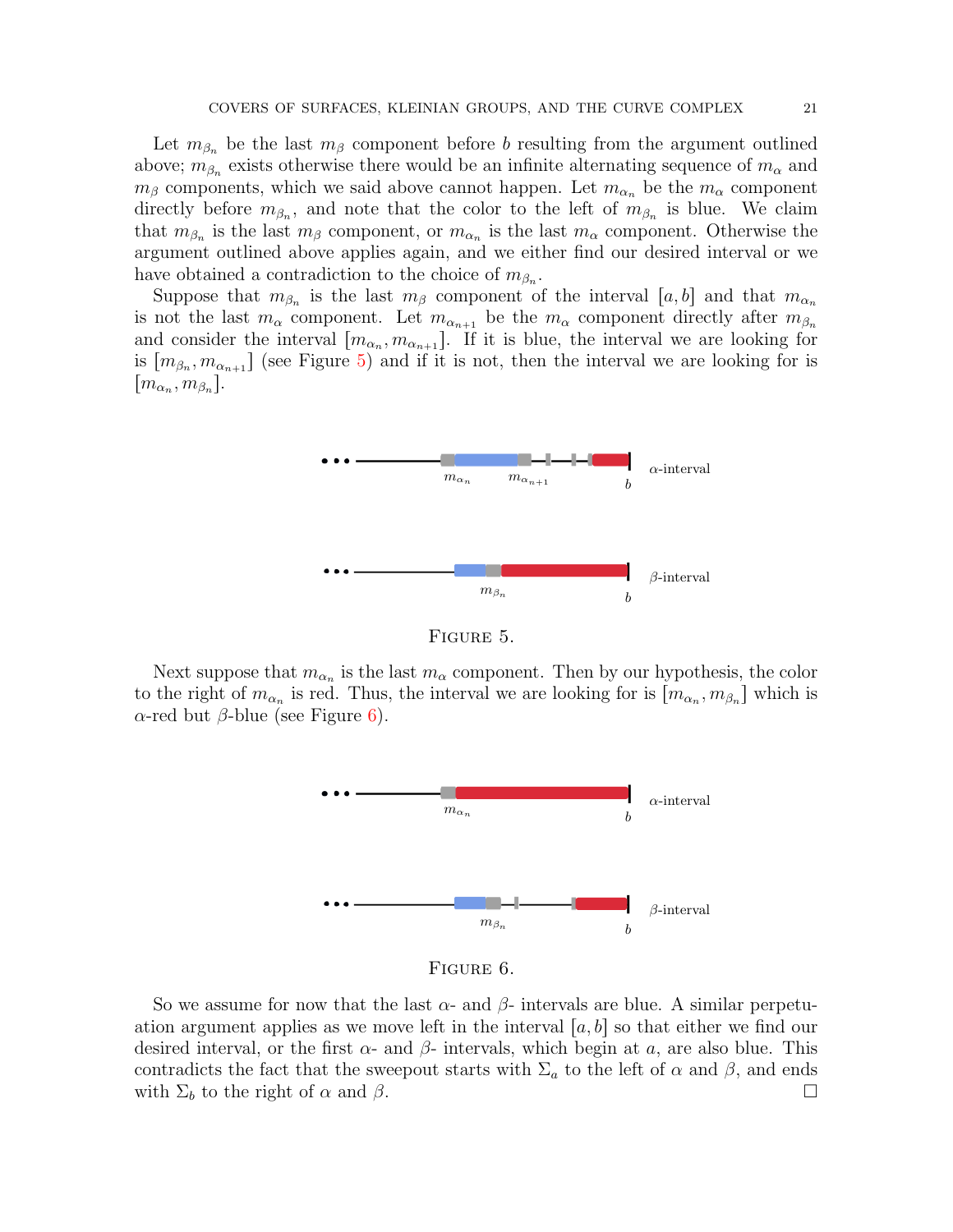Another method for proving Lemma [5.1](#page-17-1) was suggested to the authors by Dave Futer. In short, one uses a result of Otal [\[Ota95,](#page-29-12) [Ota03\]](#page-29-13), which guarantees that short curves in M are unlinked, to topologically order the short  $\gamma_i$  and the 1-Lipschitz surfaces they meet. Rather than attempt to make effective this technique, we chose instead to employ the direct combinatorial argument found here.

# 6. Finishing the proof of Theorem [4.1](#page-13-0)

<span id="page-21-0"></span>Recall that  $A_2(|\chi(S)|)$  is obtained by setting  $\eta = \epsilon_S$  in [\(21\)](#page-15-0), giving us the upper bound in Theorem [4.1](#page-13-0)

$$
d_M^{\epsilon_S}(\alpha, \beta) \leq \frac{2\pi |\chi(S)|}{\epsilon_S} \cdot d_{\mathcal{C}(S)}(\alpha, \beta) = A_2(|\chi(S)|) \cdot d_{\mathcal{C}(S)}(\alpha, \beta).
$$

For the lower bound, suppose that  $\alpha$  and  $\beta$  are given and let p be a geodesic from  $\alpha$  to  $\beta$  in M. Let S be the set of curves  $\gamma$  in S such that p meets  $\mathbb{T}_{\gamma} = \mathbb{T}_{\gamma}(\epsilon_S)$  in M and index  $S = {\gamma_i}_{i=1}^N$  according to the order in which these tubes are met by p. (Set  $\gamma_0 = \alpha$  and  $\gamma_{N+1} = \beta$ .)

Let  $p_i$  be the subarc of p between the last point of  $p \cap \mathbb{T}_{\gamma_i}$  and the first point of  $p \cap \mathbb{T}_{\gamma_{i+1}}$ . Then these subarcs are disjoint and  $p \cap M_{[\epsilon_S,\infty)} = \bigcup_i p_i$ . Additionally, let  $f_t, t \in [a, b]$  be a sweepout of 1-Lipschitz maps such that  $\Sigma_a$  lies to the left of  $\alpha, \beta, \gamma_i$ and  $\Sigma_b$  lies to the right of  $\alpha, \beta, \gamma_i$  for  $1 \leq i \leq N$ . Such a sweepout always exists by Theorem [2.1.](#page-6-1)

Our analysis breaks into two cases, depending on whether  $\gamma_i$  and  $\gamma_{i+1}$  intersect as curves on S. If not, then  $d_{\mathcal{C}(S)}(\gamma_i, \gamma_{i+1}) \leq 1$  and we can only say that  $\ell_M(p_i) \geq 4$  by Remark [3.4.](#page-10-3)

Now suppose that  $\gamma_i$  and  $\gamma_{i+1}$  are such that  $d_{\mathcal{C}(S)}(\gamma_i, \gamma_{i+1}) \geq 2$ . In this case, apply Proposition [5.1](#page-17-1) to obtain (up to reversing the time parameter) a sub-sweepout  $(f_t: X_t = (S, g_t) \to M)_{t \in [a_i, b_i]}$  with the following properties:

- (1)  $\Sigma_{a_i} \cap \mathbb{T}_{\gamma_i} \neq \emptyset$  and  $\Sigma_{b_i} \cap \mathbb{T}_{\gamma_{i+1}} \neq \emptyset$ ,
- (2)  $\Sigma_t \cap p_i \neq \emptyset$  for all  $t \in [a_i, b_i]$ ,
- (3)  $p_i$  is contained in  $M_{\lbrack \epsilon_S,\infty)}$ .

Note that we are using that  $\Sigma_t$  cannot meet both  $\mathbb{T}_{\gamma_i}$  and  $\mathbb{T}_{\gamma_{i+1}}$  and that since  $\Sigma_t$ separates  $\gamma_i$  from  $\gamma_{i+1}$ , it must meet  $p_i$ . Hence, we may apply Lemma [4.4](#page-15-1) to conclude that

$$
d_{\mathcal{C}(S)}(\gamma_i, \gamma_{i+1}) \leq A_1(|\chi(S)|) \cdot \ell_M(p_i),
$$

and thus,

$$
d_{\mathcal{C}(S)}(\alpha, \beta) \leq \sum_{i} d_{\mathcal{C}(S)}(\gamma_{i}, \gamma_{i+1})
$$
  

$$
\leq A_{1}(|\chi(S)|) \cdot \sum_{i} \ell_{M}(p_{i})
$$
  

$$
\leq A_{1}(|\chi(S)|) \cdot d_{M}^{\epsilon_{S}}(\alpha, \beta)
$$

as wanted. This completes the proof of Theorem [4.1.](#page-13-0)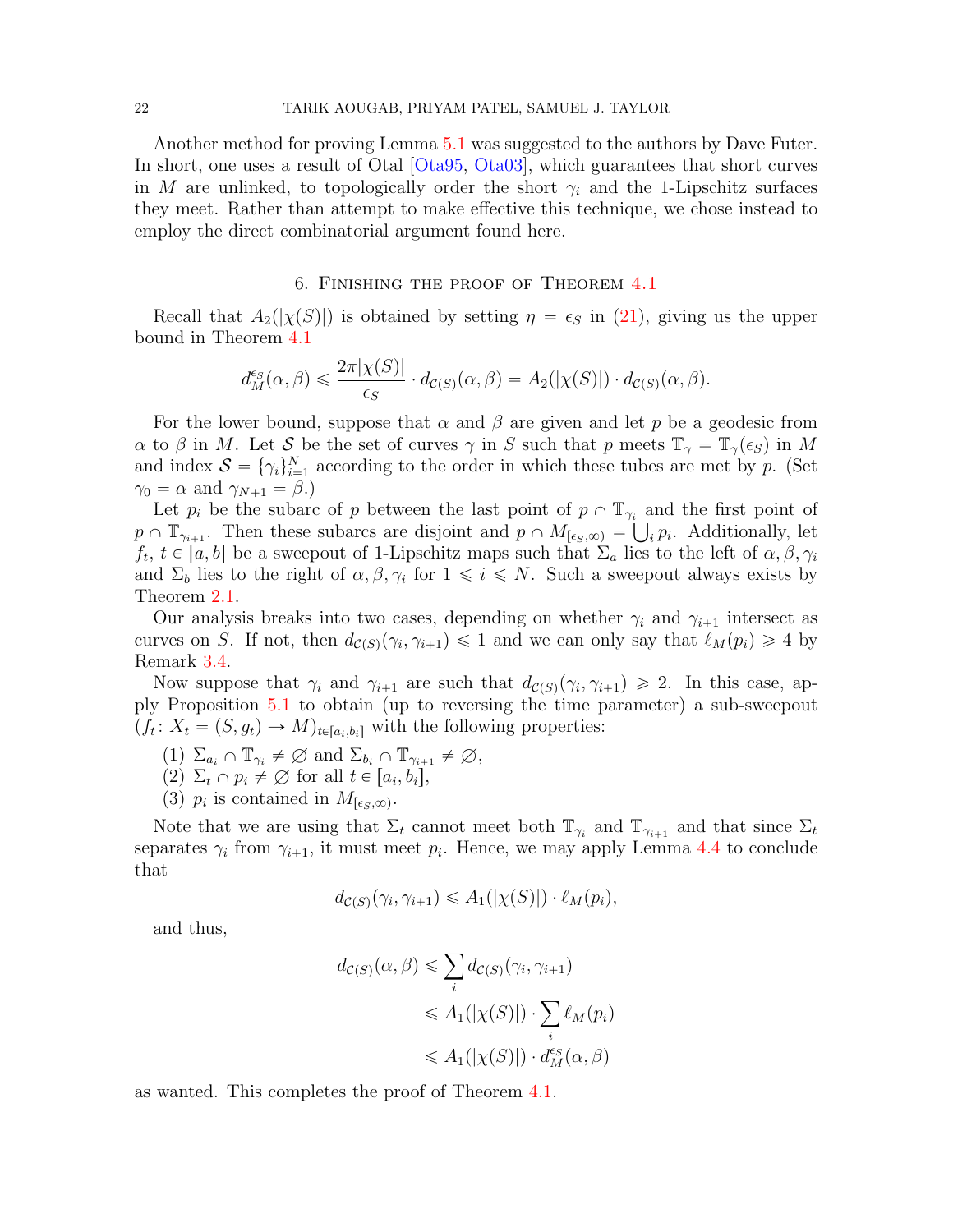### 7. Covers and the curve complex

<span id="page-22-1"></span>In this section, we follow Tang [\[Tan12\]](#page-29-1) and apply Theorem [4.1](#page-13-0) to analyze maps between curve graphs induced by covering maps of surfaces.

If  $p : \widetilde{S} \to S$  is a covering map, there is a coarsely well-defined map  $p^* : \mathcal{C}(S) \to \mathcal{C}(\widetilde{S})$ induced by p; given an essential simple closed curve  $\gamma$  on S, define  $p^*(\gamma)$  to be the full pre-image  $p^{-1}(\gamma) \subseteq \widetilde{S}$ . This will be a multi-curve on  $\widetilde{S}$  corresponding to a complete subgraph of  $\mathcal{C}(\widetilde{S})$ . Given  $\alpha$  and  $\beta$  vertices of  $\mathcal{C}(S)$ , we can then define the distance in  $\mathcal{C}(\widetilde{S})$  between  $p^*(\alpha)$  and  $p^*(\beta)$  to be the diameter of their union:

$$
d_{\mathcal{C}(\widetilde{S})}(p^*(\alpha), p^*(\beta)) := \text{diam}(p^*(\alpha) \cup p^*(\beta)).
$$

With this setup, we prove the following:

<span id="page-22-0"></span>**Theorem 7.1.** Let  $p: \widetilde{S} \to S$  be a finite covering map between non-sporadic surfaces  $\widetilde{S}, S$ . Then for any  $\alpha, \beta$  distinct essential simple closed curves on S,

$$
\frac{d_{\mathcal{C}(S)}(\alpha,\beta)}{\deg(p) \cdot A_3(|\chi(S)|)} \leq d_{\mathcal{C}(\widetilde{S})}(p^*(\alpha), p^*(\beta)) \leq d_{\mathcal{C}(S)}(\alpha,\beta),
$$

where  $A_3$  is the polynomial  $A_3(x) = 80 e^{54} \pi x^{13}$  when S is closed.

When S has punctures,

$$
\frac{d_{\mathcal{C}(S)}(\alpha,\beta)}{\deg(p)^4 \cdot A_3(|\chi(S)|)} \leq d_{\mathcal{C}(\widetilde{S})}(p^*(\alpha),p^*(\beta)) \leq d_{\mathcal{C}(S)}(\alpha,\beta),
$$

where  $A_3$  is the polynomial  $A_3(x) = 416 e^{114} \pi^{37} x^{37}$ .

Recall that  $A_3(x) = A_1(x) \cdot A_2(x)$  $A_3(x) = A_1(x) \cdot A_2(x)$  $A_3(x) = A_1(x) \cdot A_2(x)$  for  $A_1, A_2$  as in Equation 1

*Proof.* Given  $\gamma_1, \gamma_2$  disjoint essential simple closed curves on S,  $p^*(\gamma_1)$  will be disjoint from  $p^*(\gamma_2)$ . This proves the upper bound on  $d_{\mathcal{C}(\widetilde{S})}(p^*(\alpha), p^*(\beta))$  in Theorem [7.1.](#page-22-0)

For the lower bound, we choose a hyperbolic manifold  $M \cong S \times \mathbb{R}$  so that  $\ell_M(\alpha)$  and  $\ell_M(\beta)$  are at most  $\epsilon_S$ . Constructing such a manifold is standard, see [\[Kap10,](#page-29-14) Chapter 8]. Thus, the first inequality of Theorem [4.1](#page-13-0) implies that

(26) 
$$
d_{\mathcal{C}(S)}(\alpha,\beta) \leq A_1(|\chi(S)|) \cdot d_M^{\epsilon_S}(\alpha,\beta).
$$

The covering map  $p$  gives rise to a covering of 3-manifolds between  $p^*M$  and M. Let  $p^*\alpha, p^*\beta$  also denote the geodesic representatives in  $p^*M$  of the lifts  $p^{-1}(\alpha), p^{-1}(\beta)$ , respectively, and let  $\gamma$  be a path in  $p^*M$  from any component of  $p^*\alpha$  to any component of  $p^*\beta$ . Then  $\gamma$  maps to a path in M from  $\alpha$  to  $\beta$ .

Since a covering map is distance non-increasing and sends the thin part into the thin part, it follows that

<span id="page-22-3"></span><span id="page-22-2"></span>
$$
d_M^{\epsilon_S}(\alpha, \beta) \leq d_{p^*M}^{\epsilon_S}(p^*\alpha, p^*\beta),
$$

where the left hand side is defined to be the minimum electric distance between a tube about any component of  $p^*\alpha$  and a tube about any component of  $p^*\beta$ . Combining this observation with [\(26\)](#page-22-2) yields

(27) 
$$
d_{\mathcal{C}(S)}(\alpha,\beta) \leq A_1(|\chi(S)|) \cdot d_{p^*M}^{\epsilon_S}(p^*\alpha,p^*\beta).
$$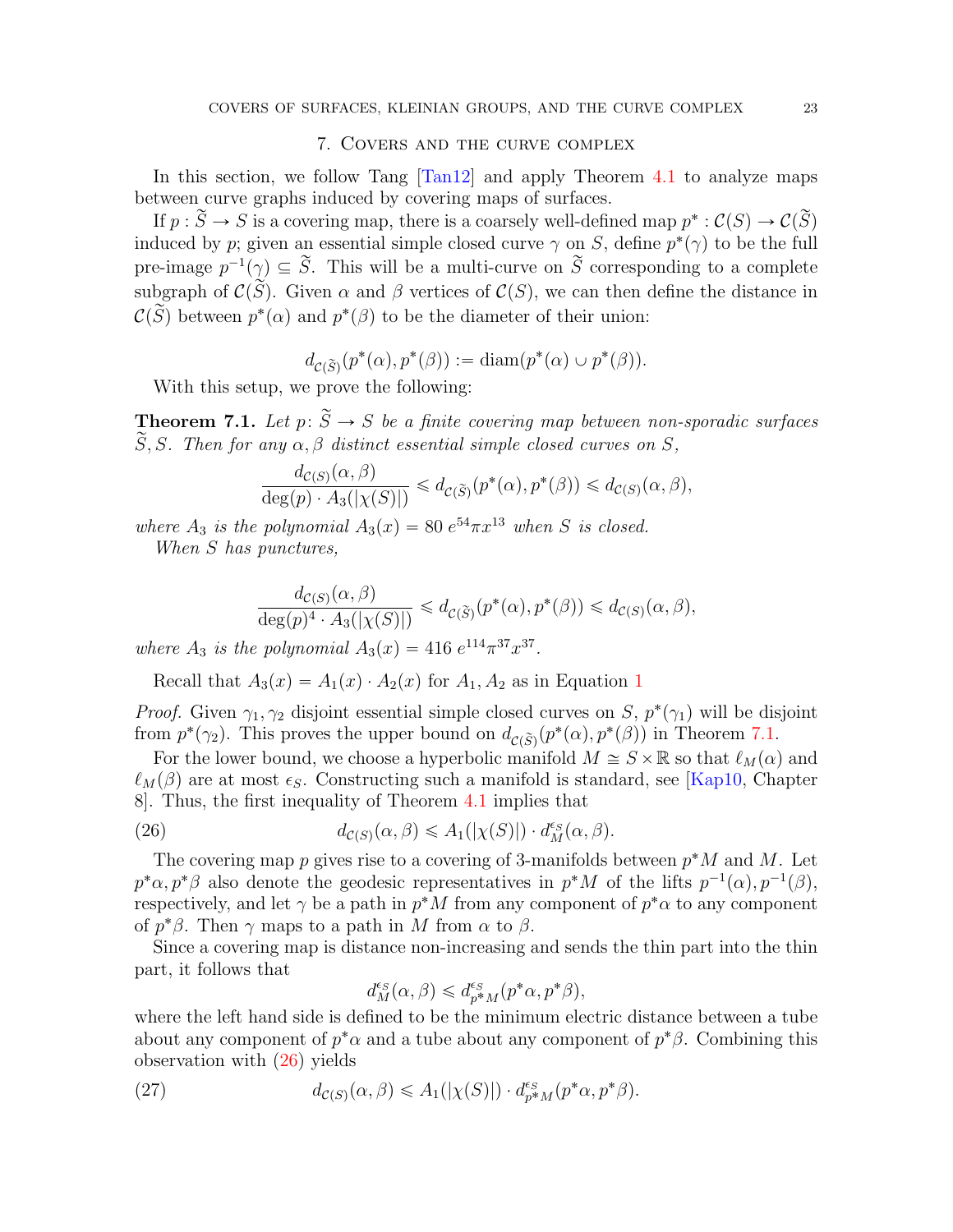When S is closed, the upper bound on  $\eta$  in Proposition [4.2](#page-13-2) is simply  $\epsilon_3$ , the Margulis constant. Thus, applying Proposition [4.2](#page-13-2) to the right hand side of [\(27\)](#page-22-3) with  $\eta = \epsilon_S$  we obtain

$$
d_{\mathcal{C}(S)}(\alpha, \beta) \leq A_1(|\chi(S)|) \cdot \mathcal{A}(|\chi(\widetilde{S})|, \epsilon_S) \cdot d_{\mathcal{C}(\widetilde{S})}(p^*\alpha, p^*\beta).
$$

Recall that  $\mathcal{A}(|\chi(\tilde{S})|, \epsilon_S) = \deg(p) \cdot \mathcal{A}(|\chi(S)|, \epsilon_S) \leq \deg(p) \cdot A_2(|\chi(S)|)$  by [\(22\)](#page-15-2), which yields the lower bound in the closed case.

In order to apply Proposition [4.2](#page-13-2) to the right hand side of  $(27)$  when S is not closed, it is necessary to choose

$$
\eta < \frac{\epsilon_3}{e^6(\pi|\chi(\tilde{S})|)^3},
$$

and when the degree of  $p: \tilde{S} \to S$  is large we note that  $\epsilon_S$  is not small enough to satisfy and when the degree of  $p: S \to S$  is large we note that  $\epsilon$  the above inequality. Hence, we set  $\eta = \min \{ \epsilon_S, \frac{\epsilon_3}{e^6 (\pi | \mathbf{x} |)} \}$  $\frac{\epsilon_3}{e^6 (\pi |\chi(\tilde{S})|)^3}$ . We first note that since  $\eta \leqslant \epsilon_S,$ 

$$
d_{p^*M}^{\epsilon_S}(p^*\alpha, p^*\beta) \leq d_{p^*M}^{\eta}(p^*\alpha, p^*\beta).
$$

Now starting with  $(27)$  and applying Proposition [4.2](#page-13-2) with this  $\eta$  yields

$$
d_{\mathcal{C}(S)}(\alpha,\beta) \leq A_1(|\chi(S)|) \cdot \mathcal{A}(|\chi(\widetilde{S})|,\eta) \cdot d_{\mathcal{C}(\widetilde{S})}(p^*\alpha,p^*\beta),
$$

where

$$
\mathcal{A}(|\chi(\widetilde{S})|, \eta) \le \max \left\{ \deg(p) \cdot A_2(|\chi(S)|), \deg(p)^4 \cdot 4e^9 \pi^4(|\chi(S)|)^4 \right\},\
$$

which in either case is less than  $\deg(p)^4 \cdot A_2(|\chi(S)|)$ . This completes the proof.  $\square$ 

Corollary [1.1](#page-2-0) is immediate from Theorem [7.1](#page-22-0) after noting that if

$$
d_{\mathcal{C}(\widetilde{S})}(p^*\alpha, p^*\beta) \geq 4,
$$

then every lift of  $\alpha$  intersects every lift of  $\beta$ .

<span id="page-23-0"></span>Remark 7.2. We conclude this section by showing that the linear dependence on  $deg(p)$  in Theorem [7.1](#page-22-0) is sharp in the closed case.

Let  $S = S_g$   $(g \ge 2)$  be a fixed closed surface with curves  $\alpha$  and  $\beta$  such that  $\alpha$  is nonseparating,  $\beta$  is separating, and  $\alpha$  and  $\beta$  fill S. Set  $I = i(\alpha, \beta)$  and let  $\widetilde{S}_n$  be the n-fold cyclic cover of S built as follows: Take n copies of  $X = S \setminus \alpha, X_0, \ldots, X_{n-1}$  and glue them cyclically along their boundaries. That is, if we let  $\partial X = \alpha^l \cup \alpha^r$ , then we glue  $\alpha_i^r$  to  $\alpha_{i+1}^l$  for each i mod n. Rename the resulting curve  $\alpha_i^r = \alpha_{i+1}^l$  by  $\tilde{\alpha}_i$ . These are the preimages of  $\alpha$  in  $\widetilde{S}_n$ .

We note that  $\tilde{S}_n$  is the cover corresponding to the kernel of the homomorphism  $\phi: \pi_1(S) \to \mathbb{Z}/n\mathbb{Z}$  taking a loop to its algebraic intersection number with  $\alpha$ , mod n. Hence,  $\beta$  has n lifts to the cover  $\widetilde{S}_n$  and any such lift intersects no more than I of the  $\tilde{\alpha}_i$ . In particular, each lift of  $\beta$  lives in  $X_i \cup X_{i+1} \cup \ldots \cup X_{i+I}$  for some  $0 \leq i \leq n$ .

Nowset  $f = \tau_{\beta}^{-1} \tau_{\alpha}$ , which is pseudo-Anosov by Thurston's criterion ([\[Thu88\]](#page-29-15)). Hence, there is a  $\kappa > 0$  (depending only on S) such that  $d_{\mathcal{C}(S)}(\alpha, f^j(\alpha)) \geq \kappa j$  ([\[MM99\]](#page-29-16), [\[GT11\]](#page-29-17)). Since both  $\tau_{\alpha}$  and  $\tau_{\beta}$  fix the homology class of  $\alpha$  (recall that  $\beta$  is a separating curve), so does f. Thus, f fixes the kernel of  $\phi$  and hence lifts to a map  $\tilde{f}: \tilde{S}_n \to \tilde{S}_n$ .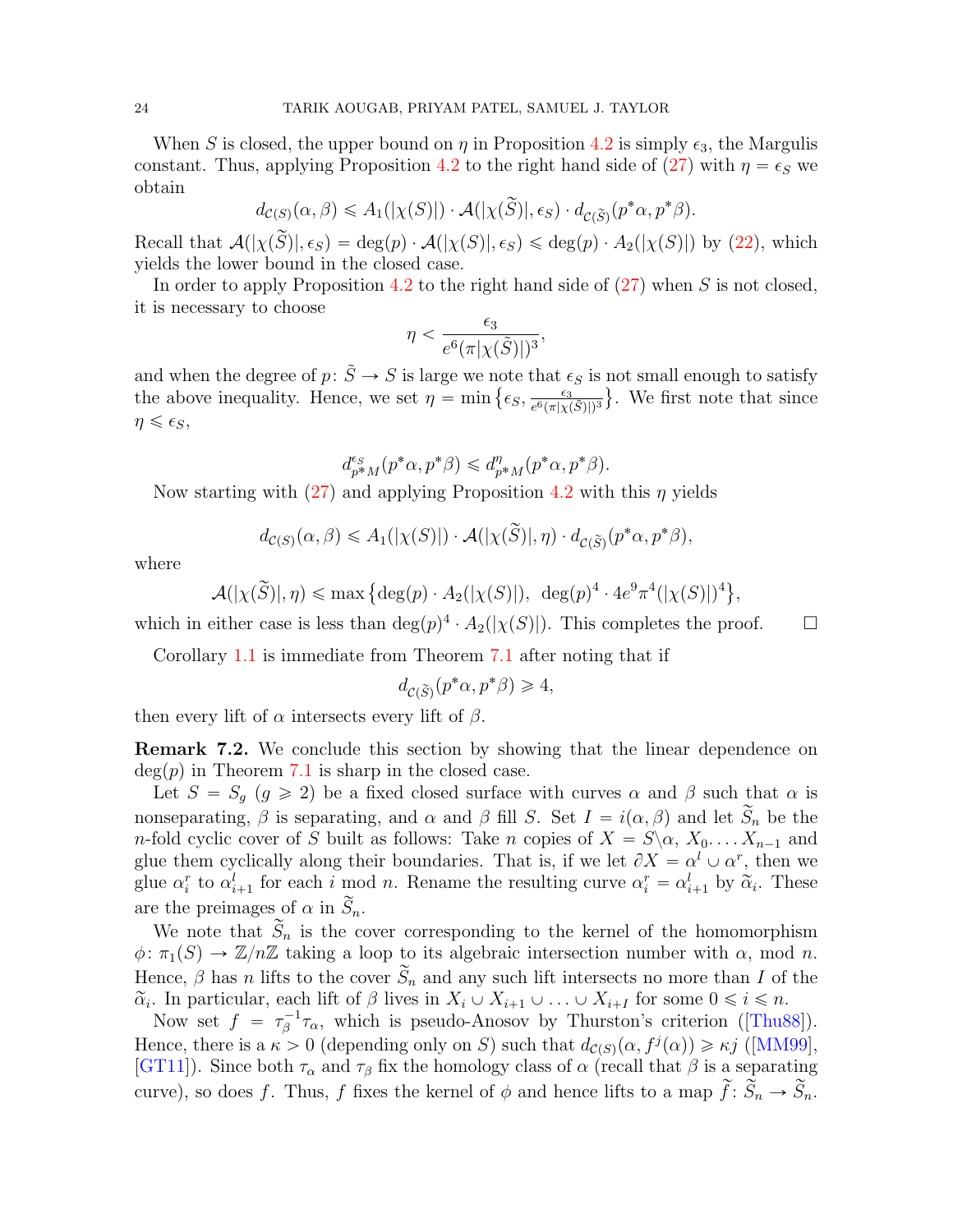Indeed, if we denote by  $\tilde{\alpha}$  and  $\tilde{\beta}$  the full preimage of  $\alpha$  and  $\beta$ , one such lift is  $\tilde{f} = \tau_{\tilde{\beta}}^{-1} \tau_{\tilde{\alpha}}$ , a composition of multitwists.

But then, we must have

$$
\widetilde{f}(\widetilde{\alpha}_1) = \tau_{\widetilde{\beta}}^{-1}(\widetilde{\alpha}_1) = \tau_{\overline{\beta}}^{-1}(\widetilde{\alpha}_1),
$$

where  $\bar{\beta}$  is a multicurve consisting of components of  $\tilde{\beta}$  that meet  $\tilde{\alpha}_1$ . Hence, from our observation above,  $\overline{\beta}$ , and therefore  $\widetilde{f}(\widetilde{\alpha}_1)$ , is supported in  $X_{-I} \cup X_{-I+1} \cup \ldots \cup X_I$ . Therefore, so long as  $n \ge 2I + 1$ , we have that  $d_{\mathcal{C}(\widetilde{S}_n)}(\widetilde{\alpha}_1, \widetilde{f}(\widetilde{\alpha}_1)) \le 2$ .

This construction can be iterated by choosing  $n \geq 2jI + 1$ , and considering  $\tilde{f}^j(\tilde{\alpha}_1)$ This curve is contained in  $Y_j := X_{-jI} \cup X_{i+1} \cup \ldots \cup X_{jI}$ , which is a proper subsurface of  $\widetilde{S}_n$ . Indeed the Euler characteristic of  $Y_j$  is  $2j\chi(S)$ , which, in absolute value, is strictly less than  $|\chi(\widetilde{S_n})|$  under the assumption that  $n \geq 2jI + 1$ . Hence,  $d_{\mathcal{C}(\widetilde{S}_n)}(\widetilde{\alpha}_1, \widetilde{f}^j(\widetilde{\alpha}_1)) \leq 2$ for  $n \geqslant 2jI + 1$ .

Now since  $\tilde{f}^j(\tilde{\alpha}_1) \subset \tilde{f}^j(\tilde{\alpha}) = \tilde{f}^j(\alpha)$ , we can set  $\gamma_j = f^j(\alpha)$  to see that we have produced curves  $\alpha$  and  $\gamma_j$  on S that have distance at least  $\kappa j$  and a degree  $n = 2jI + 1$ cover  $\widetilde{S}_n$  such that  $d_{\mathcal{C}(\widetilde{S}_n)}(\widetilde{\alpha}, \widetilde{\gamma}_j) \leq 2$ .

### 8. Application to quantified virtual specialness

<span id="page-24-0"></span>In this section we give an application of Theorem [7.1](#page-22-0) to dual cube complexes for collections of curves on closed surfaces and their special covers.

8.1. Dual cube complexes and Sageev's construction. Given a finite and filling collection  $\Gamma$  of simple closed curves on a closed surface S, Sageev's construction  $[Sa,95]$ gives rise to a dual CAT(0) cube complex  $\widetilde{\mathfrak{C}_{\Gamma}}$ , on which  $\pi_1S$  acts freely, properly discontinuously, and cocompactly. The quotient of  $\widetilde{\mathfrak{C}_{\Gamma}}$  by this action is a non-positively curved cube complex  $\mathfrak{C}_{\Gamma}$ , which can be thought of as a cubulation of the surface S since  $\pi_1S \cong \pi_1\mathfrak{C}_{\Gamma}.$ 

The construction of  $\widetilde{\mathfrak{C}_{\Gamma}}$  roughly goes as follows. In the language of Wise [\[Wis00\]](#page-29-18), the full preimage  $\tilde{\Gamma}$  of  $\Gamma$  in the universal cover  $\tilde{S}$  of S is a union of elevations, which each split  $\widetilde{S}$  into two half-spaces. A *labelling* of  $\widetilde{\Gamma}$  is a choice of half-space for each elevation in  $\widetilde{\Gamma}$ , and the admissible labelings form the vertex set for  $\widetilde{\mathfrak{C}}_{\Gamma}$ . (For more details on admissible labellings see [\[Sag95\]](#page-29-5).) Two labellings are joined by an edge when they differ on the choice of a half-space for exactly one elevation. The unique CAT(0) cube complex defined by this 1-skeleton is  $\mathfrak{C}_{\Gamma}$ , and there is an intersection preserving identification of the curves in the system  $\Gamma$  with the hyperplanes of  $\widetilde{\mathfrak{C}}_{\Gamma}$ . The action of  $\pi_1S$  on  $\widetilde{S}$  permutes the elevations, inducing an isometry of  $\widetilde{\mathfrak{C}_{\Gamma}}$ . We note that this construction of cube complexes works in a far more general setting. We summarize Sageev's construction with the following theorem: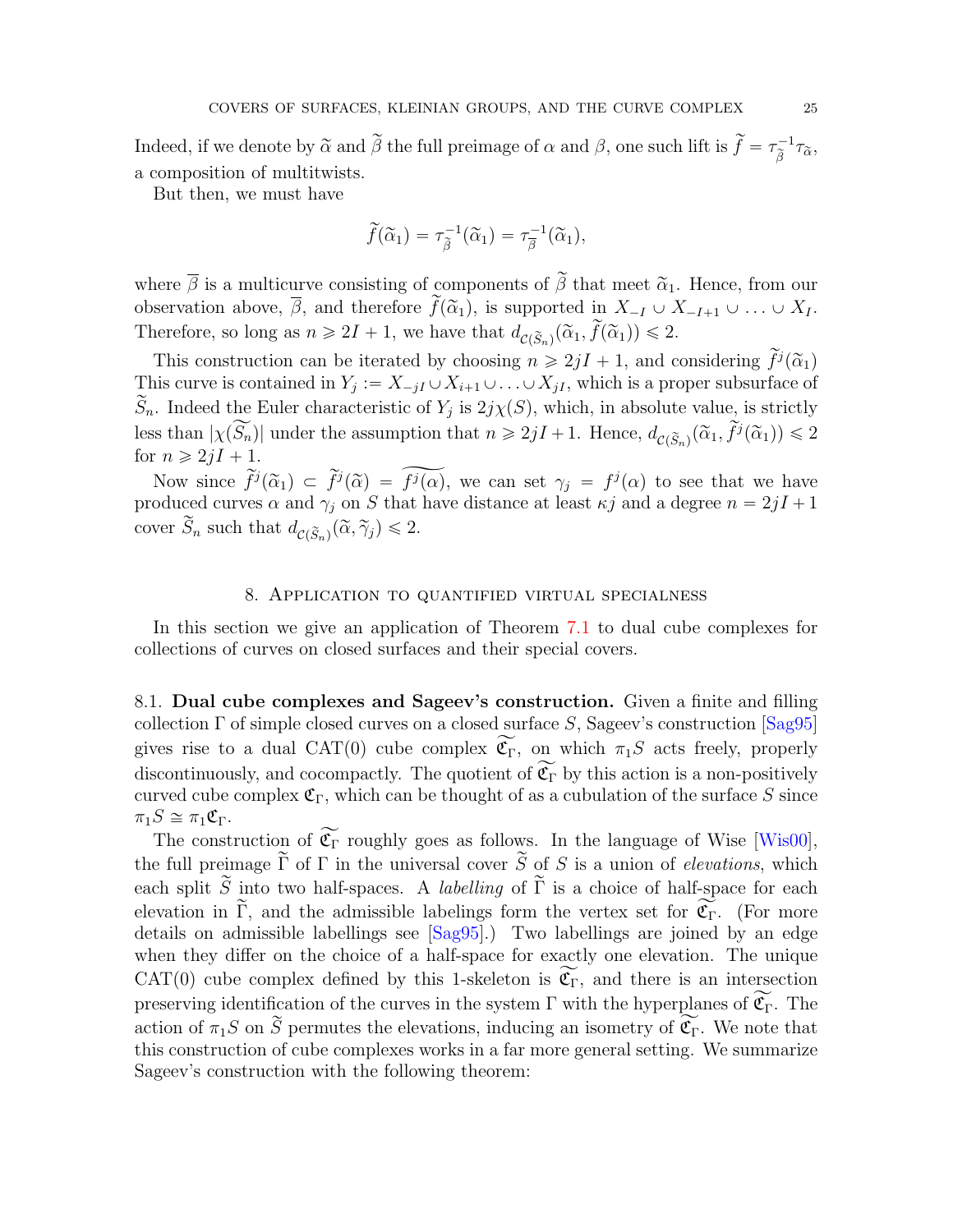<span id="page-25-1"></span>**Theorem 8.1** (Sageev). Suppose  $\Gamma$  is a finite, filling collection of curves on S. Then the dual cube complex  $\widetilde{\mathfrak{C}_{\Gamma}}$  is  $CAT(0)$  and there is an intersection preserving identification of the curves in  $\Gamma$  with the hyperplanes of  $\widetilde{\mathfrak{C}_{\Gamma}}$ . The group  $\pi_1S$  acts freely, properly discontinously, and cocompactly on  $\widetilde{\mathfrak{C}_{\Gamma}}$ .

8.2. Virtual specialness. It is well known that there exists a finite cover  $\overline{\mathfrak{C}_{\Gamma}}$  of  $\mathfrak{C}_{\Gamma}$ which is special [\[HW08\]](#page-29-6). Here  $\overline{\mathfrak{C}_{\Gamma}}$  is called special because its hyperplanes avoid three key pathologies (self-intersecton, direct self-osculation, and inter-osculation). There is an algebraic characterization of specialness [\[HW08\]](#page-29-6): that  $\pi_1 \overline{\mathfrak{C}_{\Gamma}}$  embeds in a particular right-angled Artin group (RAAG). The defining graph of that RAAG is the crossing graph of  $\overline{\mathfrak{C}_{\Gamma}}$ . The crossing graph of  $\overline{\mathfrak{C}_{\Gamma}}$  is the simplicial graph whose vertices are hyperplanes of  $\overline{\mathfrak{C}_{\Gamma}}$  and whose edges connect distinct, intersecting hyperplanes. Thus, Theorem [8.1](#page-25-1) implies that the specialness of a cube complex dual to a collection of curves on a surface is determined by the intersection pattern of the underlying curves.

Suppose that  $\Gamma$  consists of two simple closed curves,  $\alpha$  and  $\beta$ , with nontrivial geometric self-intersection number and that together fill the surface S. Consider a finite-degree covering map  $p : \widetilde{S} \to S$ , and as in Section [7](#page-22-1) let  $p^* : \mathcal{C}(S) \to \mathcal{C}(\widetilde{S})$  be the induced map between their curve complexes.

There is also an induced covering map on the level of dual cube complexes  $p_* : \mathfrak{C}_{\Gamma'} \to$  $\mathfrak{C}_{\Gamma}$  where  $\mathfrak{C}_{\Gamma'}$  is the dual complex to the curve system  $\Gamma' = p^{-1}(\alpha) \cup p^{-1}(\beta)$  on  $\widetilde{S}$  and is also the cover of  $\mathfrak{C}_{\Gamma}$  corresponding to the subgroup  $\pi_1\widetilde{S} < \pi_1S \cong \pi_1\mathfrak{C}_{\Gamma}$ . We record the following lemma as an obstruction to the specialness of  $\mathfrak{C}_{\Gamma}$ .

<span id="page-25-2"></span>**Lemma 8.2.** Suppose that  $\alpha$  and  $\beta$  are two simple closed curves that nontrivially intersect and together fill a surface S, and that  $p : \widetilde{S} \to S$  is a finite degree covering map. If every lift of  $\alpha$  to  $\widetilde{S}$  intersects every lift of  $\beta$  to  $\widetilde{S}$ , then the cover  $\mathfrak{C}_{\Gamma'}$  of  $\mathfrak{C}_{\Gamma}$ corresponding to  $\pi_1\widetilde{S} < \pi_1S \cong \pi_1\mathfrak{C}_{\Gamma}$  cannot be special.

*Proof.* If every lift of  $\alpha$  intersects every lift of  $\beta$ , then the underlying graph for the right-angled Artin group A in which  $\mathfrak{C}_{\Gamma'}$  should embed is the join of two sets of nonadjacent vertices. Thus,  $A = F_n \times F_m$  is the product of two free groups. However,  $\pi_1 \mathfrak{C}_{\Gamma'}$ is a surface group, which cannot embed in the product of two free groups [\[BR84\]](#page-28-16).  $\Box$ 

Note that if  $d_{\mathcal{C}(\widetilde{S})}(p^*\alpha, p^*\beta) \geq 4$ , then every lift of  $\alpha$  intersects every lift of  $\beta$ . Thus, Theorem [7.1](#page-22-0) gives us the following:

<span id="page-25-0"></span>**Theorem 8.3.** Suppose that  $\alpha$  and  $\beta$  are two simple closed curves that together fill a closed surface S. Let deg $\mathfrak{C}_{\Gamma}$  be the minimal degree of a special cover of the dual cube complex  $\mathfrak{C}_{\Gamma}$  to the curve system  $\Gamma = \alpha \cup \beta$ . Then

$$
\frac{d_{\mathcal{C}(S)}(\alpha,\beta)}{C(S)} \leqslant \deg \mathfrak{C}_{\Gamma},
$$

where  $C(S)$  is a polynomial in  $|\chi(S)|$  of degree 13.

*Proof.* Suppose that  $p : \tilde{S} \to S$  is a finite degree cover of the surface S and that  $p_* : \mathfrak{C}_{\Gamma} \to \mathfrak{C}_{\Gamma}$  is the induced cover of cube complexes. Additionally, assume that  $\mathfrak{C}_{\Gamma'}$  is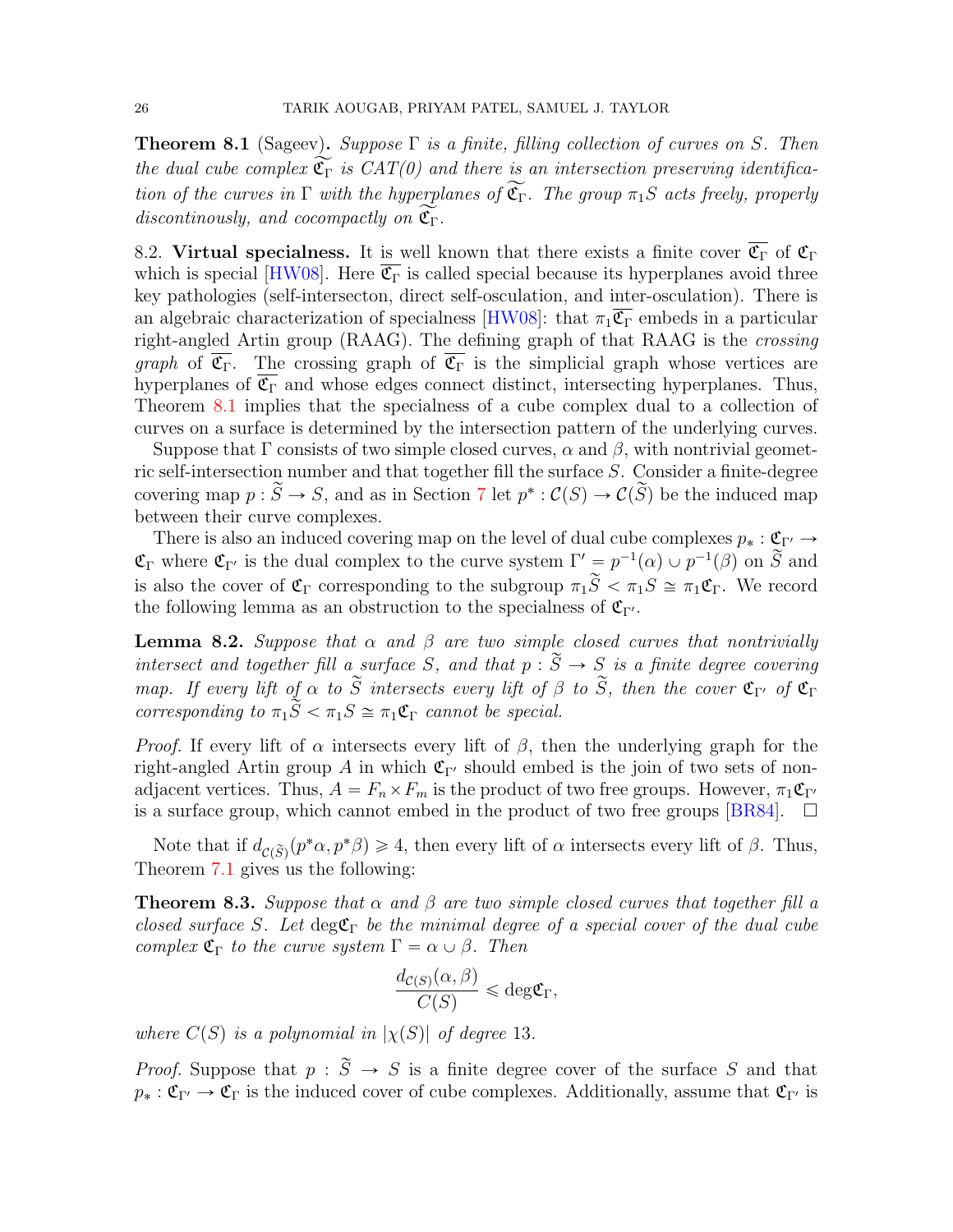special. Theorem [7.1](#page-22-0) gives us that

$$
\frac{d_{\mathcal{C}(S)}(\alpha,\beta)}{\deg(p)\cdot A_1(|\chi(S)|)\cdot A_2(|\chi(S)|)} \leq d_{\mathcal{C}(\widetilde{S})}(p^*(\alpha),p^*(\beta)).
$$

Given that S is closed,  $A_1(|\chi(S)|)$  is a polynomial of degree 10 in  $|\chi(S)|$  and  $A_2(|\chi(S)|)$ is a polynomial of degree 3 in  $|\chi(S)|$  (see Equation [\(1\)](#page-1-0)). Lemma [8.2](#page-25-2) shows that  $\mathfrak{C}_{\Gamma'}$ cannot be special unless  $d_{\mathcal{C}(\widetilde{S})}(p^*(\alpha), p^*(\beta)) \leq 3$ . Combining these results and solving for  $deg(p)$  gives

$$
\frac{d_{\mathcal{C}(S)}(\alpha,\beta)}{C(S)} \leq \deg(p),
$$

where  $C(S) = 3 \cdot A_1(|\chi(S)|) \cdot A_2(|\chi(S)|)$ .

### 9. The circumference of a fibered manifold

<span id="page-26-0"></span>The methods developed above generalize to effectively relate the electric circumference of a fibered manifold to the curve graph translation length of its monodromy. The noneffective version of this relation has proven useful, for example, in work of Biringer–Souto on the rank of the fundamental group of such manifolds [\[BS15\]](#page-28-1). As in the previous section, we restrict to the case where  $S$  is closed.

Let  $\phi \in Mod(S)$  be pseudo-Anosov and denote its mapping torus by  $M_{\phi}$ . For  $0 < \delta <$  $\epsilon_3$ , denote the hyperbolic *circumference* and  $\delta$ -electric circumference of  $M_{\phi}$  by circ $(M_{\phi})$ and circ<sub>δ</sub> $(M_{\phi})$ , respectively. That is, circ $(M_{\phi})$  is the minimum geodesic length of a loop in M which is not in the kernel of the associated map  $\pi_1(M_\phi) \to \mathbb{Z}$ , and similarly circ<sub>δ</sub> $(M_{\phi})$  is the minimum δ-electric length of a loop in M which is not in the kernel the map. Let  $\ell_S(\phi)$  be the stable translation length of  $\phi$  in  $\mathcal{C}(S)$ ,

$$
\ell_S(\phi) = \lim_{n \to \infty} \frac{d_{\mathcal{C}(S)}(\alpha, \phi^n \alpha)}{n}.
$$

<span id="page-26-1"></span>**Theorem 9.1.** If  $\phi: S \to S$  is a pseudo-Anosov homeomorphism of a closed surface S, then

$$
\frac{1}{A_1(|\chi(S)|)} \cdot \ell_S(\phi) \leq \mathrm{circ}_{\epsilon_S}(M_\phi) \leq A_2(|\chi(S)|) \cdot (\ell_S(\phi) + 2),
$$

where the polynomials  $A_1$  and  $A_2$  are as in Equation [\(1\)](#page-1-0).

Our argument follows the outline from Brock in [\[Bro03b\]](#page-28-4). There, Brock extends his theorem on volumes of quasi-fuchsian manifolds to volumes of hyperbolic mapping tori. Similarly, we deduce Theorem [9.1](#page-26-1) from the tools we used to prove Theorem [4.1.](#page-13-0)

*Proof.* Let  $M = M_{\phi}$  and let N be the infinite cyclic cover of M corresponding to S. The inclusion  $\iota: S \to M$  lifts to a marking  $\tilde{\iota}: S \to N$ . Let  $\Phi$  denote the (isometric) deck transformation of N such that  $\tilde{\iota} \circ \phi$  is homotopic to  $\Phi \circ \tilde{\iota}$ . Following the proof of [\[Bro03b,](#page-28-4) Theorem 1.1] there is a 1-Lipschitz map  $f: X = (S, g) \rightarrow N$  homotopic to  $\tilde{\iota}$  and a 1-Lipschitz sweepout  $f_t: X_t = (S, g_t) \to N$  from  $f_0 = f$  to  $f_1 = \Phi \circ f \circ \phi^{-1}$ . (The hyperbolic structure  $X_1$  on S agrees with that of X under  $\phi$ , up to isotopy.) As in Theorem [2.1,](#page-6-1) this sweepout has the property that there is some curve  $\alpha$  in S such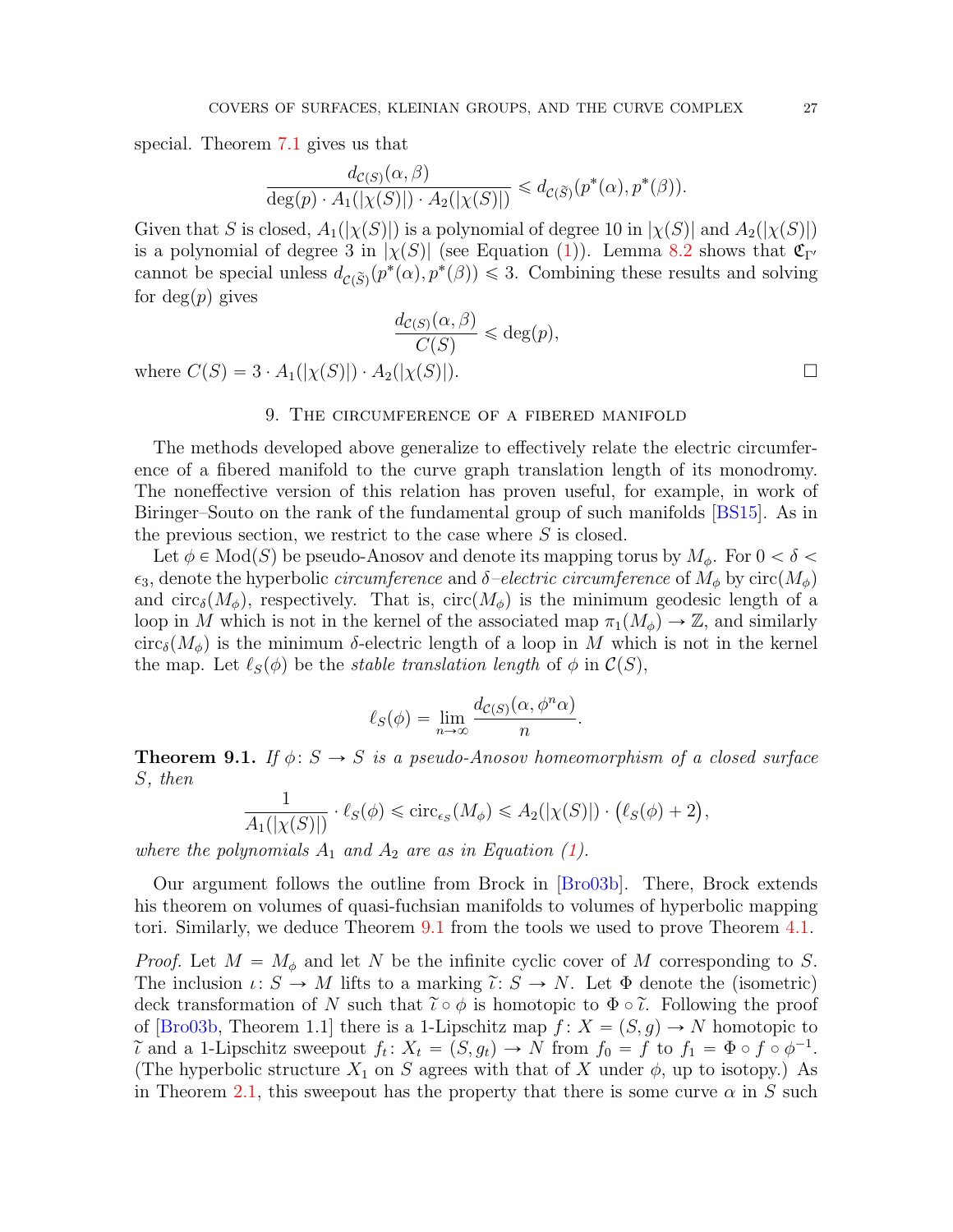that the geodesic representative of  $\alpha$  in N is in the image of f. Hence, the geodesic representative of  $\phi(\alpha)$  lies in the image of  $f_1$ .

Let  $H: S \times [0, 1] \to N$  be the homotopy given by  $H(x, t) = f_t(x)$  and set  $\Sigma_t$  to be the image of  $f_t$ . Finally, fix an embedding  $h: S \to N$  homotopic to  $\tilde{\iota}$  which lies to the left of the image of H. Note that there is some  $n_0 \geq 1$  such that  $\Phi^{n_0} h(S)$  lies to the right of the image of H.

For  $n > 0$ , define a function  $\mathfrak{s}_n : [n, n + 1] \to [0, 1]$  by  $\mathfrak{s}_n(x) = x - n$  and let  $H^n: S \times [0, n] \to N$  denote the homotopy formed by gluing together

$$
H, \quad \Phi \circ H \circ (\phi^{-1} \times \mathfrak{s}_1), \quad \ldots, \quad \Phi^{n-1} \circ H \circ (\phi^{-(n-1)} \times \mathfrak{s}_{n-1})
$$

to form a sweepout from f to  $\Phi^n \circ f \circ \phi^{-n}$ . (Note that  $H^n$  is indeed continuous since the functions agree on their overlap.) Also, extend the definition of  $\Sigma_t$  for  $t \in [0, n]$  to be the image of  $H^n(\cdot, t)$ , so that in particular  $\Sigma_n = \Phi^n(\Sigma_0)$ . Note that the image of  $H^n$  is contained in the compact region between  $h(S)$  and  $\Phi^{n+n_0}(h(S))$ , which we name  $C_n$ .

To prove the first inequality, let  $\rho : [0, l] \to M$  be the shortest loop in M which realizes circ<sub> $\epsilon_s(M)$ </sub>. Note that  $\rho$  cannot be  $\epsilon_s$ -short itself. Otherwise, since the image of f under the covering  $N \to M$  necessarily meets  $\rho$ , the argument in Lemma [3.3](#page-9-3) would produce an essential loop in S which is mapped into the Margulis tube about  $\rho$ . This would imply that  $\rho$  represents an element of the kernel of  $\pi_1(M_\phi) \to \mathbb{Z}$ , a contradiction.

Denote by  $\tilde{\rho}$  the preimage of  $\rho$  in N (joining the ends of N) and let  $\tilde{\rho}_n = \tilde{\rho} \cap C_n$ . Since  $C_n$  is the union of  $n + n_0$  fundamental domains of  $\Phi$ ,

$$
\ell_N^{\epsilon_S}(\tilde{\rho}_n) = (n + n_0) \cdot \ell_M^{\epsilon_S}(\rho).
$$

By choice of  $h(S)$  and  $n_0$ , each  $\Sigma_t$  separates the boundary components of  $C_n$  (which are  $h(S)$  and  $\Phi^{n+n_0}h(S)$  for  $t \in [0, n]$ . Hence, each such  $\Sigma_t$  intersects  $\tilde{\rho}_n$ . Now pick any curve  $\beta$  that is L<sub>S</sub>-short on X and observe that  $\phi^n(\beta)$  is L<sub>S</sub>-short on  $X_n = \phi^n X$ . Then, using Proposition [5.1](#page-17-1) and Lemma [4.4](#page-15-1) as in the proof of Theorem [4.1,](#page-13-0) we conclude that

$$
d_{\mathcal{C}(S)}(\beta, \phi^n(\beta)) \leq A_1(|\chi(S)|) \cdot \ell_{\epsilon_S}(\tilde{\rho}_n)
$$
  

$$
\leq A_1(|\chi(S)|) \cdot (n + n_0) \cdot \ell_N^{\epsilon_S}(\rho).
$$

Hence, diving both sides by n and taking  $n \to \infty$  shows that

$$
\ell_S(\phi) \leq A_1(|\chi(S)|) \cdot \ell_M^{\epsilon_S}(\rho),
$$

proving the first inequality.

For the second inequality, let  $\xi_n$  be the shortest electric geodesic in N joining the geodesic representatives of  $\alpha$  and  $\phi^{n}(\alpha)$ , where  $\alpha$  is as above. Apply Proposition [4.2](#page-13-2) to these curves to obtain

$$
\ell_N^{\epsilon_S}(\xi_n) \leq A_2(|\chi(S)|) \cdot d_{\mathcal{C}(S)}(\alpha, \phi^n(\alpha)).
$$

Alter  $\xi_n$  to a new path  $\omega_n$  as follows: for  $0 < j < n$ , choose some  $x_j \in \xi_n \cap \Sigma_j$ , and connect  $x_j$  to  $\Phi^j \widetilde{\rho}(0) \in \Sigma_j$  by a shortest electric path  $\gamma_j$  in  $\Sigma_j$ . For  $j = 0$  and  $j = n$ , define  $\gamma_i$  to be a shortest electric path in  $\Sigma_i$  starting at the initial and terminal points of  $\xi_n$  and ending at lifts  $x_0$  and  $x_n$  of  $\rho(0)$  in  $\Sigma_0$  and  $\Sigma_n$ , respectively. Then define  $\omega_n$  to be the path obtained from  $\xi_n$  by inserting  $\gamma_j * \gamma_j^{-1}$  after  $x_j$  for each  $0 < j < n$ ,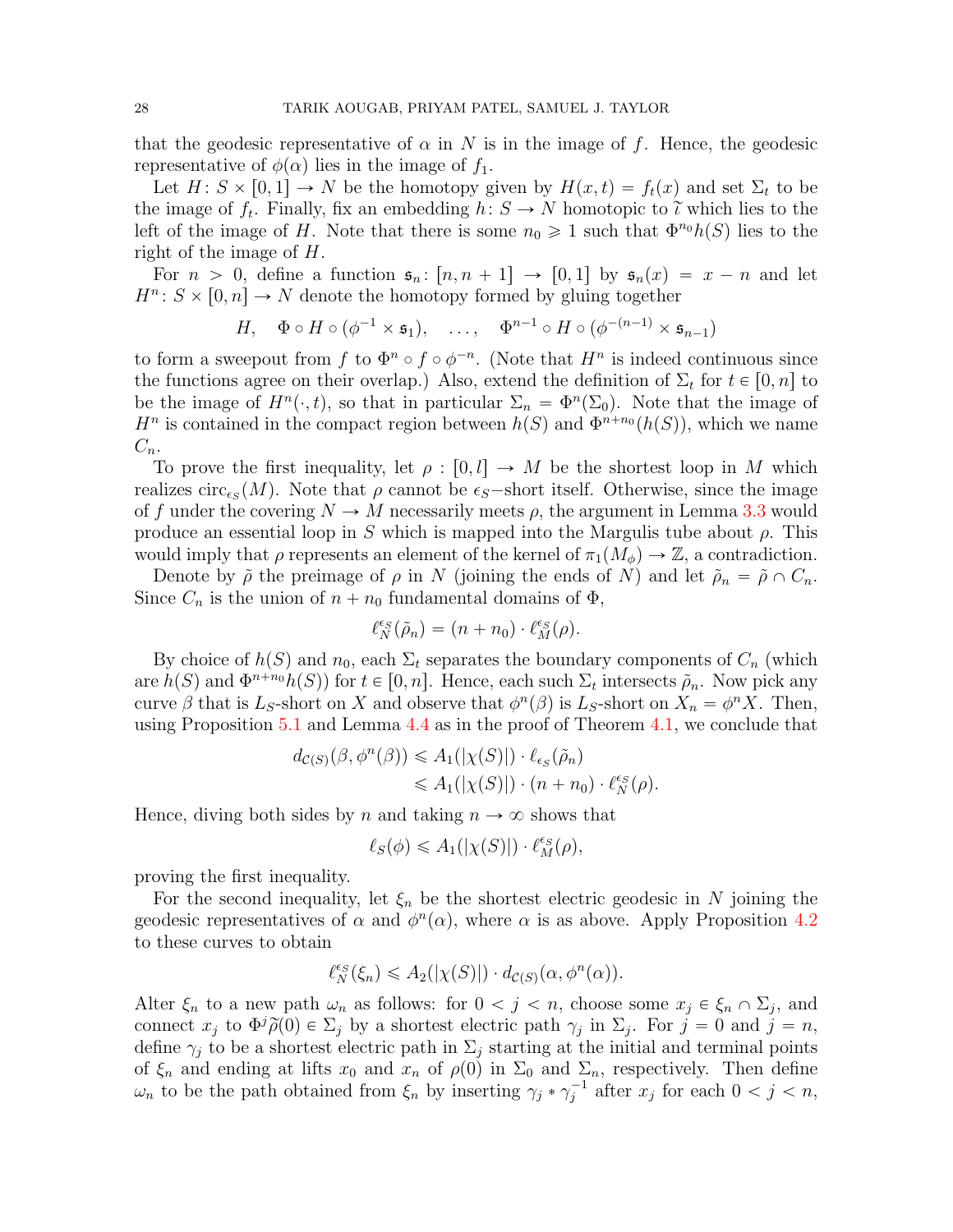and by inserting  $\gamma_0^{-1}$  at the beginning and  $\gamma_n$  at the end. Using the bounded diameter lemma, we have that

$$
\ell_N^{\epsilon_S}(\omega_n) \leq \ell_N^{\epsilon_S}(\xi_n) + 2n \cdot \frac{4\pi |\chi(S)|}{\epsilon_S}
$$
  

$$
\leq \ell_N^{\epsilon_S}(\xi_n) + 2n \cdot A_2(|\chi(S)|).
$$

Let  $\omega_n[j-1,j]$  denote the portion of  $\omega_n$  between  $\Phi^{j-1}\tilde{\rho}(0)$  and  $\Phi^j\tilde{\rho}(0)$ . Since  $\omega_n[j-1]$ 1, j descends to a loop in M which is not in the kernel of  $\pi_1(M) \to \mathbb{Z}$ , we have

$$
\ell_M^{\epsilon_S}(\rho) \leqslant \ell_N^{\epsilon_S}(\omega_n[j-1,j]) \quad \forall j,
$$

hence

$$
n \cdot \ell_M^{\epsilon_S}(\rho) \leq \ell_N^{\epsilon_S}(\xi_n) + 2n \cdot A_2(|\chi(S)|)
$$
  

$$
\leq A_2(|\chi(S)|) \cdot d_{\mathcal{C}(S)}(\alpha, \phi^n(\alpha)) + 2n \cdot A_2(|\chi(S)|).
$$

Dividing through by n and taking a limit as  $n \to \infty$  produces the second inequality.

 $\Box$ 

#### **REFERENCES**

- <span id="page-28-11"></span>[Ago04] Ian Agol. Tameness of hyperbolic 3-manifolds. arXiv preprint math/0405568, 2004.
- <span id="page-28-15"></span>[Aou13] Tarik Aougab. Uniform hyperbolicity of the graphs of curves. Geometry & Topology, 17(5):2855–2875, 2013.
- <span id="page-28-5"></span>[ATW18] Tarik Aougab, Samuel J. Taylor, and Richard C.H. Webb. Effective Masur–Minsky distance formulas and applications to hyperbolic 3-manifolds. August 2018.
- <span id="page-28-2"></span>[BB11] Jeffrey Brock and Kenneth Bromberg. Geometric inflexibility and 3-manifolds that fiber over the circle. Journal of Topology, 4(1):1–38, 2011.
- <span id="page-28-13"></span>[BCM12] Jeffrey F Brock, Richard D Canary, and Yair N Minsky. The classification of kleinian surface groups, II: The ending lamination conjecture. Annals of Mathematics, pages 1–149, 2012.
- <span id="page-28-9"></span>[Bon86] Francis Bonahon. Bouts des variétés hyperboliques de dimension 3. Annals of Mathematics, 124(1):71–158, 1986.
- <span id="page-28-0"></span>[Bow11] Brian H Bowditch. The ending lamination theorem. Preprint Warwick, September, 2011.
- <span id="page-28-7"></span>[Bow14] Brian Bowditch. Uniform hyperbolicity of the curve graphs. Pacific Journal of Mathematics, 269(2):269–280, 2014.
- <span id="page-28-16"></span>[BR84] Gilbert Baumslag and James E. Roseblade. Subgroups of direct products of free groups. Journal of the London Mathematical Society, s2-30(1):44–52, 1984.
- <span id="page-28-3"></span>[Bro03a] Jeffrey Brock. The Weil-Petersson metric and volumes of 3-dimensional hyperbolic convex cores. Journal of the American Mathematical Society, 16(3):495–535, 2003.
- <span id="page-28-4"></span>[Bro03b] Jeffrey F Brock. Weil-Petersson translation distance and volumes of mapping tori. Comm. Anal. Geom., 11:987–999, 2003.
- <span id="page-28-1"></span>[BS15] Ian Biringer and Juan Souto. Ranks of mapping tori via the curve complex. Journal für die reine und angewandte Mathematik (Crelles Journal), 2015.
- <span id="page-28-8"></span>[Bus10] Peter Buser. Geometry and spectra of compact Riemann surfaces. Springer Science & Business Media, 2010.
- <span id="page-28-10"></span>[Can93] Richard D Canary. Ends of hyperbolic 3-manifolds. Journal of the American Mathematical Society, 6(1):1–35, 1993.
- <span id="page-28-14"></span>[Can96] Richard D Canary. A covering theorem for hyperbolic 3-manifolds and its applications. Topology, 35(3):751–778, 1996.
- <span id="page-28-12"></span>[CG06] Danny Calegari and David Gabai. Shrinkwrapping and the taming of hyperbolic 3 manifolds. Journal of the American Mathematical Society, 19(2):385–446, 2006.
- <span id="page-28-6"></span>[Chu17] Michelle Chu. Special subgroups of Bianchi groups. arXiv preprint arXiv:1709.10503, 2017.